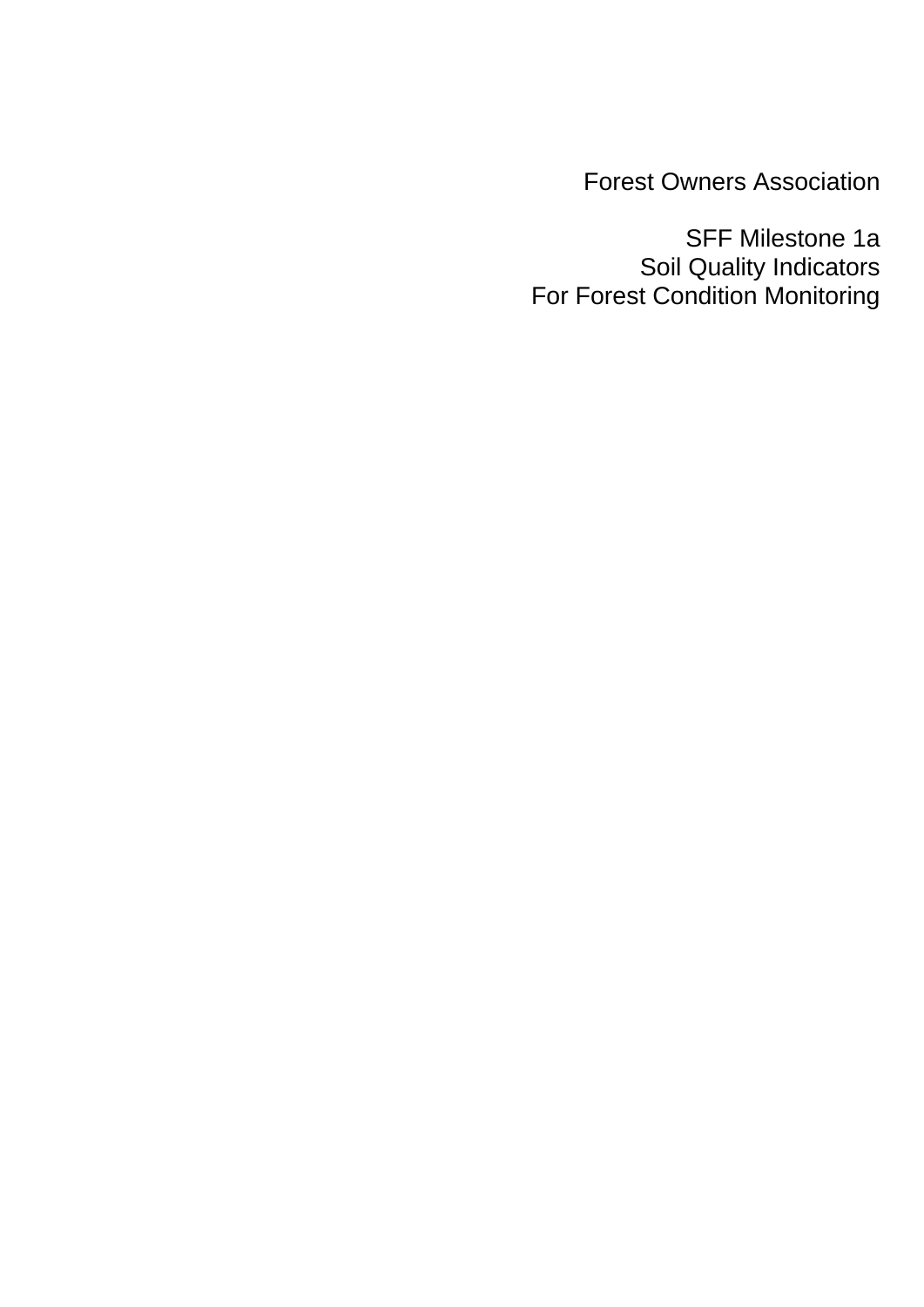**Forest Owners Association** 

#### **SFF Milestone 1a Soil Quality Indicators for Forest Condition Monitoring**

| <b>QUALITY RECORD</b> | <b>Name</b>     | <b>Date</b> | <b>Signature</b> |
|-----------------------|-----------------|-------------|------------------|
| Prepared By:          | Katie Beecroft, |             |                  |
| Reviewed By:          | John Lavery     |             |                  |
| Authorised By:        | John Lavery     |             |                  |
| Revised By:           |                 |             |                  |

Prepared by:

Duffill Watts Consulting Group 49 Sala Street  $\overline{)}$  Job No.: 303064<br>PO Box 6062 Date: Februar PO Box 6062 Date: February 2008<br>ROTORUA 3043 ROTORUA 3043

Phone: (07) 343 6515 Fax: (07) 343 6518 E-mail: dwk.rotorua@duffillwatts.com reviews

Ref: 303064 report KB 080718 draft FOA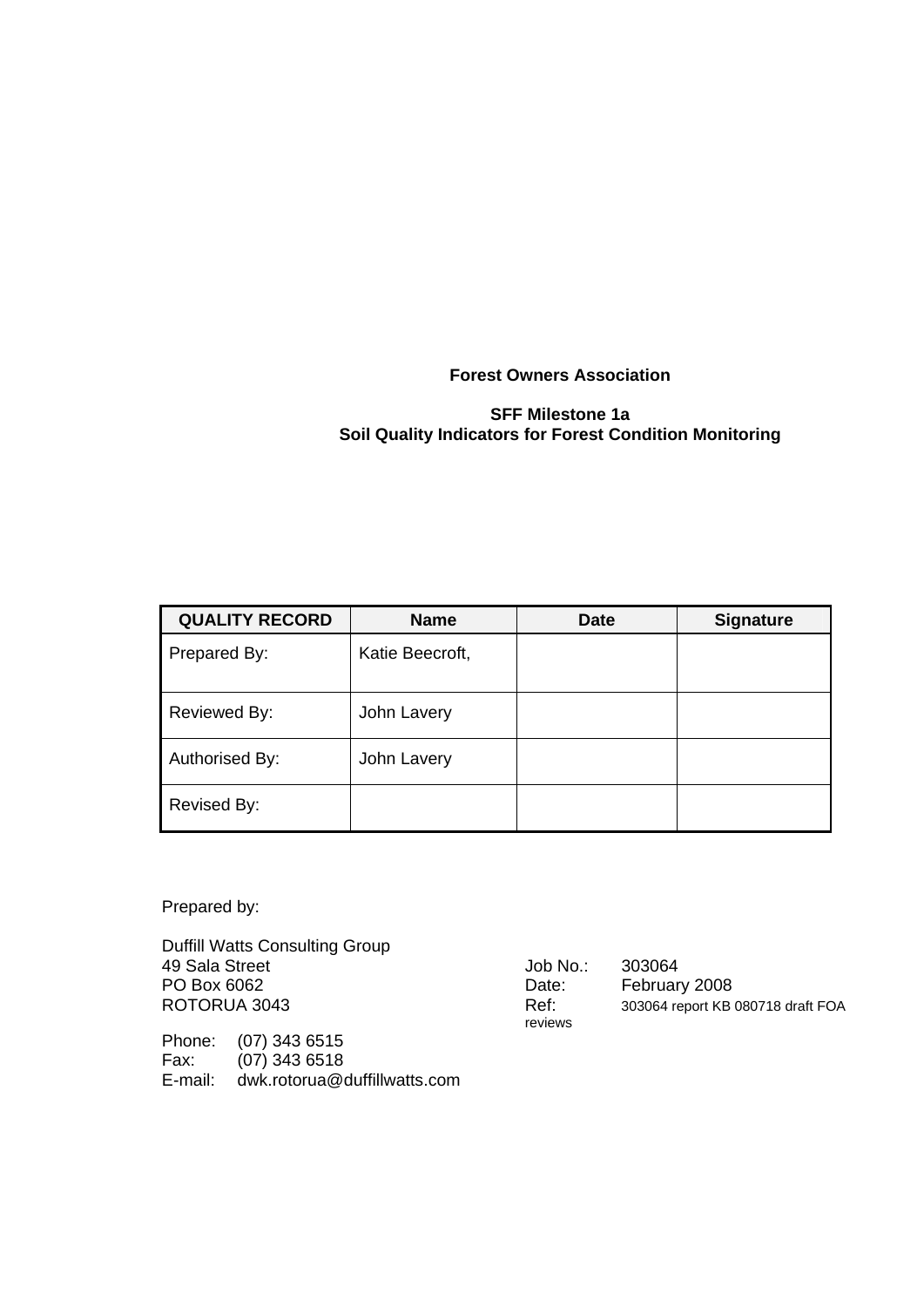## **TABLE OF CONTENTS**

| 1 <sub>1</sub> | 1.1<br>1.2<br>1.3<br>1.3.1                                                                                                         | Factors for Consideration in the use of Soil Quality Indicators  4<br>Relationship of Global Knowledge to the New Zealand Context 6                                             |  |
|----------------|------------------------------------------------------------------------------------------------------------------------------------|---------------------------------------------------------------------------------------------------------------------------------------------------------------------------------|--|
| 2.             | 2.1<br>2.2<br>2.2.1<br>2.2.2<br>2.2.3<br>2.2.3.1<br>2.2.3.2<br>2.2.3.3<br>2.2.3.4<br>2.2.3.5<br>2.2.3.6<br>2.2.3.7<br>2.2.4<br>2.3 | Total and Available Soil Cations and Trace Elements  14<br>Soil Cation Exchange Capacity (CEC) and Base Saturation (BS)  14                                                     |  |
| 3.0            | 3.1<br>3.2<br>3.3                                                                                                                  | SOIL QUALITY MONITORING PROGRAMMES IN USE  18                                                                                                                                   |  |
| 4.0            |                                                                                                                                    |                                                                                                                                                                                 |  |
|                | 5.0<br>5.1<br>5.2<br>5.3<br>5.3.1<br>5.3.2<br>5.3.3                                                                                | Factors Affecting the Successful Uptake of the FCMP  26<br>Likely Data Requirements and Cost for an FCMP  27<br>Intensity of Plots Required for an FCMP and Associated Costs 28 |  |
| 6.0            | 6.1<br>6.2                                                                                                                         |                                                                                                                                                                                 |  |
| 7.0            |                                                                                                                                    |                                                                                                                                                                                 |  |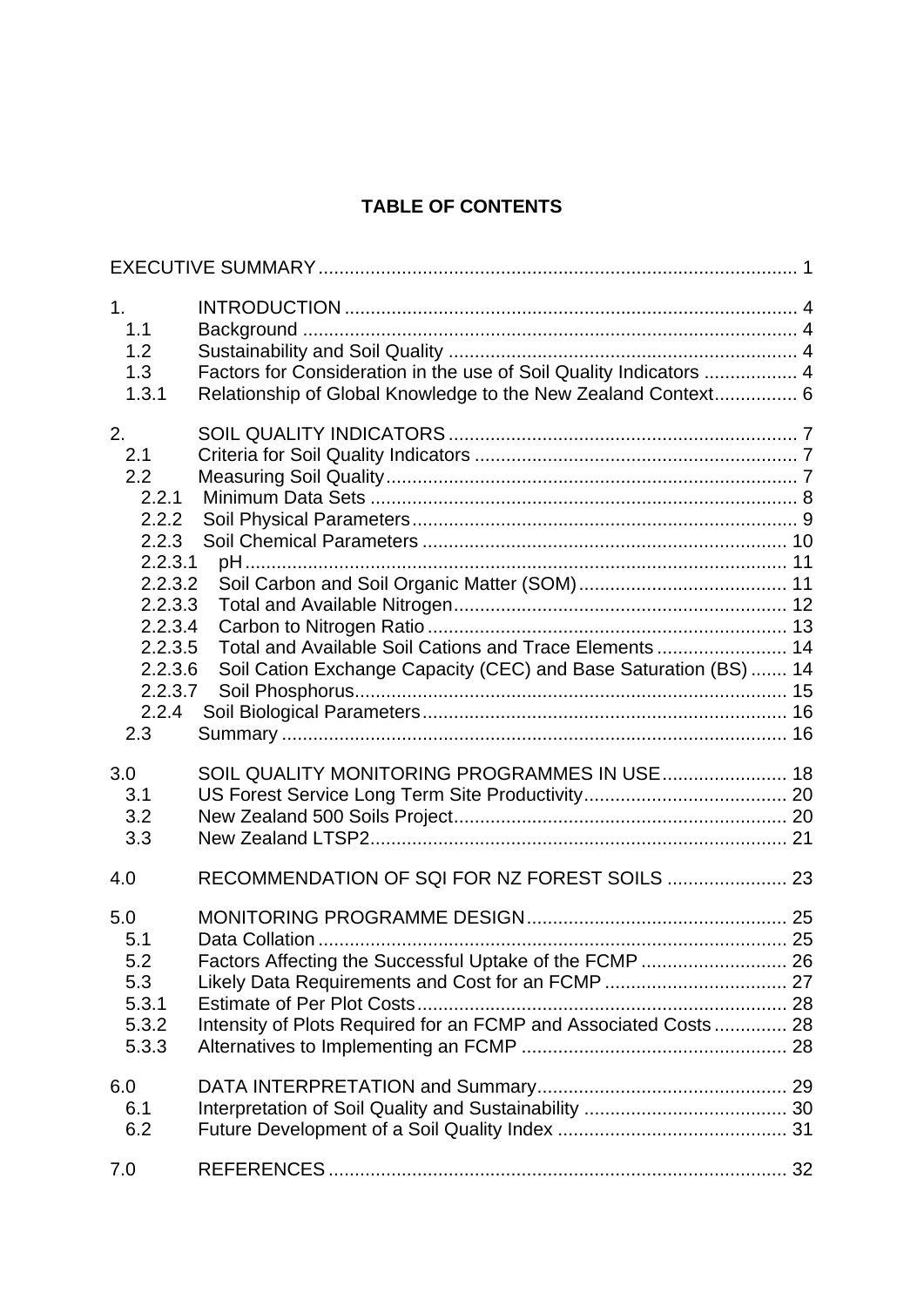| <b>APPENDICES</b> |  |
|-------------------|--|

Appendix A - Proposed FCMP Protocol<br>Appendix B - Figures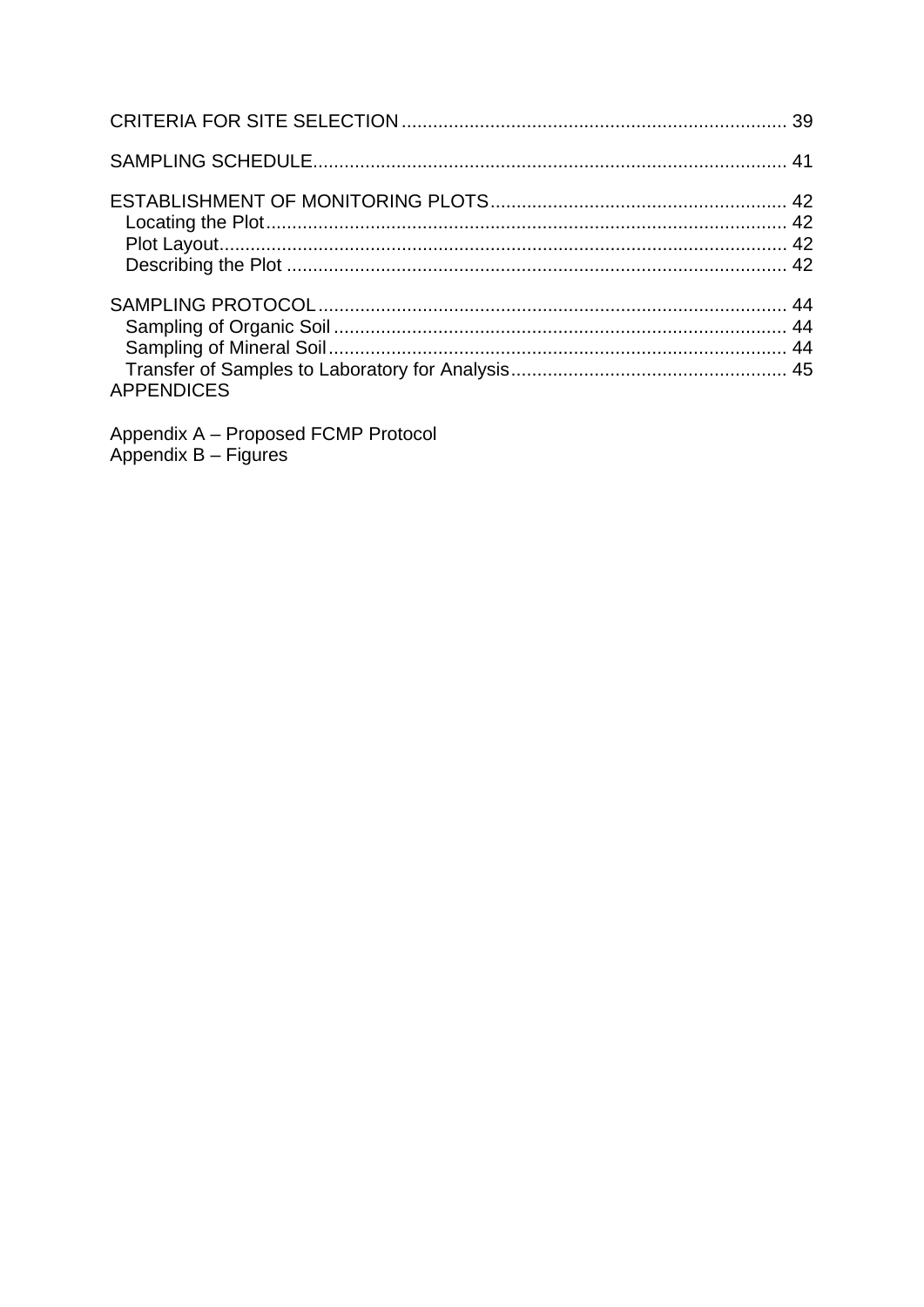## **EXECUTIVE SUMMARY**

The New Zealand Forest Owners Association (NZFOA) is committed to measures to maintain and improve forest condition. The need to consider the forest condition is a requirement at a number of management scales including; forest (Principles for Commercial Forest management in NZ, Forest Stewardship Council); regional (Resource Management Act); national (State of the Environmment); and international (Montreal Process and Santiago Declaration, Forest Stewardship Council). This report forms part of a project funded by the Sustainable Farming Fund (SFF) which examines measures of sustainability and productivity of New Zealand Forests. This report corresponds to Milestone 1a of the SFF proposal which states:

*Milestone 1a: Investigate soil sampling protocols and produce report recommending best option.*

The stated objective of Milestone 1a is:

*To identify meaningful soil parameters that can be measured and monitored over time to provide an indication of sustainability.*

Sustainability refers to stability in production and profitability, while preventing environmental degradation (Larson and Pierce, 1994). Land-use sustainability is linked to soil quality, where assessment of soil quality involves measurement of soil physical, chemical and biological properties.

From a review of soil quality and forest productivity literature four soil quality indicators were identified as influenced by management of a forest site. They have been denoted as Tier 1 indicators, and are:

- Total C:
- Total N;
- C:N ratio; and
- Bulk density.

Other commonly measured soil quality indicators were determined to be either too strongly influenced by site specific factors such as topography and climate; were suggested to be of limited value for the prediction of long term impacts on sustainability; or, were adequately predicted from the Tier 1 indicators or from foliar testing. However, the inclusion of additional soil quality indicators may be necessary in consideration of site specific factors. In addition to the Tier 1 indicators, a number of additional soil quality indicators are proposed for consideration on a site-by-site basis. They are denoted as tier 2 indicators, and are:

- Mineralisable N:
- pH;
- Total and available P;
- Base saturation or CEC; and
- Particle size distribution and macroporosity.

A forest condition monitoring programme (FCMP) is developed as a mechanism to address this issue. The programme design is based on research based programmes presently in use in NZ. This allows multiple functions to be achieved from the sampling plots. Soil (including the forest floor) is sampled from a mapped 20 x 20 m plot to give:

- Organic soil (4 composite samples);
- Mineral soil (4 composite samples x 3 soil depths); and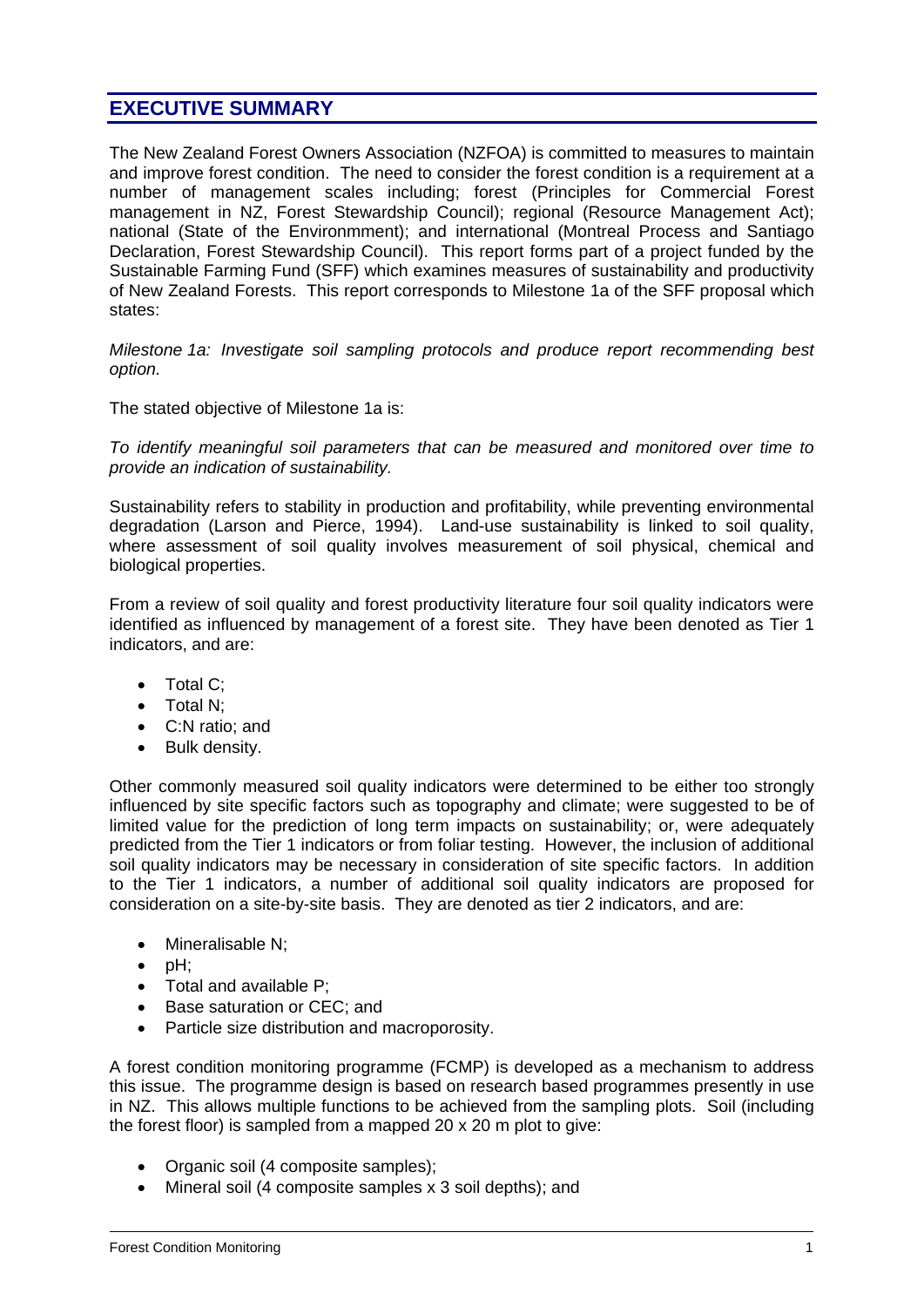• Bulk density ring samples (4 samples).

Results of the sample analysis are able to be compared against a benchmark site where one exists; or are used to identify trends in soil quality temporally at the monitoring site. Options for management of the collected data should be decided in consultation with NZFOA members. Potential options include:

- Individual company responsibility data is collected and interpreted by the forest manager responsible for the site. The use of the data for the purpose of The use of the data for the purpose of accreditation of product or similar is at the discretion of the forest owner/manager;
- NZFOA managed database data collected is submitted to a database managed cooperatively within the NZFOA. The database can be used to develop interpretive tools for assessing sustainability;
- Independently managed database data collected is submitted to an independent third party with the ability to interpret the data and can use the database to develop interpretive tools for assessing sustainability.

Adoption of a data collation system which enables the establishment of a soil quality database covering the edaphic and environmental zones of NZ forests is recommended. This will assist in the development of a soil quality index of sustainability.

A review of available literature identified a lack of published data linking soil quality to the sustainability of a forest operation at present. There is a growing database of soil quality information for NZ soils from systems such as the 500 Soil project and the LTSP2 programme. While insufficient information from the LTSP2 has been published to independently develop a soil quality model of sustainability for NZ forests, the data may be available upon application where funding comes from "public good" sources such as FRST.

The CMS project, which is funded by the Ministry for the Environment (MfE) has an extensive database of total C and bulk density data across a wide range of sites and land uses. If total N data was obtained for these sites there may be potential for development of a soil quality index incorporating the indicators proposed for the FCMP. The use of this data would enable the comparison of forested sites with undeveloped sites of similar characteristics, representing a benchmark of soil quality corresponding to sustainable land use.

Further investigation is required in this area. In particular, there are questions surrounding the value that a long-term FCMP would provide to foresters, beyond that research already undertaken or being undertaken. It is therefore important to suggest that the implementation of a FCMP system should be carefully weighed against the understanding that the meaning of the changes in forest condition are not known with absolute clarity, and may or may not help foresters, long term, to better manage their forests.

In the absence of a definitive model to describe the forest condition, the US (and subsequently Canada) and Australia have adopted approaches whereby any detectable change is considered to correspond to degradation of soil condition. However, it should be noted that this is a highly conservative approach in the absence of well defined relationships between forest condition and soil quality indicators, and is likely to be refined to specific limits as knowledge increases in this area. Due to the high degree of heterogeneity in forest soils the level at which variance corresponds to a statistically significant difference is high. According to the US LTSP research, in the case of most indicators a change of >15 % is necessary to detect a change in the measured soil indicators with confidence (Powers *et al.*, 2005). In Australia a change of between 15 and 30 % depending on the indicator, corresponds to a detectable change in a soil indicator. A management response may be triggered at this level of change, most likely comparing the change in the measured indicator with any corresponding change in the net productivity of the forest stand or increased monitoring. We note that a change of 15-30% is undoubtedly significant, but the impacts of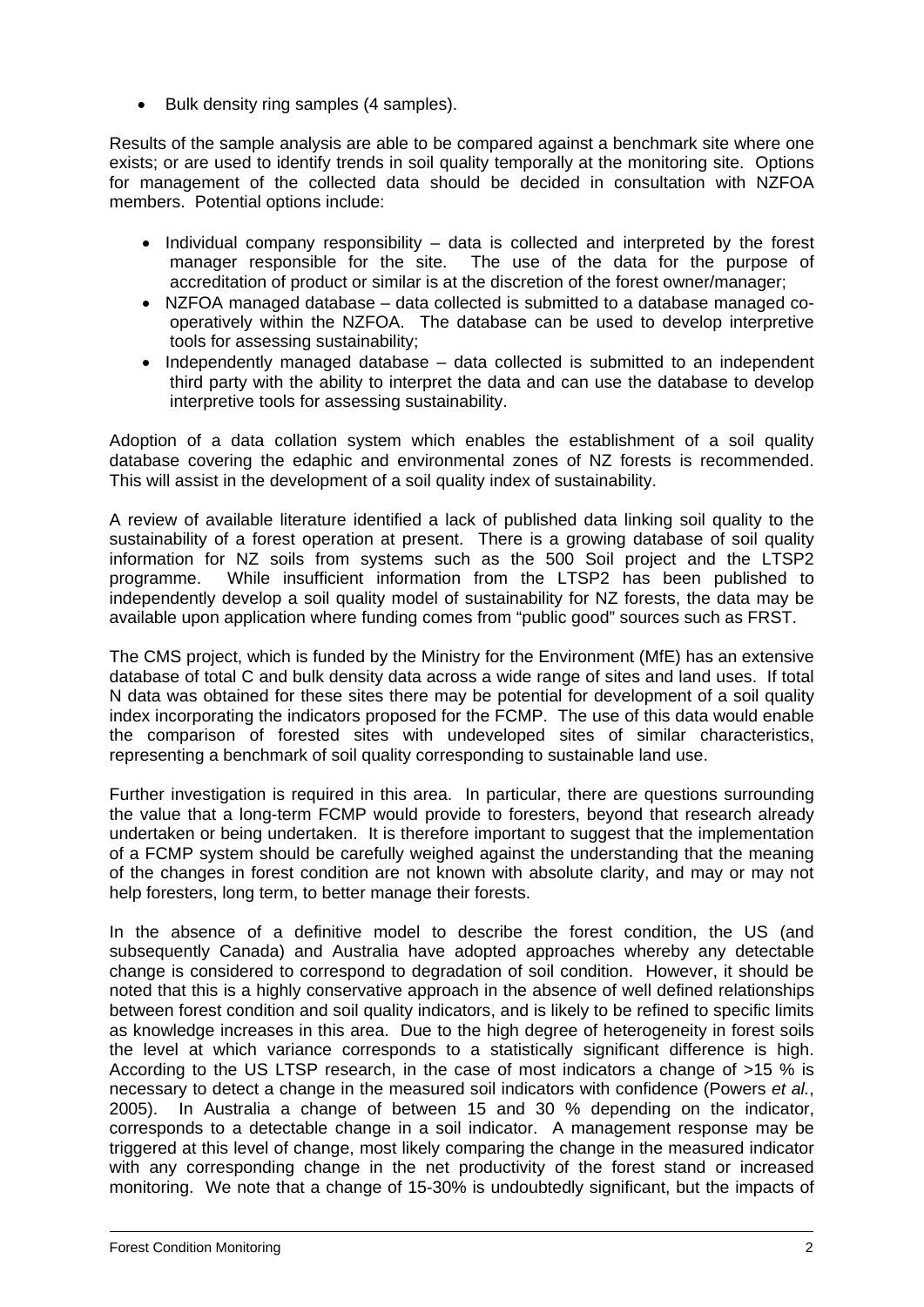such a change may be positive or negative, and are particularly specific to the indicator observed and the site and not the forest condition. Thus, such change may not necessarily indicate degradation of the forest condition, but would hopefully guide the forest manager in better understanding long-term trends in environmental change.

It is recommended that if it were implemented, an FCMP adopt a similar approach in the absence of well defined relationships to sustainability of land use in New Zealand forests. Any detectable change, meaning a change in any indicator of >15 % should trigger a monitoring response, and a higher state of alertness with respect to the forest condition. The sampling design is structured to include information from different phases of the crop rotation. Soil processes are likely to be affected by the differing phases of tree growth and management and so management responses should be based on trends in forest condition data, and not on single results.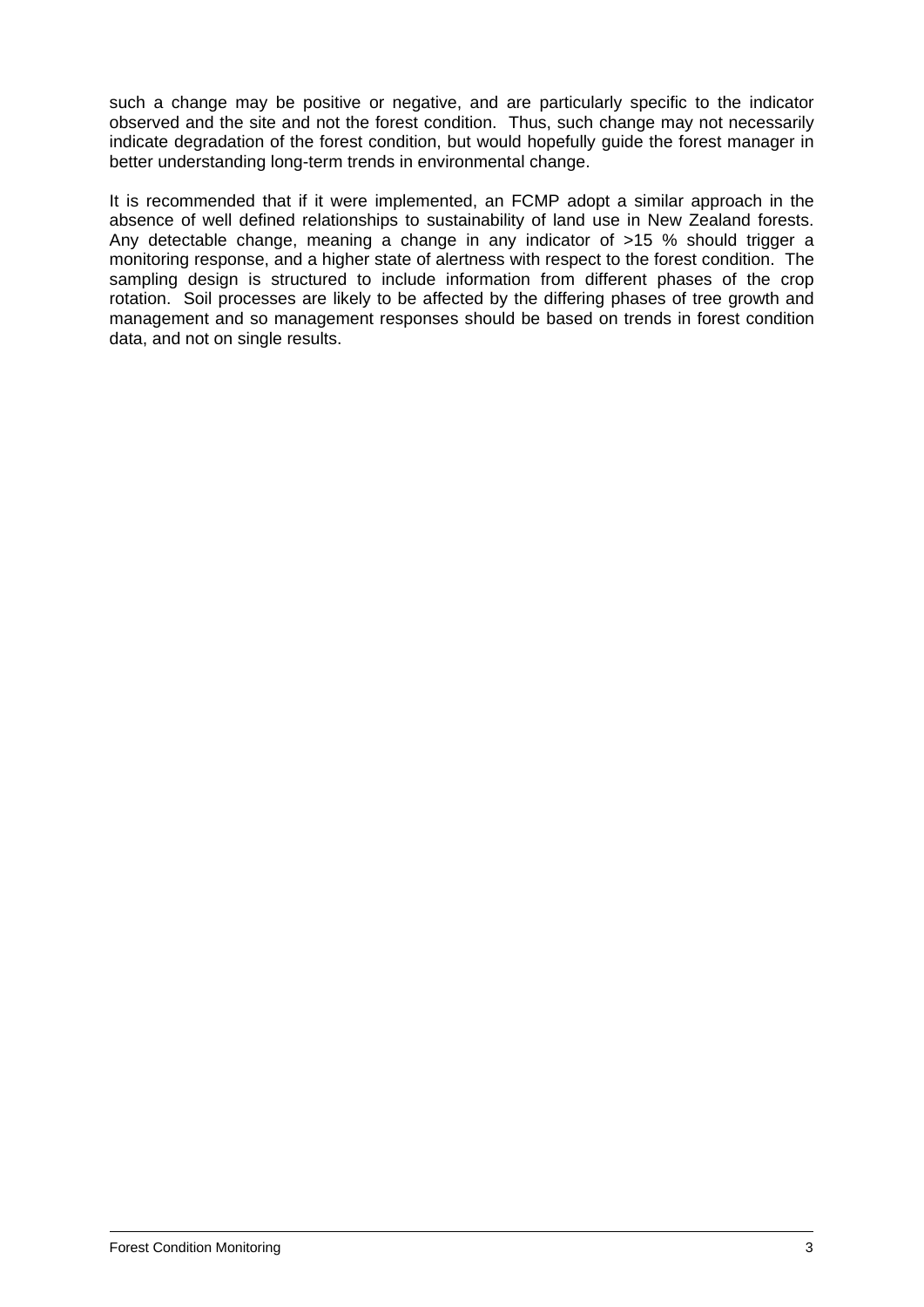## **1. INTRODUCTION**

## **1.1 Background**

The New Zealand Forest Owners Association (NZFOA) is committed to measures to maintain and improve forest condition over time. The need to consider the forest condition is an inherent, and sometimes explicit requirement at a number of management scales including; forest (Principles for Commercial Forest management in NZ, Forest Stewardship Council); regional (Resource Management Act); national (State of the Environmment); and international (Montreal Process and Santiago Declaration, Forest Stewardship Council). This paper forms part of a project funded by the Sustainable Farming Fund (SFF) which examines measures of sustainability and productivity of New Zealand Forests.

DWG have been engaged to produce a report corresponding to Milestone 1a of the SFF proposal which states:

*Milestone 1a: Investigate soil sampling protocols and produce report recommending best option.*

The stated objective of Milestone 1a is:

*To identify meaningful soil parameters that can be measured and monitored over time to provide an indication of sustainability.*

The report comprises two parts:

- A review of readily available scientific literature and a summary of international and national monitoring methods for understanding forest soil quality; and
- A recommended methodology for a forest soil condition monitoring programme for NZ forests.

## **1.2 Sustainability and Soil Quality**

Sustainability refers to stability in production and profitability, while preventing environmental degradation (Larson and Pierce, 1994). Land-use sustainability is linked to soil quality, which is defined by Doran and Parkin (1994) as:

*The capacity of a soil to function within ecosystem boundaries to sustain biological productivity, maintain environmental quality, and promote plant and animal health.* 

Physical, chemical and biological properties interact to determine soil quality (Gregorich, 1996). Therefore a thorough assessment of soil quality involves measurement of soil physical, chemical and biological properties.

The concept of soil quality as an indicator of sustainability is widely recognised as important for the assessment and advancement of sustainable forest management (Schoenholtz *et al.*, 2000). Past and on-going site productivity research has greatly increased our understanding of those soil and site properties and processes that influence forest development, and those that are influenced by management.

#### **1.3 Factors for Consideration in the use of Soil Quality Indicators**

As indicated in Section 1.2, sustainability is related to land use and intensity. When considering the measurement of sustainability, indicators should be chosen that are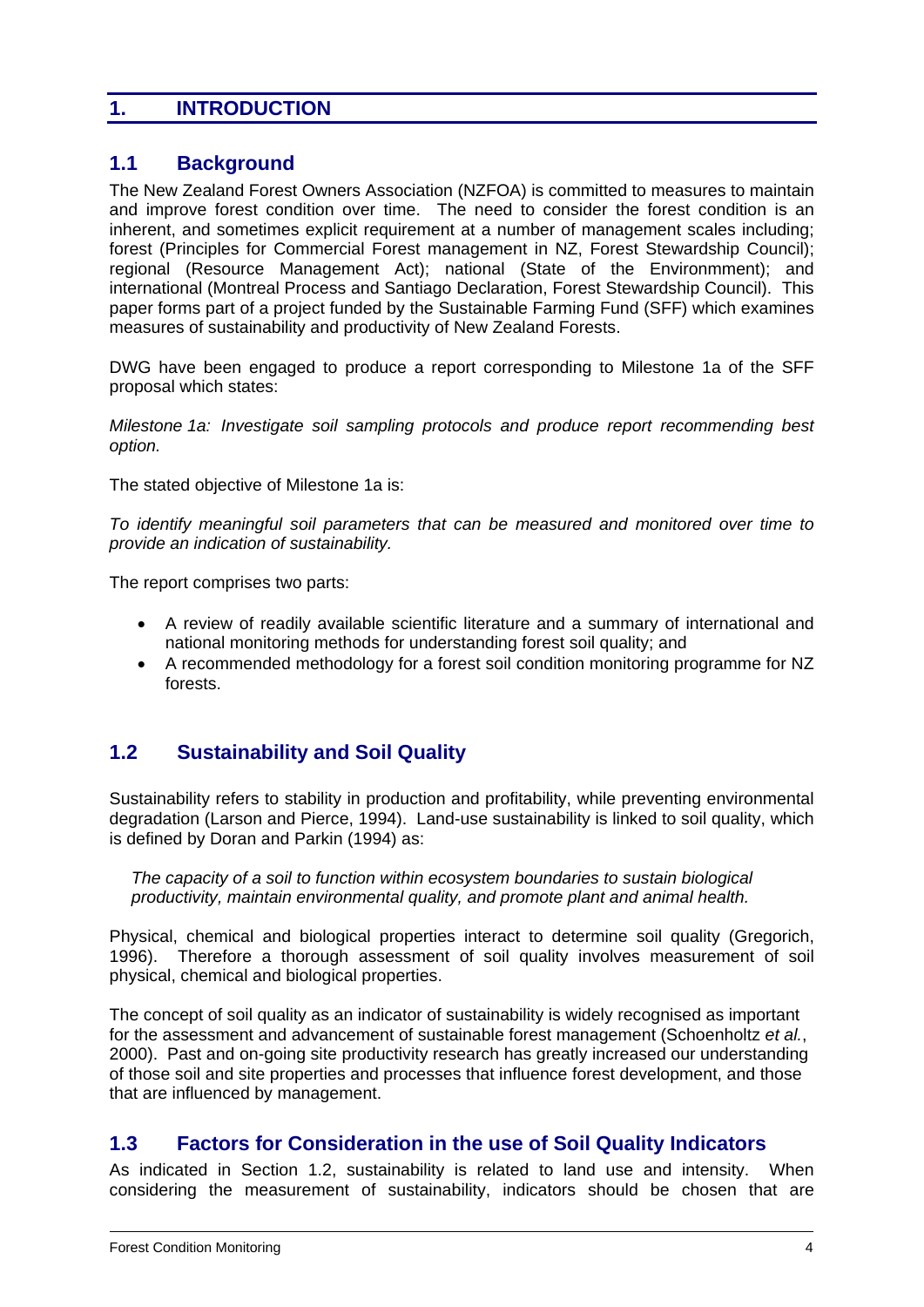appropriate to the soil functions and processes of the land use and its inherent intensity. Many soil quality monitoring programmes have been instituted world-wide that are based on agricultural management systems. Significant differences in the soil properties and processes between agricultural soils and forest soils exist. A summary comparison between agricultural soils and forest soils is given in Table 1.

**Table 1: Differences between agricultural and forest soils (after Moffat and Kennedy, 2002)** 

| <b>Agricultural Soil</b>                          | <b>Forest Soil</b>                               |  |  |  |
|---------------------------------------------------|--------------------------------------------------|--|--|--|
| Topsoil often affected by cultivation; Ap         | More diverse humus forms; commonly well          |  |  |  |
| horizon (this is an organic rich horizon whose    | defined horizonation in topsoil.                 |  |  |  |
| formation is strongly influenced<br>by            |                                                  |  |  |  |
| cultivation) common.                              |                                                  |  |  |  |
| pH usually >5.5                                   | $pH$ often $< 5.5$                               |  |  |  |
| Small organic matter content                      | Large organic matter content                     |  |  |  |
| Moderate macroporosity                            | Large macroporosity                              |  |  |  |
| Relatively small spatial variability in many soil | Large spatial variability<br>soil<br>in.<br>many |  |  |  |
| properties                                        | properties                                       |  |  |  |
| Biological disturbance<br>dominated<br>by         | Biological<br>disturbance<br>dominated<br>by     |  |  |  |
| earthworms                                        | arthropods                                       |  |  |  |
| Microbial biomass dominated by bacteria           | Microbial biomass dominated by fungi             |  |  |  |
| <b>Relatively fertile</b>                         | Relatively infertile                             |  |  |  |
| Relatively large diurnal variation<br>in soil     | Smaller diurnal variation in soil temperature    |  |  |  |
| temperature                                       |                                                  |  |  |  |
| Soils exploited by plant roots to moderate        | Soils exploited by tree roots to greater depth;  |  |  |  |
| depth; soil drying accordingly                    | soils maintained in drier state for longer       |  |  |  |
|                                                   | period of year.                                  |  |  |  |

Unlike agronomic systems which give soil productivity primary importance in consideration of sustainability, foresters have historically considered soil as a component part of the whole forest unit as opposed to a separate resource in its own right (Schoenholtz *et al.*, 2000). More recently the concept of soil quality has been examined with regard to forest condition monitoring (Burger and Kelting, 1999; Watt *et al.*, 2005; Armacher, 2007; Moffat and Kennedy, 2002; Alianiello *et al.*, 2002; Rab, 1999). However, the concept of site quality incorporating climate, geologic, and topographic factors as well as soil and plant systems, is well understood and widely used by foresters (Schoenholtz *et al.*, 2000).

Determining forest soil sustainability must also take into account temporal factors. Typically a crop rotation lasts no less than 25 years. This is far in excess of cropping or pastoral rotations in agricultural soils. The phases of the forest management cycle (site preparation, planting, harvesting, etc) create separate and sometimes substantial soil disturbance, which must be accounted for in determination of sustainability of land use. Technological advances have enhanced long term crop yields, however the intensity of resource use due to these advances may have the potential to mask underlying declines in site productivity, and therefore sustainability, where crop yields are used as a sole indicator to describe productivity (Vance, 2000).

In a review of the state of knowledge into the use of soil quality indicators for forestry Moffat and Kennedy (2002) concluded that:

- Considerable understanding has been gained in conceptual development of soil quality in forests, while less focus has been directed towards how such systems work in practice;
- There is limited information regarding the costs and benefits of soil quality monitoring;
- Thresholds are largely deductive, with little research linking them to productivity;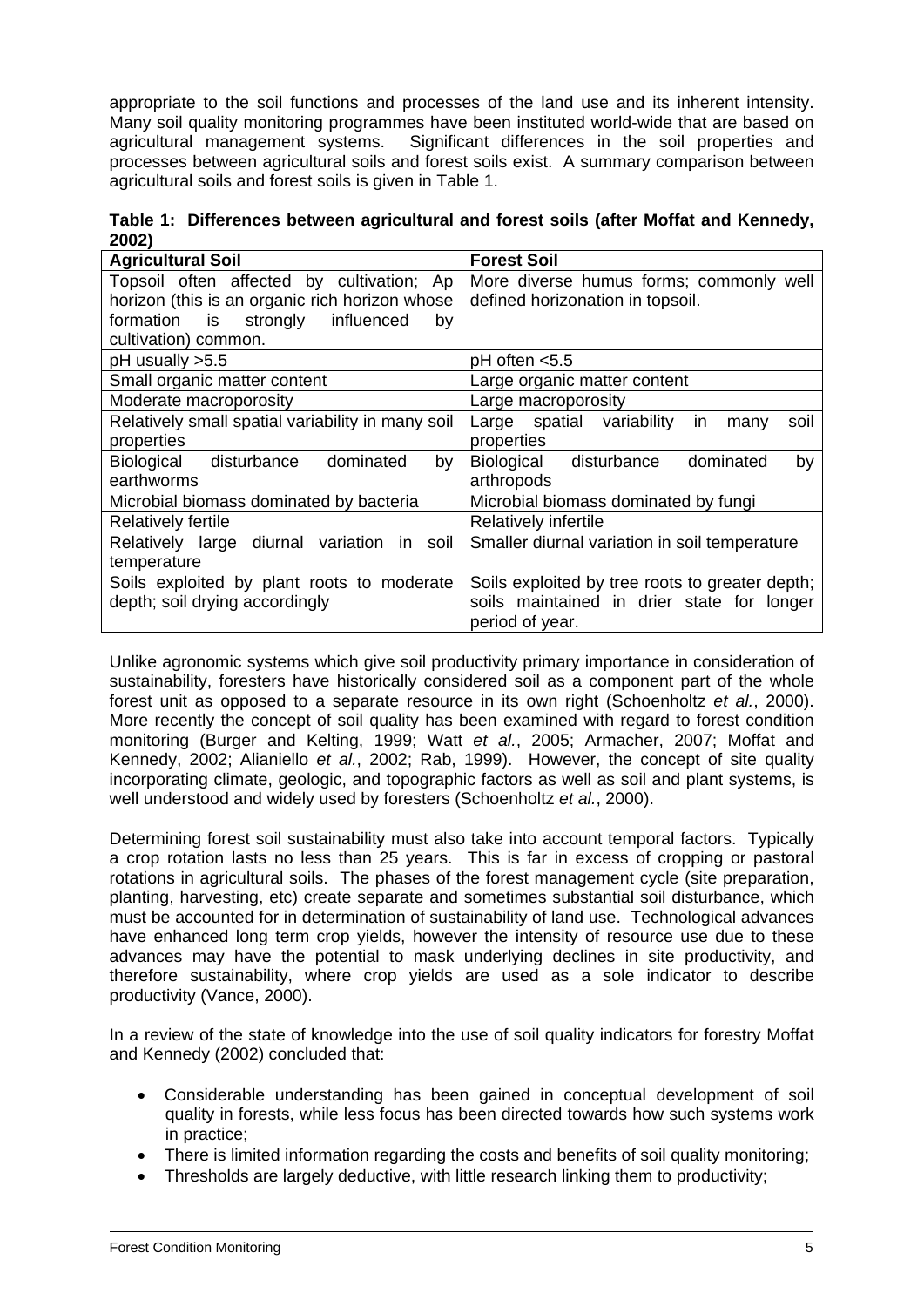- Site specific information must be taken into account in the interpretation of soil quality impacts on sustainability; and
- Considerable research is required to establish meaningful soil quality thresholds, and it is debatable whether the value of such thresholds would be sufficient to warrant the research required.

## **1.3.1 Relationship of Global Knowledge to the New Zealand Context**

In consideration of a soil based programme of sampling for monitoring sustainability of NZ forests, a review of soil monitoring programmes in use in New Zealand and around the world should be undertaken. Particular emphasis should be placed on programmes focussed on forest sites.

While many of the fundamental issues influencing site sustainability are the same for all forest regions, some issues are region specific. For example, in areas with a long or intensive history of industrialisation particularly Europe and UK under the Helsinki Agreement, acidification and sulphur deposition is of concern when gauging the sustainability of forest sites. However, sulphur deposition and acidification due to atmospheric pollution from industry is not a significant contributor to the soil/atmosphere system in NZ. A soil quality monitoring programme requires assessment against the needs and challenges of NZ forestry.

New Zealand forestry differs from northern hemisphere forestry in that almost the entire forest industry in NZ is based on plantation production of exotic species. The management of indigenous old growth forests for wood production comprises a very small percentage of the forest harvest. New Zealand's exotic plantations are significantly altered ecosystems. This will influence the definition of a baseline state of soil quality.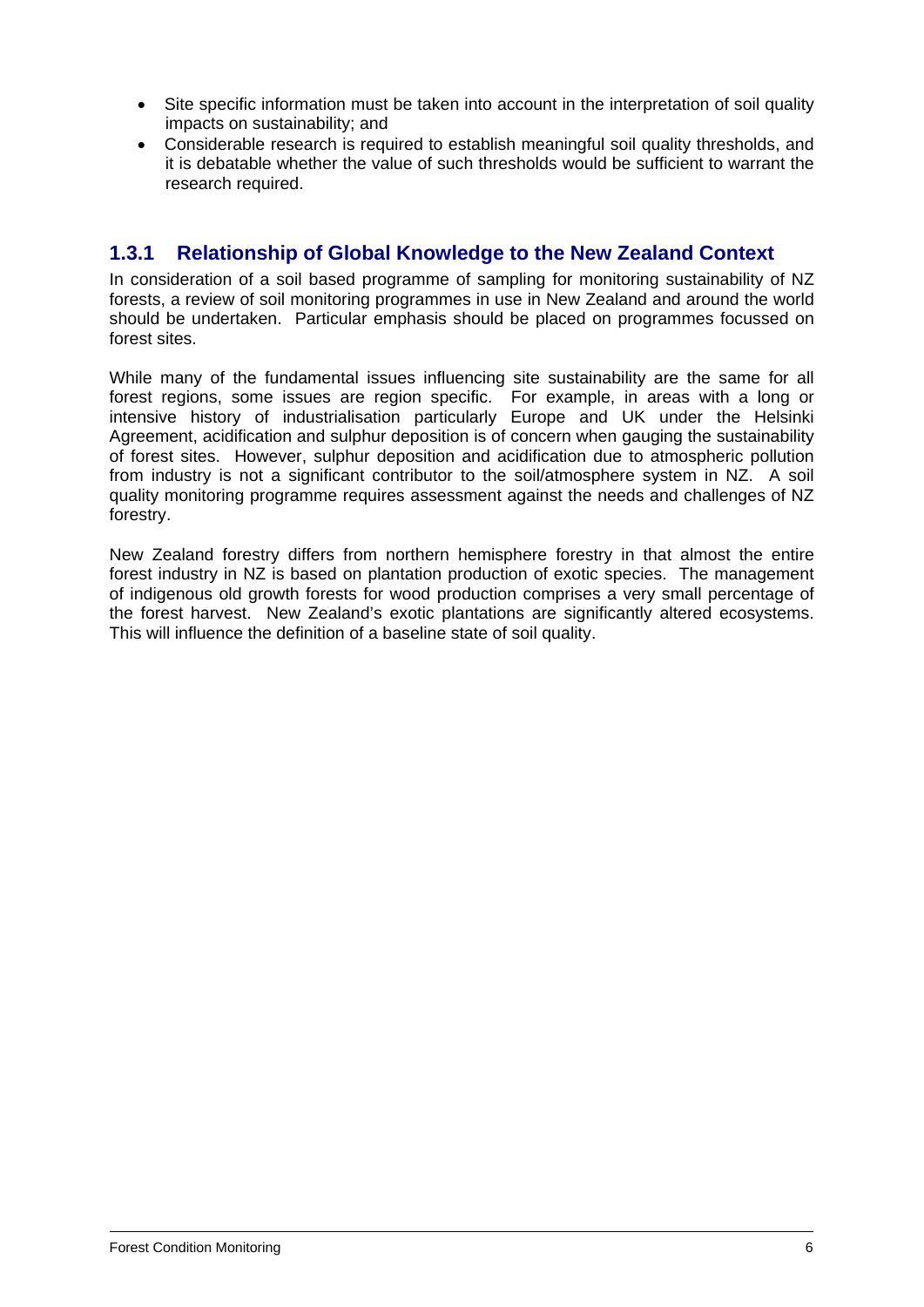## **2. SOIL QUALITY INDICATORS**

Many definitions of soil quality have been proposed. Most incorporate the concepts of sustainability described in Section 1.2 (Schoenholtz *et al.*, 2000; Doran and Parkin, 1994; Kelting *et al.*, 1999). In order to quantify soil quality a set of indicators of soil quality must be defined in the New Zealand context.

A complete assessment of soil quality involves measurement of soil physical, chemical and biological properties. A 1996 Ministry of Agriculture research program identified a range of soil quality indicators (SQI) (Table 2). Soil physical indicators of soil quality indicate processes such as compaction and erosion. Soil chemical indicators of soil quality are often measured as part of a routine soil fertility test, and indicate the availability of nutrients for plant growth. Soil biological indicators are early and sensitive indicators of soil quality changes. It is important to ensure, though, that the indicators chosen have a direct and quantifiable link to soil quality for the majority of environments throughout New Zealand.

Like agronomic systems, plantation forestry is a managed ecosystem, however unlike agricultural management intervention is generally minimised. Soil quality goals for forestry must take into account the impacts of forest management. Forest soil quality is expressed in terms of tree growth or biomass production. However, other soil functions must be considered in a description of soil quality (Schoenholtz *et al.*, 2000; Smith *et al.* 2000). Other soil functions may include regulating water quality and quantity, carbon sequestration, remediation of human and animal wastes, regulating energy flow (Schoenholtz *et al.*, 2000) and socio-economic benefits (Smith *et al.*, 2000).

## **2.1 Criteria for Soil Quality Indicators**

Indices of forest soil quality which incorporate soil chemical, physical and biological properties will be most readily adopted if they are sensitive to management-induced changes, easily measured, relevant across sites or over time, inexpensive, closely linked to measurement of desired values, and adaptable for specific ecosystems (Schoenholtz *et al.*, 2000; Larson and Pierce, 1994).

## **2.2 Measuring Soil Quality**

The measurement of soil quality can be used as a proxy measure for forest condition when other variables are adequately understood. Forest condition is a point-in-time measure which can be used for management decisions. This should not be confused with sustainability which is a measure of longer term potential for maintaining productivity of a site without degradation of the environment. Soil quality does not account for variations in productivity due to climate and geological setting, or species selection, however the inherent soil quality of a site is influenced by these variables. Watt *et al.* (2005) attributed between 15 and 50 fold variation in volume increment to site factors, and 56 % difference due to species. It should be noted that the inherent soil quality of a site is unlikely to be that of an ideal soil, where "ideal" indicates that no limitations to biological productivity, environmental quality or plant and animal health exist. This is especially true for forest soils since forest is typically established on marginal sites as described in Section 1.3.

In simple terms the maintenance of soil quality, and therefore the sustainability, at a site means that if all management inputs ceased the site would be able to support the ecosystem and vegetative cover that existed prior to forest establishment. In some situations forest has been established on sites previously degraded by inappropriate or exploitative land use management e.g. land damaged by erosion caused by pastoral farming on inappropriate slopes. In this case the establishment of forest might be considered as a remediative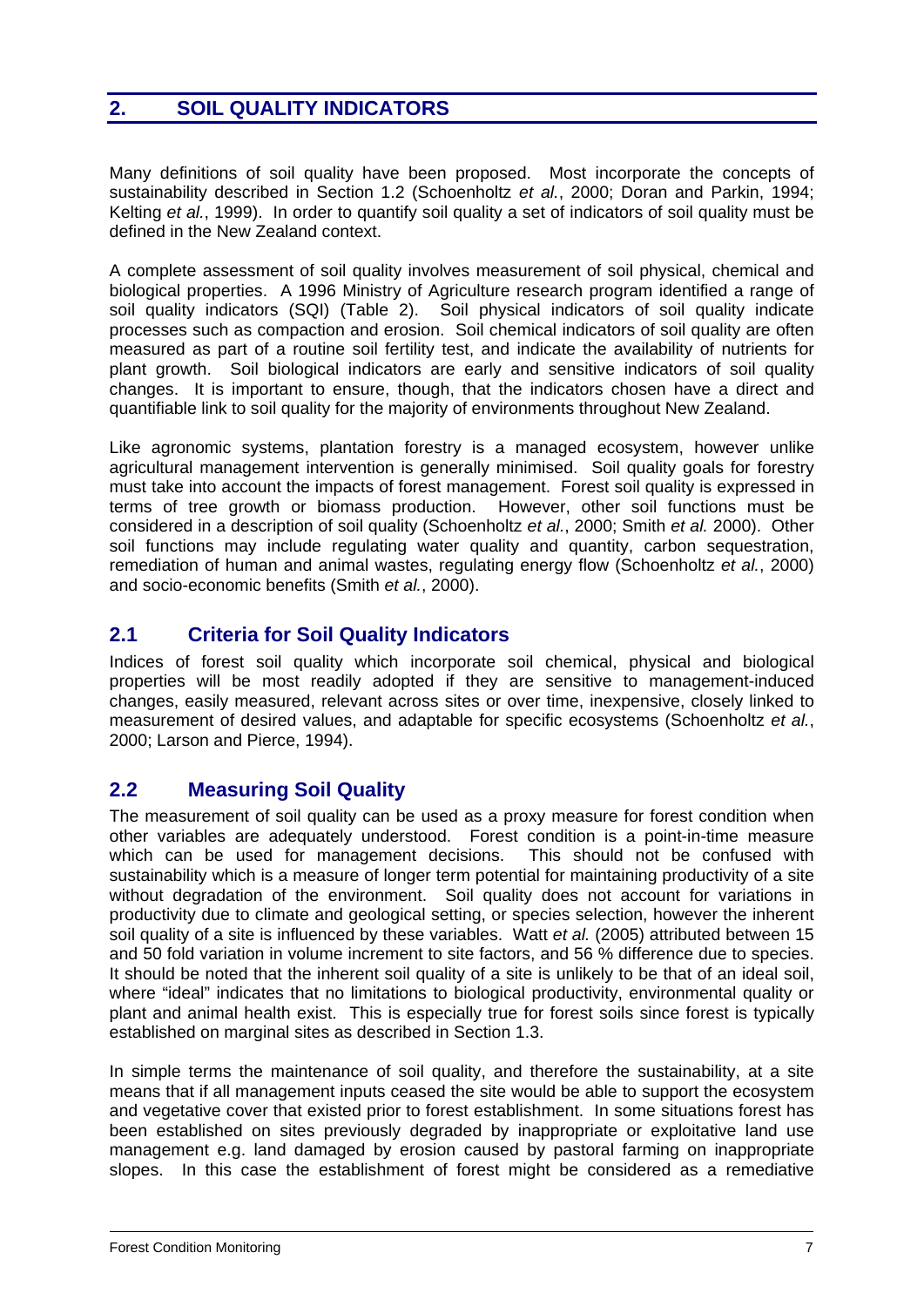measure and the goal should be improvement of soil quality from the level exhibited prior to forest establishment e.g. through slope stabilisation, build-up of soil C and N stocks, etc.

An evaluation of the use of bioassays for assessment of the effect of management on soil productivity by Burger (1996) demonstrated that tree growth could not always be used to measure management-induced productivity changes. It has been proposed (Burger, 1996; Kelting *et al.*, 1999) that long-term site productivity (LTSP) should be assessed by direct measurement of soil properties and processes.

When used together with mensuration and foliar nutrition information, measurements of soil properties and processes, allow detection in changes in the ecosystem resulting from different management systems (Périé and Munson, 2000). There are limitations to testing for each of physical, microbiological and chemical soil parameters which can help us to refine the testing programme.

#### **2.2.1 Minimum Data Sets**

The use of a minimum data set for soil quality assessment to minimise complexity and cost is important to encourage the adoption of the approach by practitioners (Kelting *et al.*, 1999). A minimum data set for characterisation of soil under any management was proposed by Doran and Parkin (1994). Numerous other minimum data sets have been proposed which are based on the indicators listed in Table 2. The minimum data set can be further refined to ensure its relevance to forest condition monitoring.

| <b>Indicator</b>                | <b>Measurement</b>                                                                                      |  |  |
|---------------------------------|---------------------------------------------------------------------------------------------------------|--|--|
| <b>Physical</b>                 |                                                                                                         |  |  |
| Aggregate size and<br>stability | Visual description in field or sieving techniques in laboratory.                                        |  |  |
| <b>Texture</b>                  | Field feel tests or laboratory analyses by laser particle sizer or<br>sieving.                          |  |  |
| <b>Hydraulic conductivity</b>   | A variety of methods such as twin rings and permeameters.                                               |  |  |
| Water holding capacity          | Derived from measured physical properties.                                                              |  |  |
| <b>Bulk density</b>             | Field measurement by gamma density probe. Laboratory<br>analysis using soil cores.                      |  |  |
| Penetration resistance          | Field measurement by penetrometer.                                                                      |  |  |
| <b>Chemical</b>                 |                                                                                                         |  |  |
| рH                              | Laboratory measurement using pH electrode.                                                              |  |  |
| <b>Nutrient status</b>          | Total N, mineral N, available P and K in particular, measured.                                          |  |  |
| <b>Nutrient Budget</b>          | Measured over several years.                                                                            |  |  |
| Cation exchange                 | Laboratory analysis using leaching columns or silver thiourea                                           |  |  |
| capacity                        | extraction are most common.                                                                             |  |  |
| <b>Biological</b>               |                                                                                                         |  |  |
| Microbial biomass               | Most often laboratory or in-situ analysis by fumigation-extraction<br>or fumigation-incubation methods. |  |  |
| Potentially mineralisable<br>N  | Laboratory or in-situ analysis by anaerobic incubation.                                                 |  |  |
| Microbial quotient              | Derived from microbial biomass C and soil organic C.                                                    |  |  |
| Soil respiration                | Laboratory or in-situ measurement of $CO2$ respired or $O2$<br>consumed.                                |  |  |
| Metabolic quotient              | Derived from microbial biomass C and soil respiration.                                                  |  |  |
| Soil fauna                      | Usually earthworms. The number and type of earthworms are<br>given.                                     |  |  |

**Table 2: Soil Quality Indicators (after Doran and Parkin, 1994)**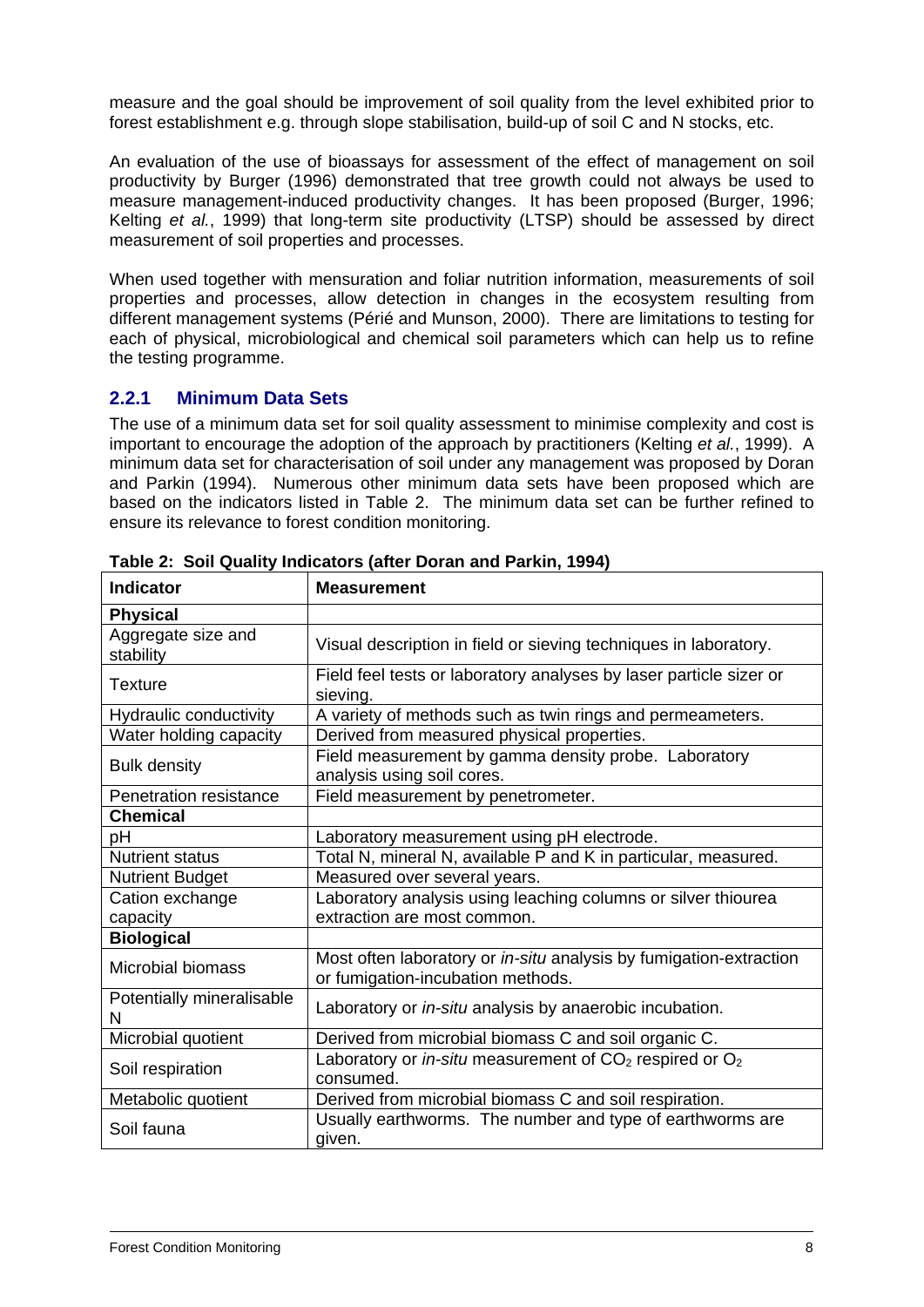#### **2.2.2 Soil Physical Parameters**

Physical indicators of soil quality indicate processes such as compaction and erosion (Gregorich, 1996). Forest management practices particularly relating to site preparation and harvesting practices are well understood to impact the soil physical properties of a site and extensive study aimed at quantifying the impacts has been undertaken.

Grigal (2000) placed high importance on the alteration of soil physical properties as an indicator of management-induced change in soil quality. Soil physical changes are of particular concern as they are of relatively long duration, of high certainty and are not easily repaired (Grigal, 2000). They have significant and well-documented negative effects on productivity (Tan *et al.*, 2006; Murphy *et al.*, 2004). Conversely, some studies have identified that changes to soil physical properties have a negligible or temporary effect on productivity (Sanchez *et al.*, 2006; Hope, 2007; Powers *et al.*, 2005).

Some soil physical parameters are related to soil formation and are unlikely to be effected significantly by land use and management practices. Soil texture or particle size distribution (PSD) is a fundamental soil physical property which influences water, nutrient and oxygen exchange, retention and uptake (Schoenholtz *et al.*, 2000). Schipper and Sparling (2000) showed that land use had little to no impact on PSD unless substantial mixing of soil horizons (i.e. by logging operations) had occurred. PSD is an inherent property of a soil and does not change with land use. Because this measure is not sensitive to land use change and is not a function of soil condition it has limited value as a SQI for monitoring. PSD may be valuable for characterising soil at the outset of a change in land-use (Schoenholtz *et al.*, 2000). Powers *et al.* (2005) demonstrated that PSD influenced the effect of increased bulk density on tree growth, indicating that more than one soil property should be taken into consideration in assessment of the soil quality.

Soil depth is fundamental to a site's productivity as it controls the amount of resources and the volume available for rooting. Changes in soil depth occur due to erosion processes, soil compaction and some management practices which cause bulk movement or removal of soil and litter layers. It has been suggested that depth of the A horizon (topsoil) should be included in SQI for site sustainability (Watt *et al.*, 2005). In a short term, high density site productivity trial representing a wide range of NZ soils and environmental conditions, Watt *et al.* (2005) found that depth of the A horizon was correlated with volume increment in *P. radiata* and *C. lusitanica* stands. Schoenholtz *et al.* (2000) suggest that soil quality issues related to horizon depth can be adequately predicted from measurement of bulk density. Watt *et al.* (2005) found that macroporosity and cone penetration resistance were not strongly related to increment reductions, whereas bulk density showed correlations with volume increment.

Changes in soil bulk density occur due to a range of management related activities. Typically an increase in bulk density may indicate erosion processes exposing mineral soil horizons or (more often) compaction. Change in soil material composition i.e. through addition or removal of organic material can cause either an increase or decrease in soil bulk density. Bulk density varies widely between soil types, and so is best considered as a temporal monitor of management-induced changes within a site (Schoenholtz *et al.*, 2000). However, Powers *et al.* (1998) suggests soil strength as measured by cone penetrometer may be the best way to index the influence of density on root exploration, proliferation and growth.

Many authors favour the inclusion of bulk density in the minimum data set of SQIs since it is related to many other soil physical parameters i.e. macroporosity, soil texture, water holding capacity. The soil bulk density is likely to be a useful indicator of long term site productivity since it has been seen to recover from pre-plant compaction during a crop rotation (Sanchez *et al.*, 2006; Hope, 2007). This suggests that it is a good indicator of long term or irreversible degradation of soil quality at a site. In addition, bulk density measurement enables the conversion of soil chemical concentrations to a mass per unit area basis. Expressing soil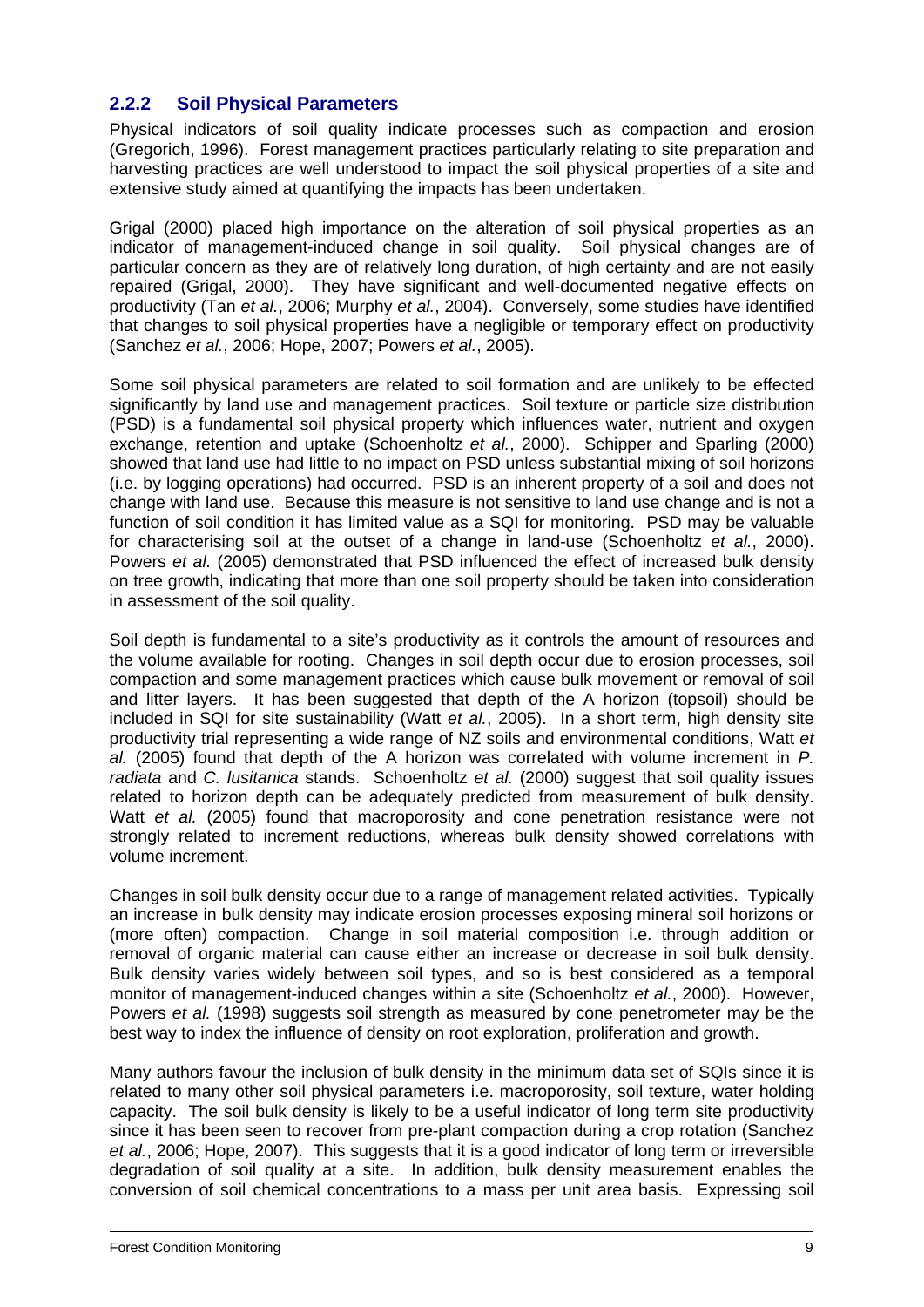chemical concentration on a mass per unit area basis has been shown to account for a large amount of variation in chemical indicators where bulk density change at a site has occurred.

Soil water interactions are important to soil quality, however they can often be inferred from indirect measures such as bulk density. There are few measures of soil moisture status and water holding capacity that are simple and inexpensive to perform.

#### **2.2.3 Soil Chemical Parameters**

Chemical indicators of soil quality are often measured as part of a routine soil fertility test, and indicate the availability of nutrients for plant growth (Gregorich, 1996). The measurement of soil nutrient status of agricultural soils has been widely adopted as a measure of soil quality. For forestry soils, nutrients have been incorporated into intensive site monitoring and research programmes. Due to long crop rotations and complex nutrient cycling mechanisms within the forest ecosystem, nutrient testing of soils may not be a good indicator of sustainability of forest soils (Schoenholtz *et al.*,2000).

The use of chemical indicators of soil quality has been given varying importance in reviews. Grigal (2005) states, that except on a few exceptional sites, nutrient loss is not a major concern. And further, that effects of nutrient deficiency are long term and likely to take more than one rotation to occur, allowing adequate time for diagnosis and amelioration of the deficiency. Moffat and Kennedy (2002) suggest that foliar testing may serve as sensible surrogates of soil chemical status in forest soils. Foliar testing directly reflects plant uptake, which is integrated across soil horizons. Indeed NZ forestry has long used foliar testing as the key decision variable with respect to the use of fertilisers to overcome nutrient deficiencies.

Nutrient imbalances can be detected with greater sensitivity through foliar testing which can be directly correlated with plant growth. Foliar testing has none of the uncertainty associated with soil testing (e.g. relating forms and availability of nutrients to plant uptake). Testing methods for foliar nutrition are well established, reliable and significant historical data is held for many New Zealand sites. In addition, foliar testing is generally undertaken at two to four yearly intervals, allowing for comparatively rapid assessment of a change in the nutrient status of the stand.

However, the use of soil chemical indicators for monitoring of forest soil quality and site sustainability is commonly recommended (Schoenholtz *et al.* 2000; Burger and Kelting, 1998; Powers *et al.*, 1998; Watt *et al.*, 2005; Armacher *et al.*, 2007).

Any given soil property may be relevant to several soil attributes or soil functions simultaneously. An example of this is soil organic matter (SOM), which plays a role in almost every soil function. Also, many soil chemical properties directly influence microbiological processes, and these processes together with soil physical-chemical processes determine (1) the capacity of the soil to hold supply and cycle nutrients , and (2) the movement and availability of water (Schoenholtz *et al.*, 2000). Soil chemical indicators are used mostly in the context of nutrient relations and may therefore also be referred to as indices of nutrient supply (Schoenholtz *et al.*, 2000, Powers *et al.*, 1998).

Soil chemical properties can be divided into two categories: Static and dynamic soil parameters. Static soil parameters are measures which describe fundamental soil properties that do not change substantially over time; and dynamic soil parameters which are soil process related. Static soil parameters are typically simple and practical to measure, however they are hierarchically several levels removed from the soil function. The dynamic process measures are more directly related to the soil function, however are typically more laborious and costly to measure (Schoenholtz *et al.*, 2000). In addition, dynamic parameters may not reflect long term changes in site sustainability. In describing soil quality relating to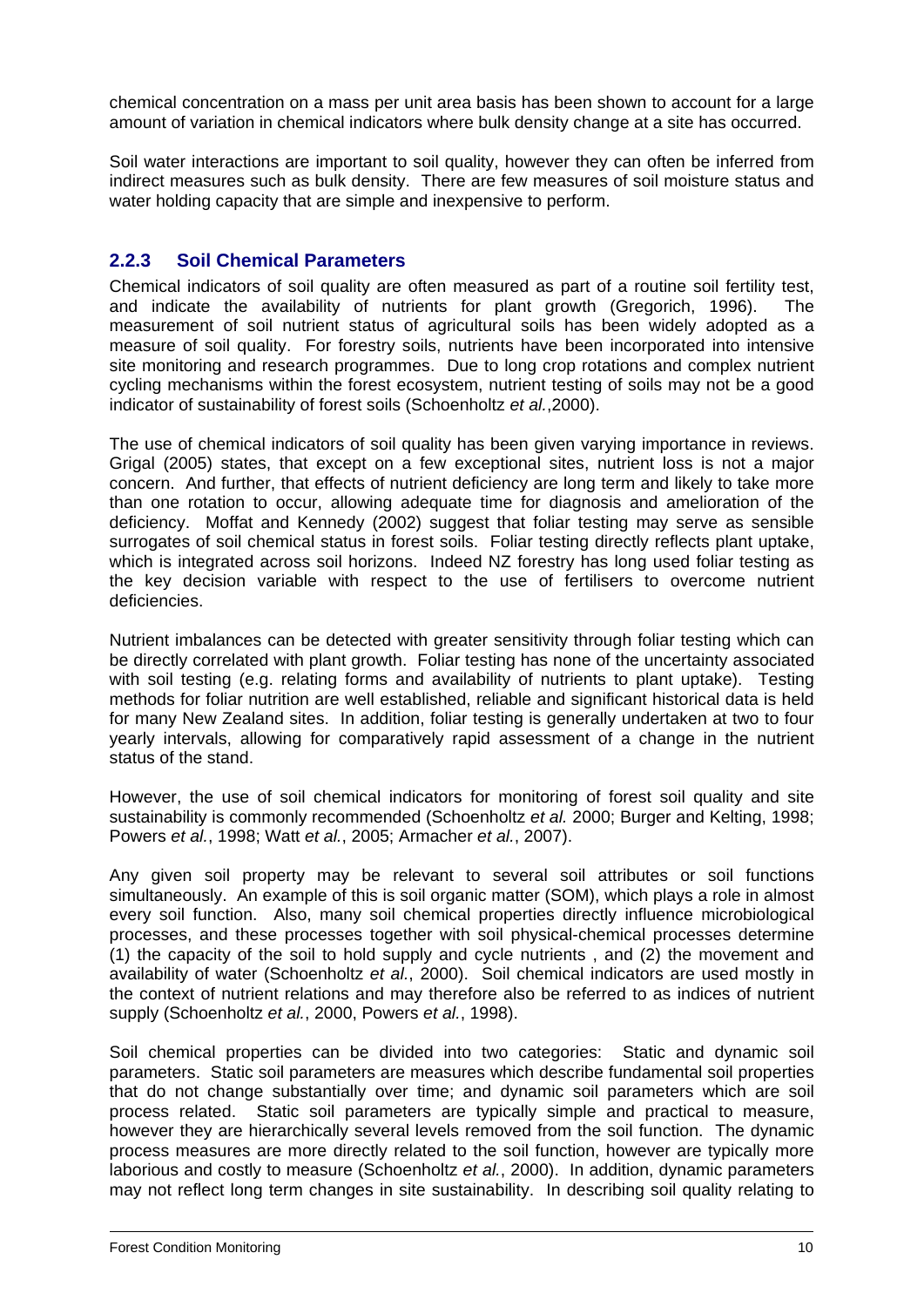long term sustainability a balance must be struck between soil properties which are not influenced by short term perturbations unrelated to sustainability of the land use, but may be insensitive to changes in ecosystem function; and soil processes which are closely related to ecosystem function and plant uptake, but may be too variable both spatially and temporally to provide clear trends in soil quality.

A discussion of commonly prescribed soil chemical parameters is given below.

## **2.2.3.1 pH**

pH refers to the hydrogen ion activity of the soil. The more acidic a soil, the lower its pH. In NZ, forest soils are typically acidic due to the soil forming factors at the site. Tree species grown on forest soils are typically adapted to growing in low pH soils, and this may be a contributing factor to the selection of a site for forestry.

Both, management induced and natural processes can lead to changes in the soil pH. Fertilisation of sites occurs in most NZ forests. Fertilisers such as superphosphate, urea and DAP cause acidification. Decomposition of litter also increases the soil acidity. The ability of the soil to regulate pH following addition of low pH inputs is its buffering capacity. Soils with a low buffering capacity are more susceptible to loss of productive capacity. Forest species are grown on sites with pH as low as 3.6 without severe limitation to productivity. However, as pH reduces soil aluminium is mobilised and will eventually cause toxicity effects. In addition, at low pH calcium becomes unavailable and nutrient deficiencies may occur. Ca/Al ratio may be a more sensitive measure of toxic effects from soil acidification which may be detrimental to soil quality.

Many chemical reactions that influence nutrient availability are influenced by soil pH. Measurement of soil pH has been widely performed in historical studies and the testing methods are well understood, and easily and inexpensively conducted. For these reasons pH may be considered as a key chemical indicator.

However, because pH influences so many biological and chemical functions of the soil simultaneously it provides little direct information about affected soil processes, and in turn the impact of changes to pH on the productive capacity of the soil. Aune and Lal (1997) suggested that pH may not be a sensitive measure of soil acidity and soil degradation.

#### **2.2.3.2 Soil Carbon and Soil Organic Matter (SOM)**

Soil organic matter (SOM) includes all carbon compounds in soil associated with biological activity (excludes carbonate bound carbon) and contains a number of other elements including nitrogen, phosphorus, sulphur, cations and trace elements. Typically carbon comprises approximately 58 % of SOM, however this can vary according to the composition.

The distribution and composition of SOM in forest soils differs from that typically observed in agronomic soils which are subject to frequent mixing, causing homogenisation and respiration of accumulated carbon. Forest SOM pools are dominated by the accumulation of litter from trees. The forest soil represents a gradient in degree of SOM decomposition, with incorporation of carbon into the mineral soil through leaching of organic acids derived from the breakdown of litter and roots, and bioturbation (i.e. mixing by animals such as worms and burrowing animals). SOM in forest soils varies widely in composition due to varying degrees of decomposition of the accumulating litter layer and movement of organic compounds through the soil.

SOM has an important role in forest soil processes. SOM is important for nutrient availability, soil structure, air and water infiltration, water retention, erosion prevention and the transport or immobilisation of pollutants (Knoepp *et al.*, 2000). SOM is commonly recognised as one of the key chemical parameters of soil quality, yet quantitative assessment of its contribution to soil quality is often lacking (Schoenholtz *et al.*, 2000). Defining quantitative criteria for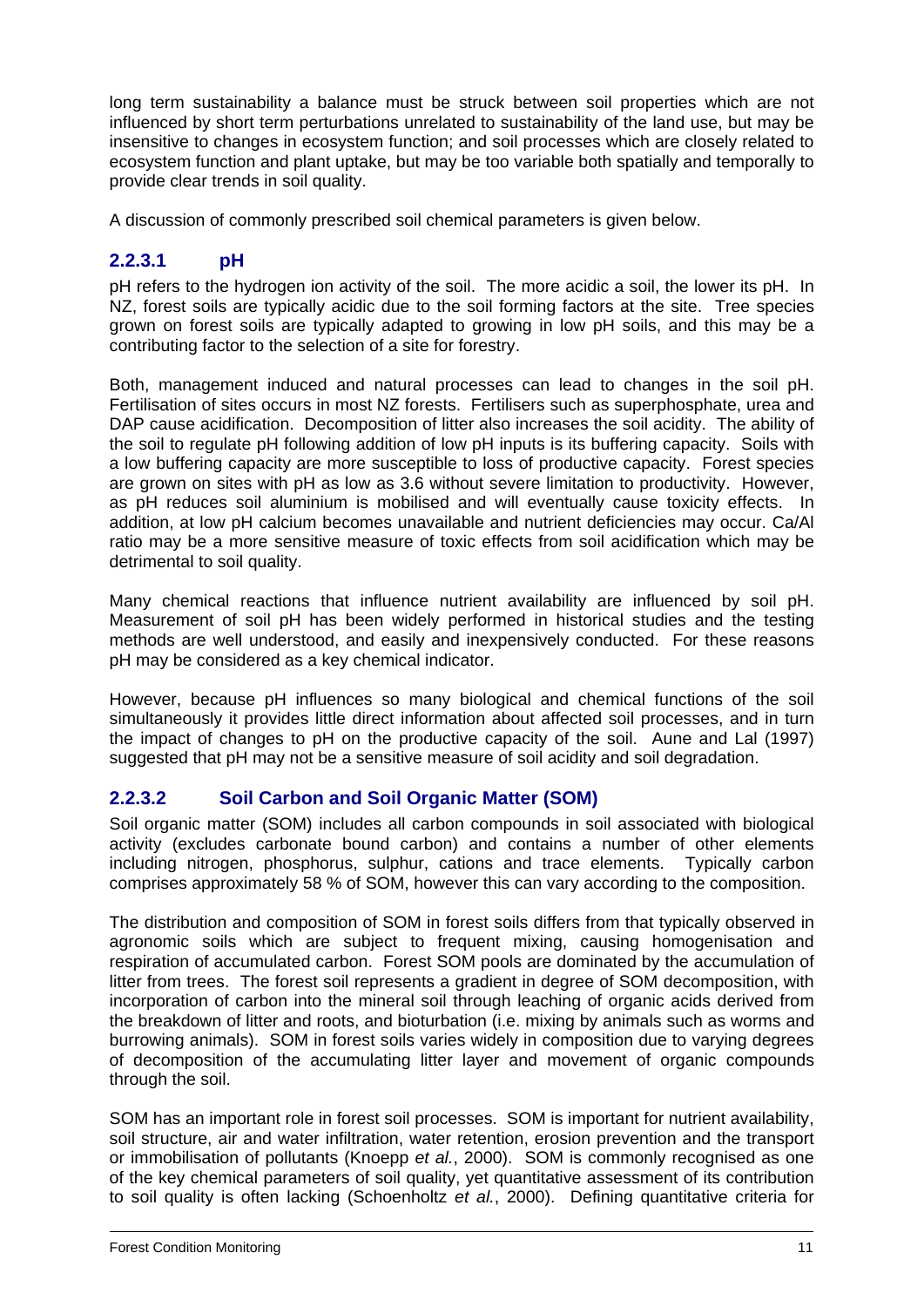SOM is further hampered by the fact that critical threshold values may be vastly different among soil orders, climatic regions and land use/species composition (Doran and Parkin, 1996; Burger,1997; Burger and Kelting, 1998).

SOM is related to most chemical and many biological variables in forest soils (Prévost, 2004). However measurement of SOM alone does not correlate directly with other soil functions (Schoenholtz *et al.*, 2000). Long term soil productivity (LTSP) trials established in NZ (Murphy *et al.*, 2004), the US (Sanchez *et al.*, 2006) and Canada (Hope, 2007) have not shown reductions in tree growth on sites with varying degrees of SOM removal prior to planting. In the US study the removal of SOM had impacted the phosphorus status of the soil, but after 10 years no impact on tree growth had been detected.

SOM is easily and inexpensively measured, however it is unlikely to be a sensitive measure of changes in soil quality. More sensitive information can be obtained from the measurement of the components of SOM e.g. carbon, nitrogen, etc, and their relationship to each other e.g. C:N ratio.

The most dynamic soil C pool is in the forest floor. Due to high rates of turnover in the forest floor, this C pool is subject to short term variation influenced by climate, stand age etc. Organic matter cycling in the mineral soil layers is typically slower and less sensitive to short term changes. A long term decline in soil C will be more easily distinguished in the mineral soil.

Johnson and Crossley (2002) state that a long-term perspective on soil fertility shifts the focus from litter dynamics to more persistent types of organic matter such as roots, coarse woody debris and humus. High spatial variation makes difficult to distinguish whether variations in organic matter in the forest floor are due to changes over time or due to management (Yanai *et al.*, 2000). Hopmans *et al.* (2005) consider that the > 2 mm soil fraction should be included in measurement of soil carbon pools. The > 2 mm fraction has an impact on site sustainability when considered in the long term due to the breakdown of coarse woody debris and the effects of *insitu* breakdown on soil porosity.

Bauhus *et al.* (2002) found relationships between soil organic C (SOC) and organic matter quality and N and P availability were inconsistent across sites in native eucalypt sites in Australia, and between different management practices. This may be attributable to the amount of charcoal present in the soil. It was further stated that changes in SOC cannot be recommended for implementation as an indicator of sustainable soil management in native eucalypt forests since there is no evidence that SOC is limiting to ecosystem processes. In addition the measurement of SOC remains the task of experts causing testing to be expensive and not widely available.

There has been extensive study into the relationships between SOM and soil carbon with the forest ecosystem. Testing for SOM and total C is well established and widely available by dry and wet combustion methods. For NZ soils there is little free carbonate in topsoils and total C is in nearly all cases equivalent to organic C. In addition, organic C comprises a constant proportion of SOM and so for NZ soils total C is considered to be an acceptable measure of organic matter.

#### **2.2.3.3 Total and Available Nitrogen**

Nitrogen (N) is a key macronutrient used in plant and microbial growth and reproduction. The majority soil N is complexed in SOM (O'Neill *et al.*, 2005) and is unavailable to plants until it is mineralised by soil microbes.

Forest soil scientists are frequently interested in the measurement of soil total C and N as these are generally considered to most strongly influence the long-term fertility of a site (Johnson and Curtis, 2001). A large pool of N in the surface soil is considered important for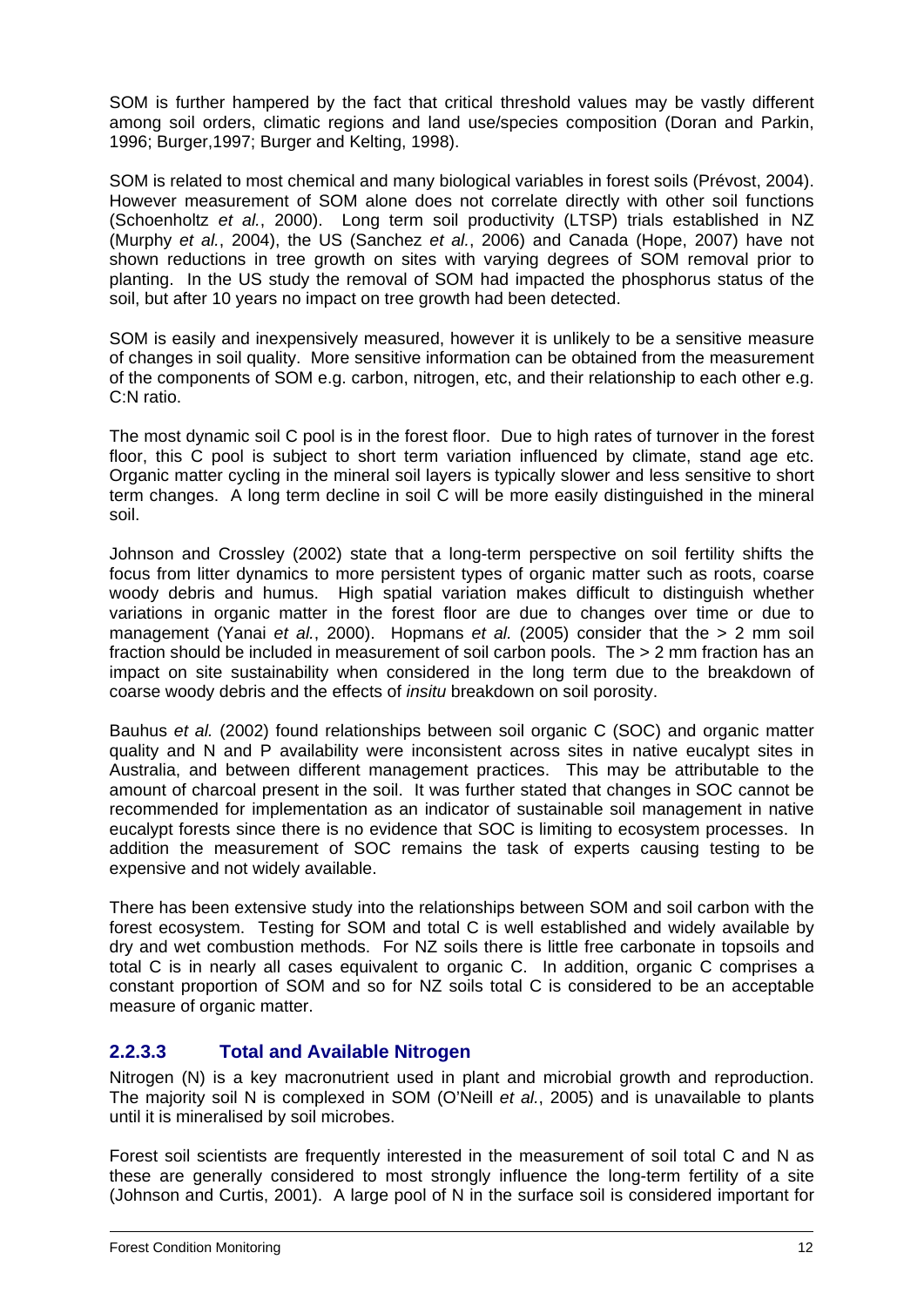site productivity (Page-Dumroese, 2000). For longer term site productivity of some sites, N and C at greater depth becomes an important indicator of historical and thus future productivity (Henderson, 1995). In soils with a significant charcoal content soil N is a better indicator of soil quality and sustainability than soil C (Hopmans *et al.*, 2005). Thus the type of C in the soil, relative to N, and its origins are also a factor in productivity.

Total N in New Zealand soils is typically comprised of 95-98 % organic N (McLaren and Cameron, 1991). The organic N fraction is not readily available for plant growth however, it is likely that the organic N fraction has a significant impact on the supply of N for tree growth and ecosystem processes over the course of a single or of multiple rotations as it becomes progressively mineralised into the available N fraction.

The available nitrogen fraction of the soil represents the potential immediately available supply of N for the crop. Due to the length of single and multiple rotations rotations being incompatible with the rapidity of mineralisation of N in soils it is likely that the total N pool in the soil is a more appropriate indicator N supply sustainability for plant growth and ecosystem processes. However, the ability of the crop to utilise N is a function of the total N plus the ability of the soil to mineralise N over time. A measure of this is mineralisable N. Therefore, readily mineralisable N becomes a key component in the overall picture of yearon-year nutrient supply, which lends to long term productivity.

Mineralisable N has been proposed as a SQI by a number of authors (Knoepp *et al.*, 2000; Powers *et al.*, 1998; Mariani *et al.*, 2006; Doran and Parkin, 1994). Mineralisable N is a measure of N availability and N supplying capacity of soil (Schoenholtz *et al.*, 2000). A number of methods for measuring mineralisable N exist, both as chemical assays and as microbiological methods such as incubation-extraction. Mineralisable N is closely related to biological soil function and highly correlated with other measures of nutrient release (e.g. soil C:N, total organic C and N, P mineralisation, site index, foliar N) (Schoenholtz *et al.*, 2000). It has been shown to be very sensitive to seasonal variation and may not be well correlated with long term sustainability (Perie, 2003). Until recently testing for mineralisable N has been relatively expert and not widely available in NZ. The test is now available at a commercial laboratory relatively inexpensively. Care must be taken, however, to indicate the testing method when this test is reported, as the relationship between different measures is not well correlated, thus it is best to use one method. The predictive value of this indicator may be lost in systems where N is not the main growth limiting factor (Schoenholtz *et al.*, 2000).

Powers *et al.* (2005) demonstrated that organic matter removal had a significant and substantial effect on total, anaerobic and KCl extractable N. Another factor to consider is the spatially heterogeneous nature of both organic matter and corresponding N pools within a forest ecosystem, particularly a managed system. This, coupled with the temporal changes in both pools over the length of a rotation suggest that to be well understood, these values require measurement over the length of several rotations.

## **2.2.3.4 Carbon to Nitrogen Ratio**

The ratio of organic C to N is frequently used as an indicator of litter quality (O'Neill *et al.*, 2005). The ratio of C:N in organic matter is typically a function of the degree of decomposition and therefore stability of the organic matter pool. As decomposition of organic matter occurs  $CO<sub>2</sub>$  is released to the atmosphere and the C:N ratio decreases. As the C:N ratio decreases mineralisation of nitrogen increases which is subsequently available for plant uptake.

C:N ratio is not as widely employed as other soil quality indicators, however it provides an index of the rate of nitrogen mineralisation, and has been used to model growth (Watt *et al.*, 2005).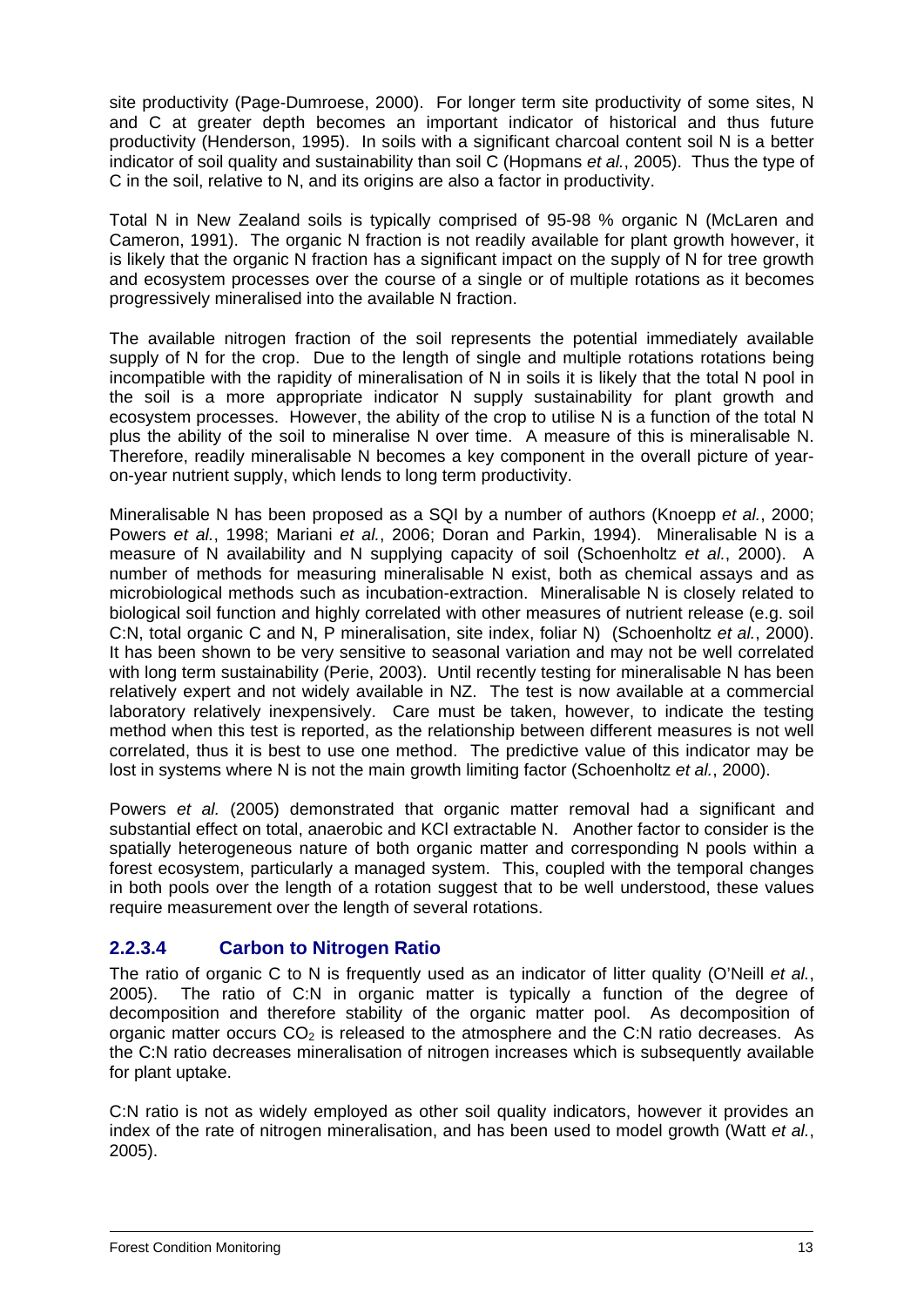The influence of C:N ratio on the soil is in the control of nutrient cycling. Care must be taken with the use of C:N ratios, however, as they are generally acknowledged to provide only a crude estimation of the ability of a soil to store and mineralise N, and the forms of C inherent in the forest floor and surface soils may have a large impact on the actual storage capacity of these nutrient pools. Further refinements of the C:N ratio have been studied, including relating N to cellulose, lignin or other labile components of the C fraction, with varying degrees of success.

#### **2.2.3.5 Total and Available Soil Cations and Trace Elements**

Cations (Ca, Mg, K and Na) as well as trace elements bound to the soil are the predominant supply of these nutrients to plants. Clay minerals are the largest pool of these nutrients, however most of the clay bound nutrients are unavailable for plant uptake. Measurement of total elemental concentrations has little correlation with the soil quality and ongoing productivity of a site. A survey of forested soils in Europe demonstrated that soil texture largely determined the supply of cationic nutrients (Vanmechelen *et al.*, 1997)

Exchangeable cations correspond to the fraction of plant available nutrients. Nutrients held in this fraction are adsorbed to clay mineral edges and soil organic matter. Changes in soil chemistry cause exchangeable cations and trace elements to be released into soil solution for plant uptake and microbial processes.

While the role of these nutrients in plant growth is well understood, the relationship of plant uptake to soil supply is not well defined. Quantitative information regarding cation cycling in forest soils is limited. McLaughlin and Phillips (2006) demonstrated that exchangeable cations in a 17 year old stand of red spruce and balsam fir were not depleted by whole tree harvesting at the site prior to planting of the stand. In NZ site quality plots exchangeable cations (calcium, magnesium, potassium and sodium) were not influenced by site disturbance (Watt *et al.*, 2005).

A number of authors have proposed molar Ca/Al ratios (Cronan and Grigal, 1995) as an ecological indicator of potential nutritional stress. As Ca is depleted by tree uptake and removal, Al base saturation increases to potentially toxic levels with corresponding impacts on ecosystem health. Ca/Al molar ratios are not extensively used as chemical indicators because of the limited extent of the problem. Additionally, the testing required is specialised (i.e. not widely able to be reliably measured) and expensive.

The use of soil cation status as a SQI is not recommended due to lack of correlation to measures of site sustainability. Foliar testing for calcium, magnesium, potassium and trace elements are routinely undertaken for NZ forest sites. It is considered that foliar testing is a more direct and sensitive measure of the stand nutrient status.

#### **2.2.3.6 Soil Cation Exchange Capacity (CEC) and Base Saturation (BS)**

The soil CEC is an indication of the soils capacity for storage and release of nutrients and trace metals. Clay minerals and organic matter typically have a net negative charge which means that negatively charged exchange sites of these particles can adsorb positively charged ions (cations) such as  $Ca^{2+}$ , K<sup>+</sup>, Mg<sup>+</sup>, Na<sup>+</sup>, NH<sub>4</sub><sup>+</sup> and trace metals. As soil chemistry changes adsorbed cations are bound or released into the soil solution for plant uptake and microbial processes. The proportion of available sites for adsorbing cations that are occupied is the percent base saturation.

The soil CEC is highly dependent on the balance of  $H<sup>+</sup>$  ions in the soil and so is influenced by pH. In NZ the widely available testing method for CEC involves a buffered extractant solution which causes CEC of acidic soils to be substantially overestimated. Unbuffered extracts are available but typically require a higher degree of expertise and are correspondingly more expensive.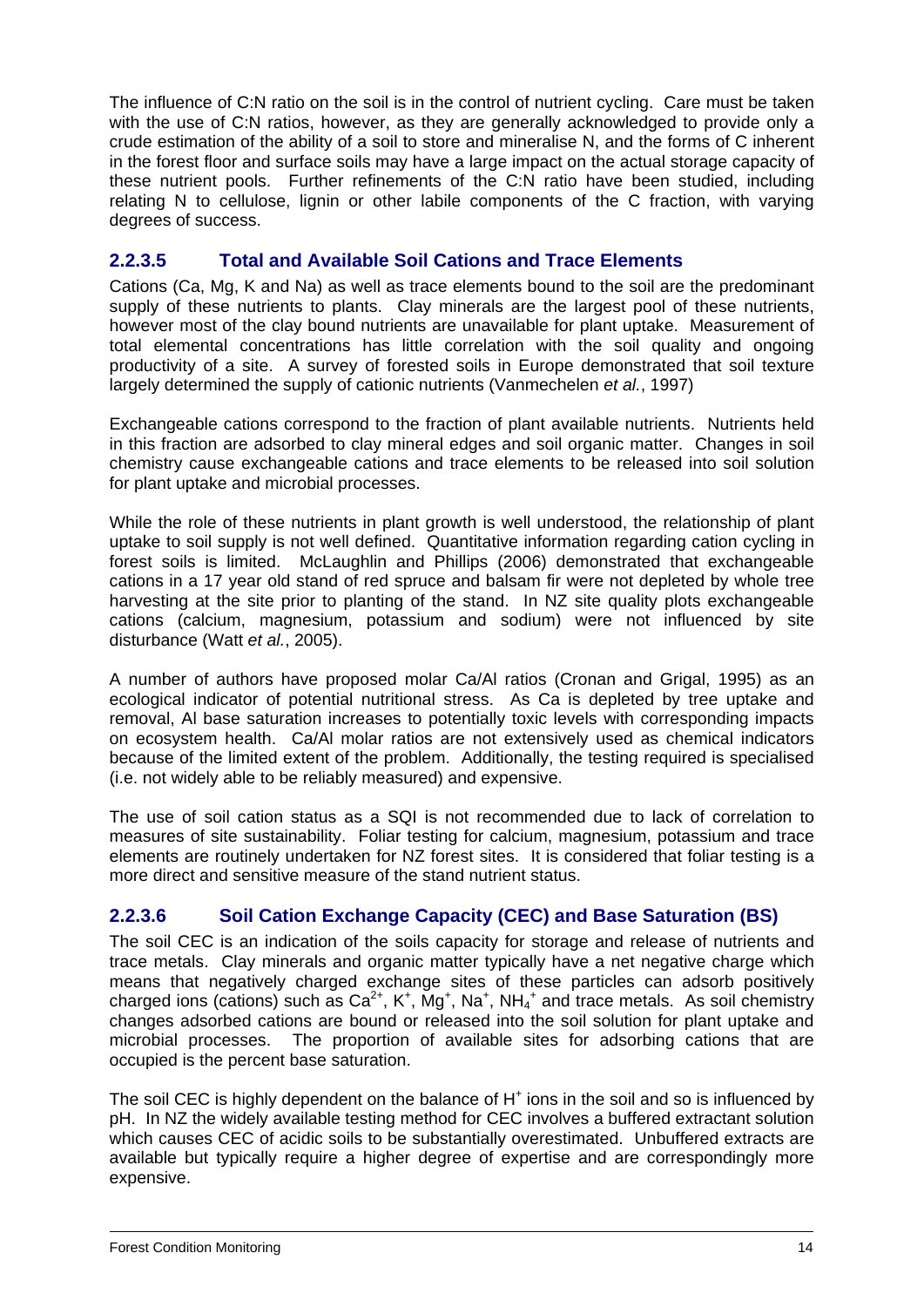Quantitative information on CEC in forest soils and in particular the contribution of forest floor layers to the soil CEC is lacking (Page-Dumroese *et al.*, 2000). Aune and Lal (1997) found that for acidic ultisols and oxisols, CEC is less important to the soils nutrient supplying capacity than the percent base saturation. This indicates that in soils that are naturally more extensively leached (i.e. under acid forming mor) the composition of the exchange complex is more important than the soil CEC. Because soil acidification is naturally occurring under forested sites, base saturation has a greater influence on soil solution chemistry and acidity and is a more useful indicator of the impact of soil acidification on site sustainability.

CEC in forestry soils is related mostly to the soil C (Page-Dumroese *et al.*, 2000). As a SQI for forest soil CEC should be considered as a second tier measurement in the event that soil C has indicated that soil quality had deteriorated.

#### **2.2.3.7 Soil Phosphorus**

Phosphorus has an important role in forest ecosystems, influencing most biological processes and impacting plant growth. Frequently soil P is bound in forms that are unavailable for plant uptake and P may become a limiting factor for site productivity (O'Neill *et al.*, 2005). This effect is particularly important for soils containing short range order clay minerals such as allophane. These soils occur extensively in New Zealand forest estates, particularly in the central North Island.

Mineral P in the soil is derived from apatite group minerals in the soil parent material. The contribution of mineral P to the labile P fraction is dependent on the degree of weathering of the soil. In climatic zones where soils have been subject to extensive chemical weathering such as Northland, if apatite minerals are present in the parent material it is likely mineral P has a significant impact of the available P of the soil. Similarly in areas subject to high rates of physical weathering such as in areas previously subject to glaciations in the South Island mineral P may contribute to the available P fraction. However in areas where soils are comparatively young and unaltered the mineral P fraction is non-labile and may not contribute significantly to the available P fraction. Where there is a significant unaltered mineral P content in a soil, the measurement of total P may overestimate the ability of the soil to supply P for tree growth and ecosystem processes.

Organically bound P content in New Zealand soils varies widely from 20-80 % of the total P of the soil (McLaren and Cameron, 1991). It is likely that the organic P fraction has a significant impact on the supply of P for tree growth and ecosystem processes over the course of a single or of multiple rotations as it becomes progressively incorporated in to the available P fraction.

The use of total P as an indicator of soil quality and therefore sustainability should take into account the soil parent material, degree of weathering and contribution of organically bound P to the total P pool. Due to the reliance of total P on many non-management induced variables, it may not be a useful indicator of sustainability.

It has been observed that total P in forest soils is correlated with soil organic C content. An increase or decrease in organic C was seen to be directly correlated to total P in forest soils (Périé and Munson, 2000). On soils with low P status, soil available P was negatively influenced by OM removal (Sanchez *et al.*. 2006). Measurement of soil P (available or total) may be warranted where a significant reduction in organic matter occurs on a site. Foliar testing is likely to adequately describe the P status of the site. However, where a significant reduction in soil C is measured, available P may be recommended for inclusion in the sampling regime.

Available P in the soil is present as phosphate. The available P fraction describes the immediately available P in the soil. In agronomic systems available P measured by the Olsen P method is frequently used as an index of productivity. Olsen P measures available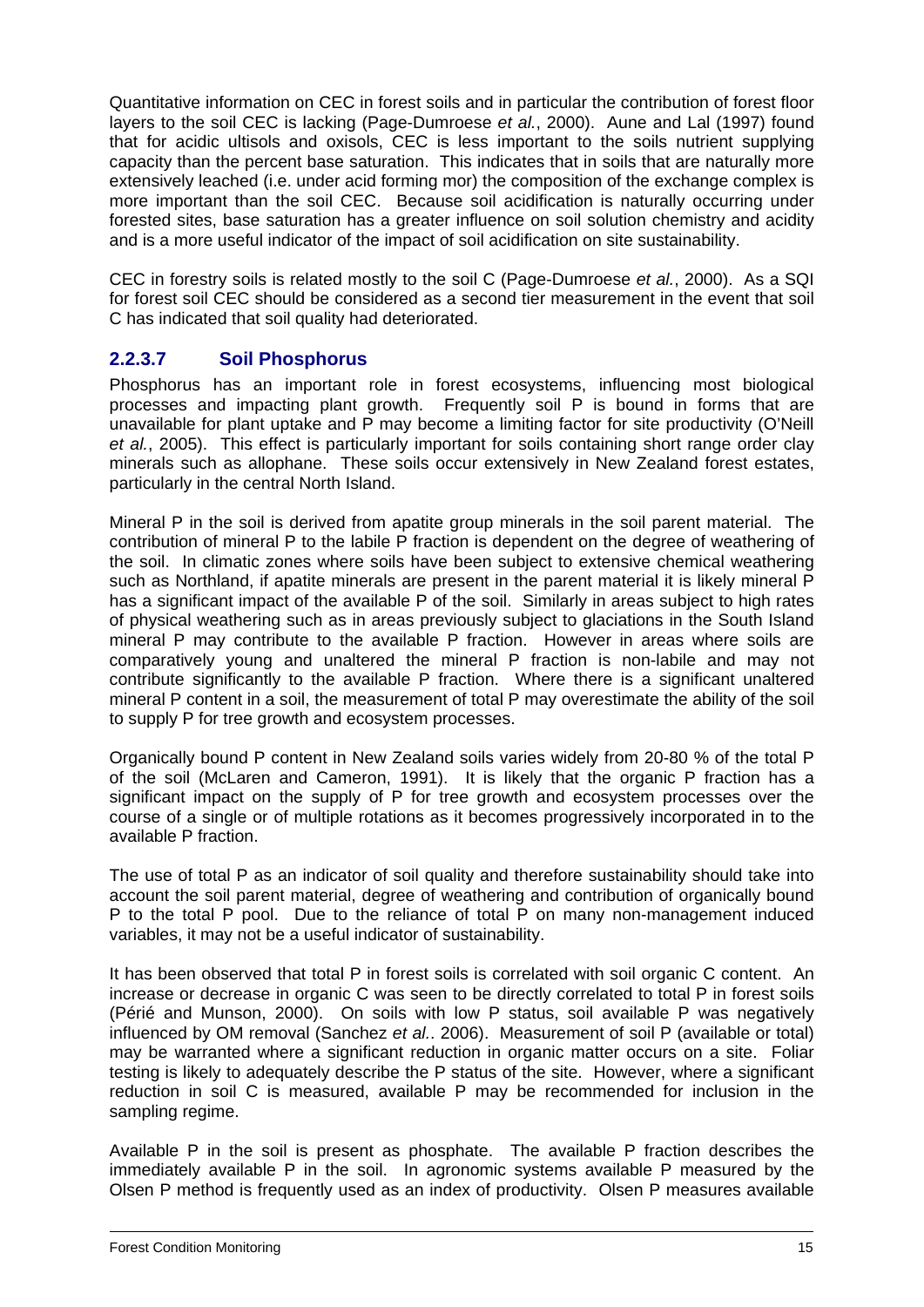P at pH 8.5. The usefulness of Olsen P for describing forest soil condition is limited due to poor correlation between Olsen P and P availability for plant uptake. Alternative available P tests (Bray, Truog) are more appropriate for forest soils however they are not widely available. Furthermore, P status of the crop can be assessed more accurately by foliage testing.

Sparling *et al.* (2000) noted that for NZ soils, Olsen P values under plantation forestry are generally lower than other land uses. However insufficient information exists to determine whether depletion has occurred due to forestry. In addition, values representing critical limits for productivity and sustainability have not been established.

Available P may have limited value as an indicator of long term sustainability. Low P is typically ameliorated by the application of fertiliser. The alteration of the soil P pool by the added fertiliser has the potential to mask changes in the soil quality, suggesting it may be of limited value as an indicator of soil quality.

## **2.2.4 Soil Biological Parameters**

Soil biological indicators are early and sensitive indicators of soil quality changes. Biological indices of soil quality yield evidence of how a soil functions and interacts with plants, animals and climate that compromise an ecosystem (Knoepp *et al.*, 2000). Many of the biological indicators relate to the cycling of soil organic matter. Often recommended biological indicators include: nitrogen mineralisation, microbial biomass, microbial biomass to total carbon ratio, soil respiration, respiration to microbial biomass ratios, faunal populations and rates of litter decomposition (Knoepp *et al.*, 2000; Sparling, 1997).

There is debate over the interpretation of soil microbial properties. For instance, population stress indicated by high respiration rate may just reflect the high C:N ratio typical of forest soil, or that ecosystem is young and is developing.

Microbial properties vary widely over both temporal and spatial scales. Climate and water supply has a large impact of the soil biological properties (Perie, 2003). Large variation is seen due to inhomogeneity of forest soils due to tree roots, preharvest site preparation (Ponder and Tadros, 2002; Li *et al.*, 2004).

## **2.3 Summary**

There is little complete agreement about the nomination of soil quality indicators in the literature reviewed. This reflects limited information regarding the relationships between indicators and forest soil quality. In addition, conflicting relationships between soil properties and site productivity are often encountered in the literature.

It is widely acknowledged that soil physical properties are fundamental to soil quality. Commonly measured parameters include soil bulk density, soil or horizon depth, and soil water characteristics. Many of the physical properties are interrelated, enabling multiple properties to be inferred from one measurement. Soil bulk density is the most widely used physical parameter for soil quality measurement.

Soil chemical properties are related to both soil physical (e.g. organic matter influence on porosity, bulk density and water holding capacity) and biological properties. Nutrient status of forest soils are not well correlated to site sustainability and so have limited value as SQI. Soil pH is simple and inexpensive to measure however, it has been suggested that it is not a sensitive measure of soil degradation.

Soil organic matter is involved in most forest ecosystem processes. Changes over time may not be adequately detected by soil organic matter alone due to the complex and variable nature of the wide array of organic compounds that can be present in SOM. More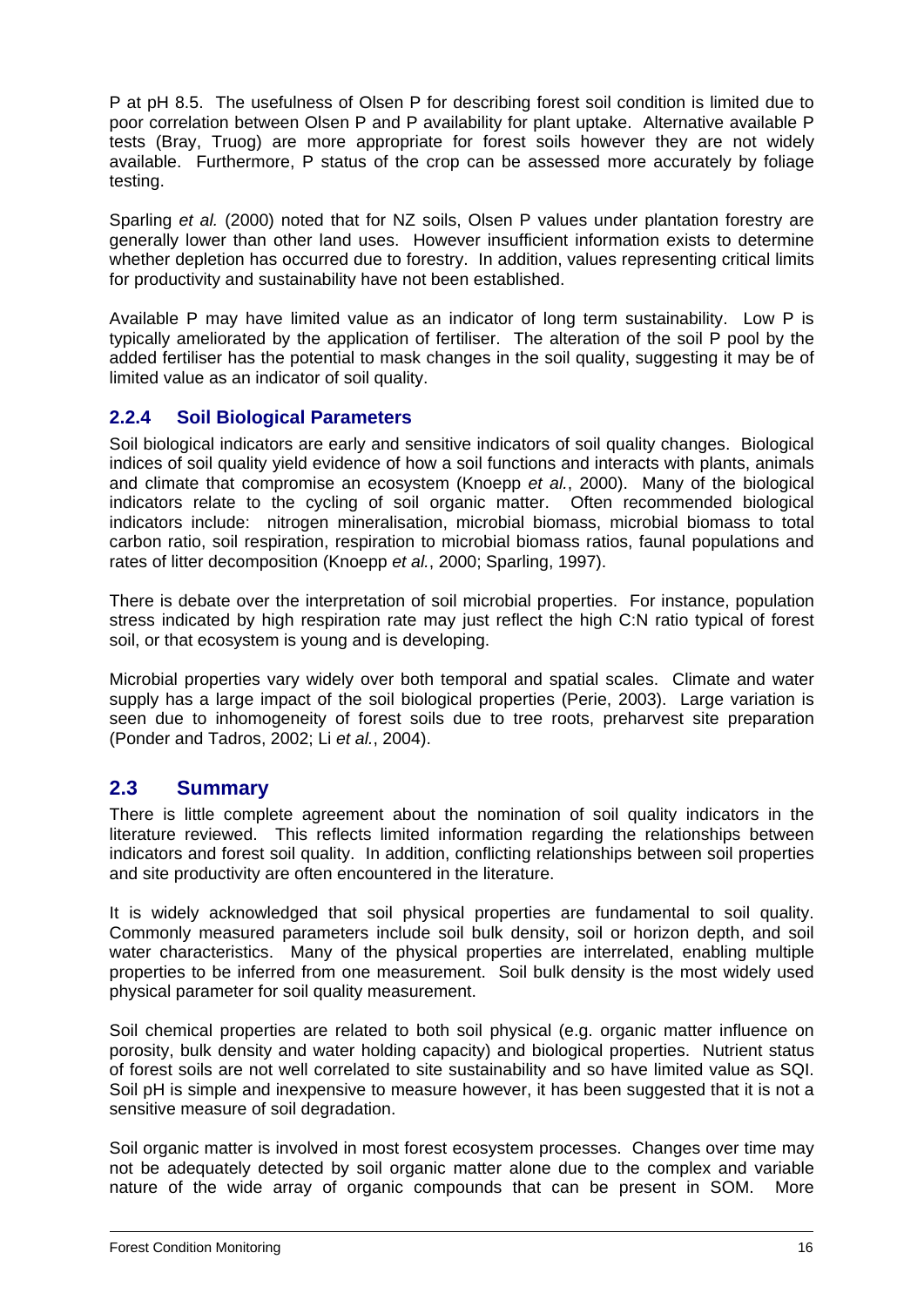information about the soil organic matter composition is needed. The measurement of total C, total N and total P gives additional information about the organic matter quality. The C:N ratio is a sensitive measure of changes to the soil organic matter pool and relates closely to ecosystem functioning.

Soil biological properties are sensitive measures of relatively rapid changes in soil quality. The interpretation of soil biological properties and their effects on forest condition and sustainability in forest soils is not well developed. Testing for most biological indicators is laborious and expensive, suggesting that they are not suitable for use as long-term SQI for forest soils.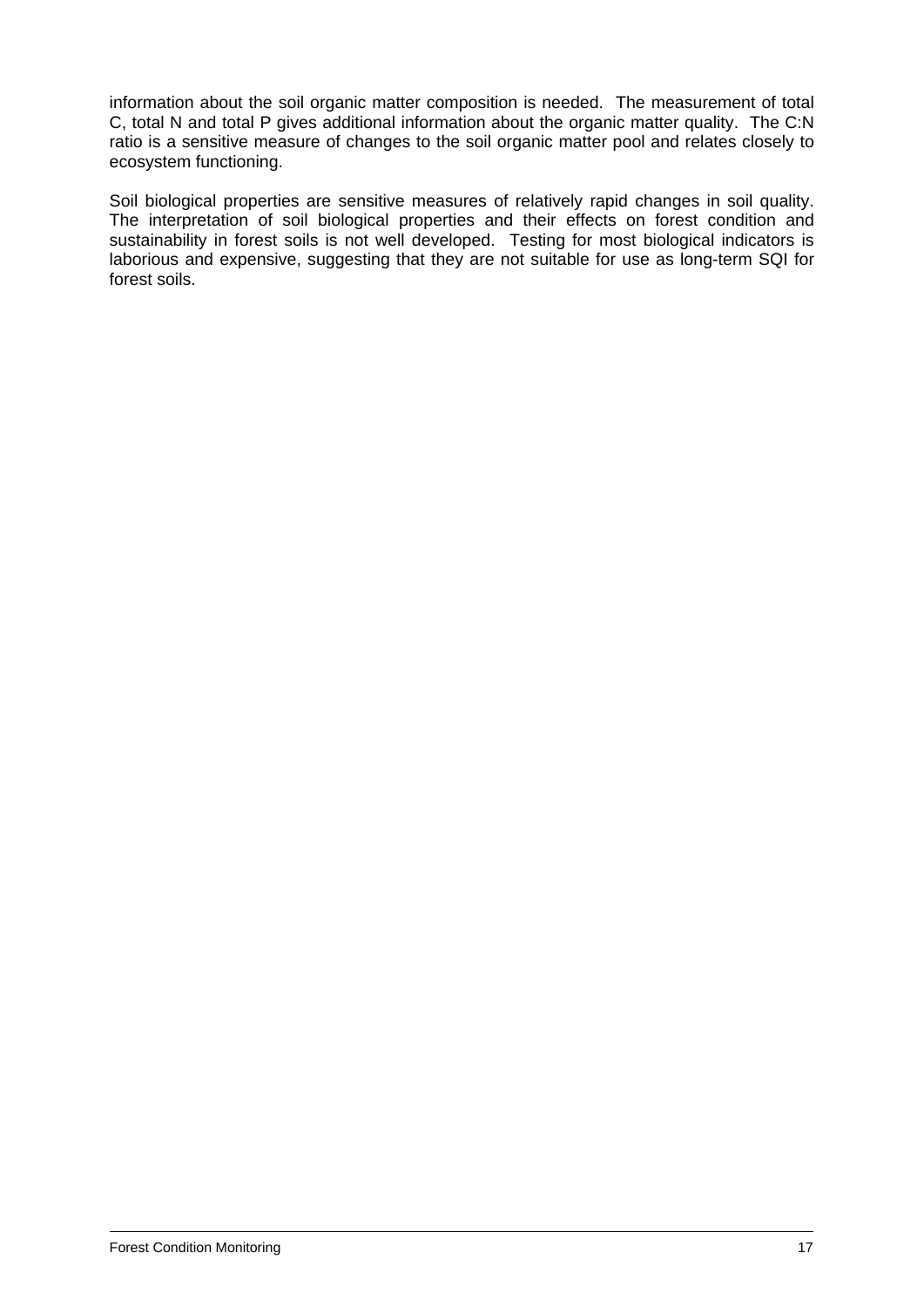## **3.0 SOIL QUALITY MONITORING PROGRAMMES IN USE**

Many countries have instituted soil quality monitoring programmes to assess the sustainability of the soil resource in response to human induced pressures (Winder, 2003). Many programmes are designed to measure soil quality across land-uses. Most programmes are conducted at the national level and are managed by governmental organisations. A review of soil quality benchmarking programmes (Winder, 2003) identified 52 programmes in use across North America, Europe, NZ and networks (ICP, Pan-European, etc.). Of the 52 programmes 10 were identified as monitoring forest condition exclusively and a further 8 included forested ecosystems. A summary of the programmes identified is given in Table 3.

| Programme                                                                                                                    | Location                | <b>Forestry</b>                                            | <b>Soil Parameters Measured</b>                                                              |                                                                                                          |                                                            |
|------------------------------------------------------------------------------------------------------------------------------|-------------------------|------------------------------------------------------------|----------------------------------------------------------------------------------------------|----------------------------------------------------------------------------------------------------------|------------------------------------------------------------|
|                                                                                                                              |                         | Only (FO) or<br><b>Multiple</b><br><b>Land Use</b><br>(ML) | <b>Physical</b>                                                                              | <b>Chemical</b>                                                                                          | <b>Biological</b>                                          |
| Long-Term Soil and<br>Plots<br>Vegetation<br>Established in the Oils<br>Sands Region                                         | Alberta,<br>Canada      | <b>FO</b>                                                  | $D_B$ , PSD.                                                                                 | pH,<br>EC,<br>$CaCO3$ ,<br>CEC.                                                                          | None                                                       |
| <b>Health</b><br>Forest<br>Monitoring<br>Program<br>(1990-1999) / Forest<br>Inventory and Analysis<br>Program (1999-present) | <b>USA</b>              | <b>FO</b>                                                  | PSD,<br>$D_{B}$<br>soil<br>moisture,<br>aggregate<br>stability,<br>penetration<br>resistance | EC,<br>pH,<br>$CaCO3$ ,<br>Total<br>C,<br>TOC, Total<br>N, CEC.                                          | None                                                       |
| Forest Soil Monitoring<br>System                                                                                             | Austria                 | <b>FO</b>                                                  | <b>PSD</b>                                                                                   | pH, CaCO <sub>3</sub> ,<br>TOC, Total<br>N, CEC.                                                         | None                                                       |
| National Soil Inventory                                                                                                      | England<br>and<br>Wales | ML                                                         | <b>PSD</b>                                                                                   | pH, TOC,<br>Total Na, K,<br>Ca, P CEC.                                                                   | None                                                       |
| National<br>Forest<br>Inventory                                                                                              | Finland                 | <b>FO</b>                                                  | <b>Not</b><br>reported                                                                       | <b>Not</b><br>reported                                                                                   | <b>Not</b><br>reported                                     |
| Soil Quality Observatory                                                                                                     | France                  | ML                                                         | $D_B$ , PSD.                                                                                 | pH, $CaCO3$ ,<br>TOC Total<br>N, CEC.                                                                    | $N_{min}$<br>$C_{min}$<br>mesofauna,<br>enzyme<br>activity |
| <b>RENECOFOR</b>                                                                                                             | France                  | <b>FO</b>                                                  | None                                                                                         | TOC, Total<br>N                                                                                          | None                                                       |
| Permanent<br>Soil<br><b>Monitoring Sites</b>                                                                                 | Germany                 | ML                                                         | None                                                                                         | pH,<br>exchangeab<br>Ca, K,<br>le<br>Mg, Na                                                              | Not stated.                                                |
| Information<br>and<br>Monitoring System of<br>Soil Conservation (TIM)<br>Special<br>Areas<br>Monitoring                      | Hungary                 | <b>FO</b>                                                  | Hydraulic<br>conductivity,<br>soil<br>water<br>characteristi<br>cs, PSD                      | EC,<br>рH,<br>$CaCO3$ ,<br>Total<br>C,<br>TOC Total<br>N, CEC.                                           | Respiration                                                |
| National Environmental<br>Monitoring Programme<br>- Forest Soil Monitoring                                                   | Lithuania               | <b>FO</b>                                                  | None                                                                                         | EC,<br>pH,<br>$CaCO3$ ,<br>Total<br>C,<br><b>TOC</b><br>Total<br>N,<br>CEC,<br>Total Na, K,<br>Ca,<br>Р, | None                                                       |

#### **Table 3: Soil Quality Programmes with Forested Sites (modified from Winder, 2003)**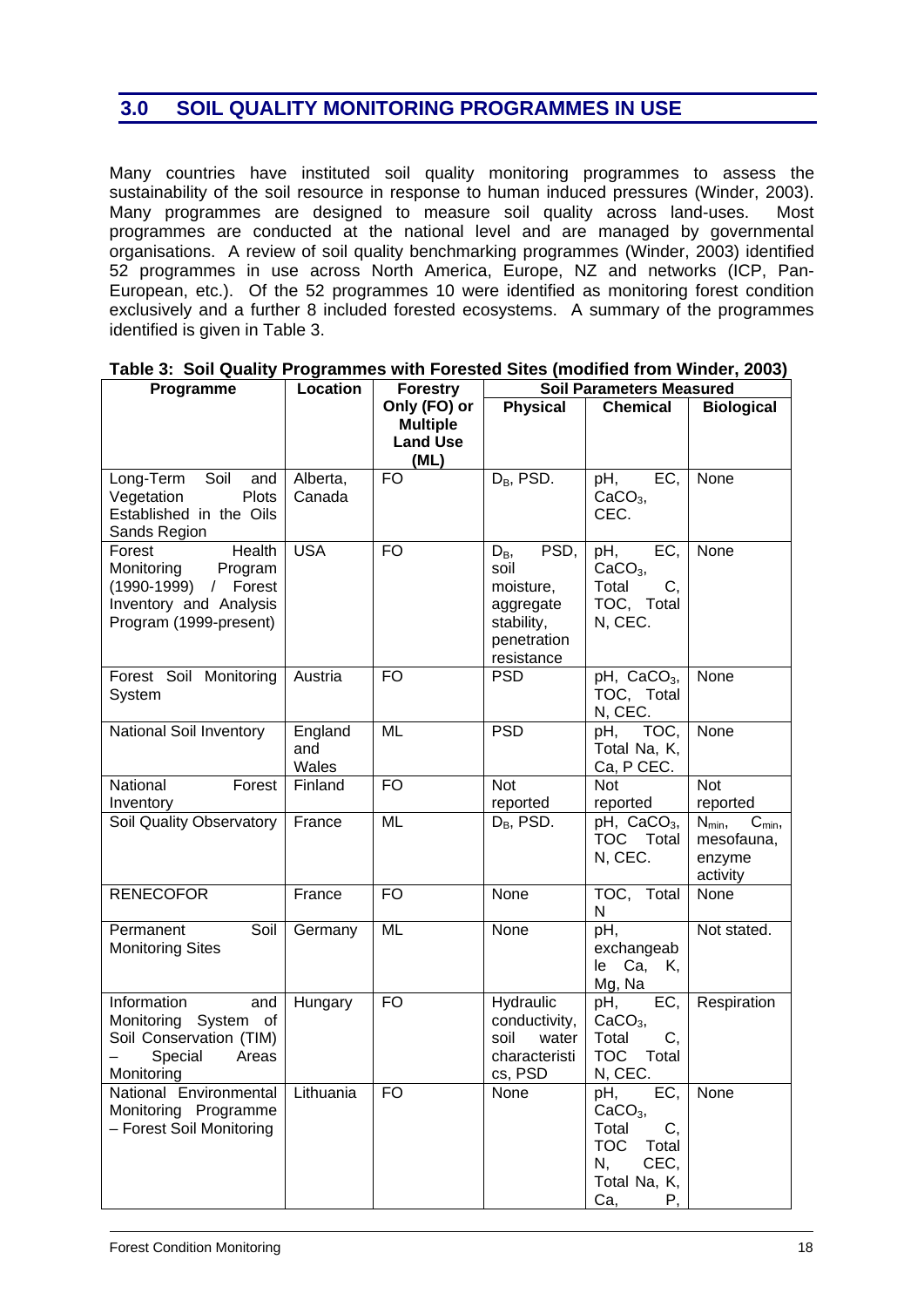|                                                                                                                                                                                     |                                                       |           |                                                                                                     | exchangeab<br>le acidity.                                                                                                     |                                                          |
|-------------------------------------------------------------------------------------------------------------------------------------------------------------------------------------|-------------------------------------------------------|-----------|-----------------------------------------------------------------------------------------------------|-------------------------------------------------------------------------------------------------------------------------------|----------------------------------------------------------|
| National and Regional<br>Soil Quality Monitoring<br>Network                                                                                                                         | Netherlan<br>ds                                       | ML        | <b>PSA</b>                                                                                          | pH,<br>EC.<br>TOC, Total<br>K.                                                                                                | None                                                     |
| National Program<br>of<br><b>Environment Monitoring</b>                                                                                                                             | Poland                                                | ML        | $D_B$ , PSD.                                                                                        | pH, CaCO <sub>3</sub> ,<br>Total<br>C,<br>TOC, Total<br>N, CEC.                                                               | none                                                     |
| Programme for Forest<br>Monitoring                                                                                                                                                  | Poland                                                | <b>FO</b> | None                                                                                                | P, K, SO <sub>4</sub><br>Ca, Mg, Na,<br>$NH_3$ , $NH_4$ ,<br>NO <sub>3</sub>                                                  | None                                                     |
| National Integrated Soil<br><b>Monitoring System</b>                                                                                                                                | Romania                                               | ML        | Not stated                                                                                          | Not stated                                                                                                                    | None                                                     |
| Slovak<br>Environment<br>Monitoring                                                                                                                                                 | Slovakia                                              | ML        | PSD,<br>D <sub>B</sub><br>porosity,<br>infiltration<br>rate.                                        | pH, EC,<br>TOC, Total<br>C, Total N,<br>CEC, Total<br>Mg, Total K,<br>Total P, KCI                                            | None                                                     |
| Swedish<br>National<br>Environmental<br>Monitoring Programme -<br>National Survey<br>of<br><b>Soils</b><br>Forest<br>and<br>Vegetation                                              | Sweden                                                | ML        | <b>PSD</b>                                                                                          | pH, CEC,<br>Total<br>C,<br>Total N.                                                                                           | None                                                     |
| Swiss Soil Monitoring<br><b>Network</b>                                                                                                                                             | Switzerla<br>nd                                       | ML        | $D_B$ , PSD.                                                                                        | CEC,<br>pH<br>aluminium<br>oxide                                                                                              | None                                                     |
| Implementing<br>Soil  <br>Quality Indicators for<br>"500<br>Land<br>$-$<br>Soils<br>Project"                                                                                        | <b>New</b><br>Zealand                                 | ML        | PSD,<br>$D_{\rm B}$<br>soil<br>water<br>characteristi<br>CS,<br>aggregate<br>stability,<br>porosity | $pH,$ CEC,<br>Total<br>C,<br>Total<br>N,<br>Olsen P                                                                           | $N_{min}$<br>respiration,<br>microbial<br>biomass        |
| International<br>$Co-$<br>operative Programme   Nations<br>Assessment<br>and<br>on<br>Monitoring<br>of<br>Air<br>Pollution<br>Effects<br>on<br>Forests - ICP Forests<br>level 1 & 2 | United<br>Economic<br>Commissi<br>for<br>on<br>Europe | <b>FO</b> | None                                                                                                | EC,<br>pH,<br>$CaCO3$ ,<br>Total<br>C,<br>TOC,<br>Total<br>N,<br>CEC,<br>Total Na, K,<br>Ca, Mg, P.                           | None                                                     |
| Environmental Change<br>Network                                                                                                                                                     | United<br>Kingdom                                     | ML        | PSD,<br>$D_{B}$<br>soil<br>water<br>characteristi<br><b>CS</b>                                      | pH, $CaCO3$ ,<br>Total<br>inorganic C,<br>TOC, Total<br>N,<br>CEC,<br>Total<br>Ρ,<br>Total<br>S,<br>exchangeab<br>le acidity. | Microbiologi<br>cal                                      |
| Terrestrial<br>Ecosystem<br><b>Monitoring Sites</b>                                                                                                                                 | Internatio<br>nal                                     | ML        | PSD,<br>$D_{B}$<br>soil<br>water<br>characteristi<br>CS,<br>infiltration.                           | pH, CaCO <sub>3</sub> ,<br>Total<br>C,<br>TOC, Total<br>CEC,<br>N,<br>Total<br>Р,<br>exchangeab<br>le acidity.                | Macrofauna<br>microfauna,<br>microflora,<br>respiration. |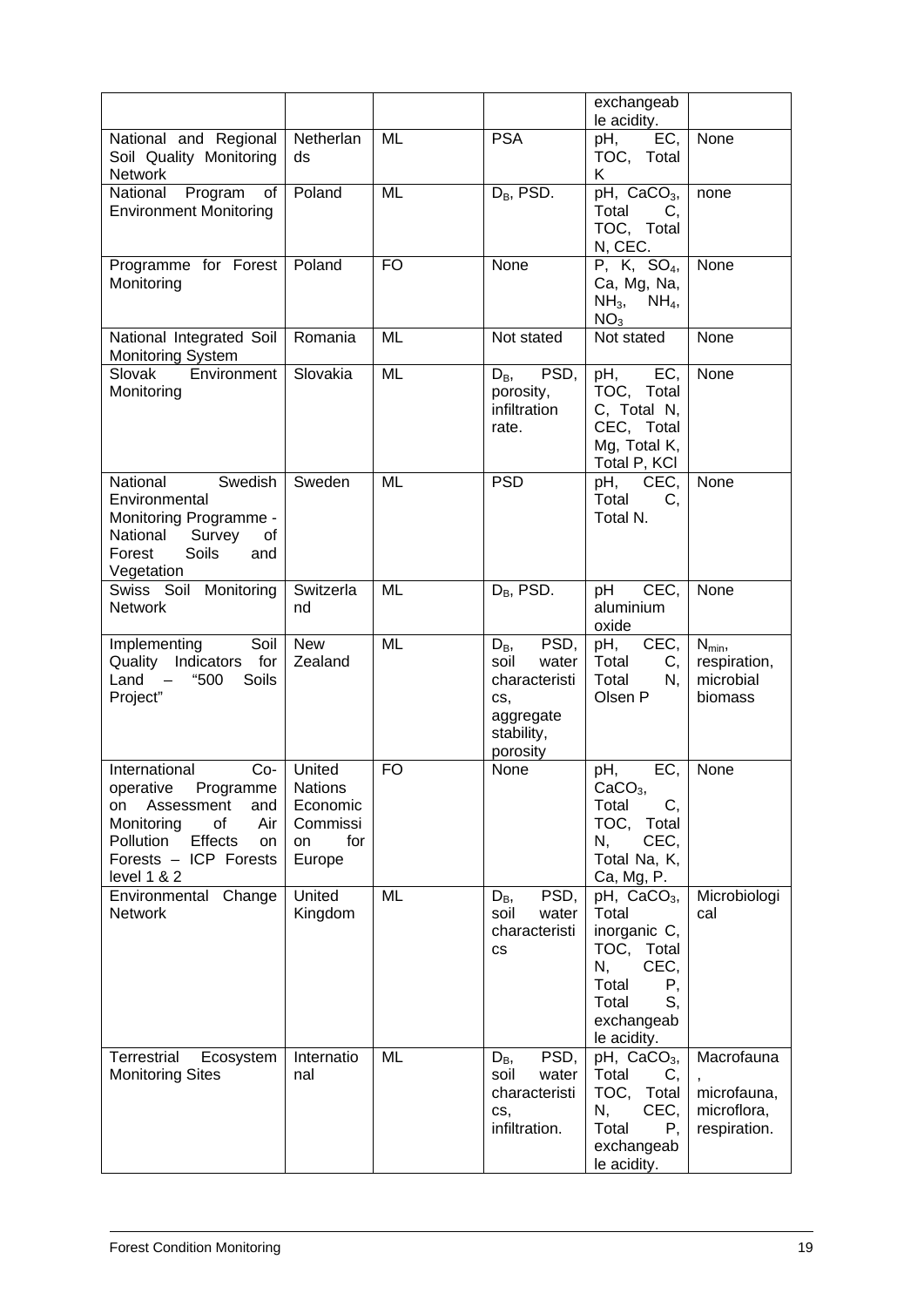As a summary of the above table, it is noted that the most commonly measured parameters from these systems are the following:

- Soil Physical Bulk density  $(D_B)$  and particle size distribution (PSD);
- Soil Chemical pH, Total C or TOC, Total N, CEC and CaCO<sub>3</sub>; and
- Soil Biological Most frequently no biological indicators were measured.

The programmes listed in Table 3 exclude long term research plots and programmes which have not been resampled since the monitoring began. Some programmes of relevance to this review may be excluded on this basis. We highlight some of the relevant programmes below.

#### **3.1 US Forest Service Long Term Site Productivity**

Of particular relevance is the USDAs Long Term Soil Productivity (LTSP) experiment (Powers *et al.*, 2005). The experiment was strongly influenced by pioneering work at Maramarua Forest, NZ established in 1989 (Skinner *et al.*, 1989). The US LTSP was established in 1996 at sites representing the climatic and geological range of North American forests. The purpose of the US LTSP was to address the ultimate consequences of pulse soil disturbance on fundamental forest productivity.

The LTSP aimed to be persuasive to forestry professionals faced with day-to-day management decisions. This prompted an extensive review of the world literature (Powers *et al.*, 1998), which revealed that primarily two soil factors are affected by forest management operations. The soil factors were determined to be indicative of changes in two ecosystem properties most apt to impact long term productivity. The properties that were most influential to long term productivity are soil compaction due to long term cumulative impacts of mechanical site preparation as measured by porosity changes; and organic matter loss through biomass removal (Powers *et al.*, 1998). Results from the oldest plots are incorporated in the soil quality indicator review above.

It is considered that the aims of the USDA LTSP are well aligned to the objectives of the FOA. What is absent in the US LTSP program is an index of nutrient availability. While fertilisation based on foliar testing will provide adequate information for sustaining growth and growth rates, the ability of the soil to regulate nutrient supply becomes increasingly important after canopy closure when the forest system is reliant on a supply of endogenous organically bound nutrients (soil and litter cycling). The ability of the soil (microbial community) to mineralise organic material to release nutrients is fundamental to the site. Mineralisable N becomes an important measure. However, exactly how it relates to site productivity is not well established.

#### **3.2 New Zealand 500 Soils Project**

In New Zealand the "Implementing Soil Quality Indicators for Land – 500 Soils Project" is a government led programme of soil quality monitoring designed to meet "State of the Environment" monitoring requirements as required under the RMA. This project did not link soil quality indicators to a measure of the sustainability of land use at a site. Instead the data is used to make regional and land use based comparisons.

Five hundred and eleven (511) soils representing all NZ soil types and a range of land uses were characterised and analysed for 12 primary indicators. Analysis of the soil indicators suggested that a group of 7 indicators could adequately describe the soil quality (Sparling *et al.*, 2000). They are:

- Total C;
- Total N;
- Mineralisable N: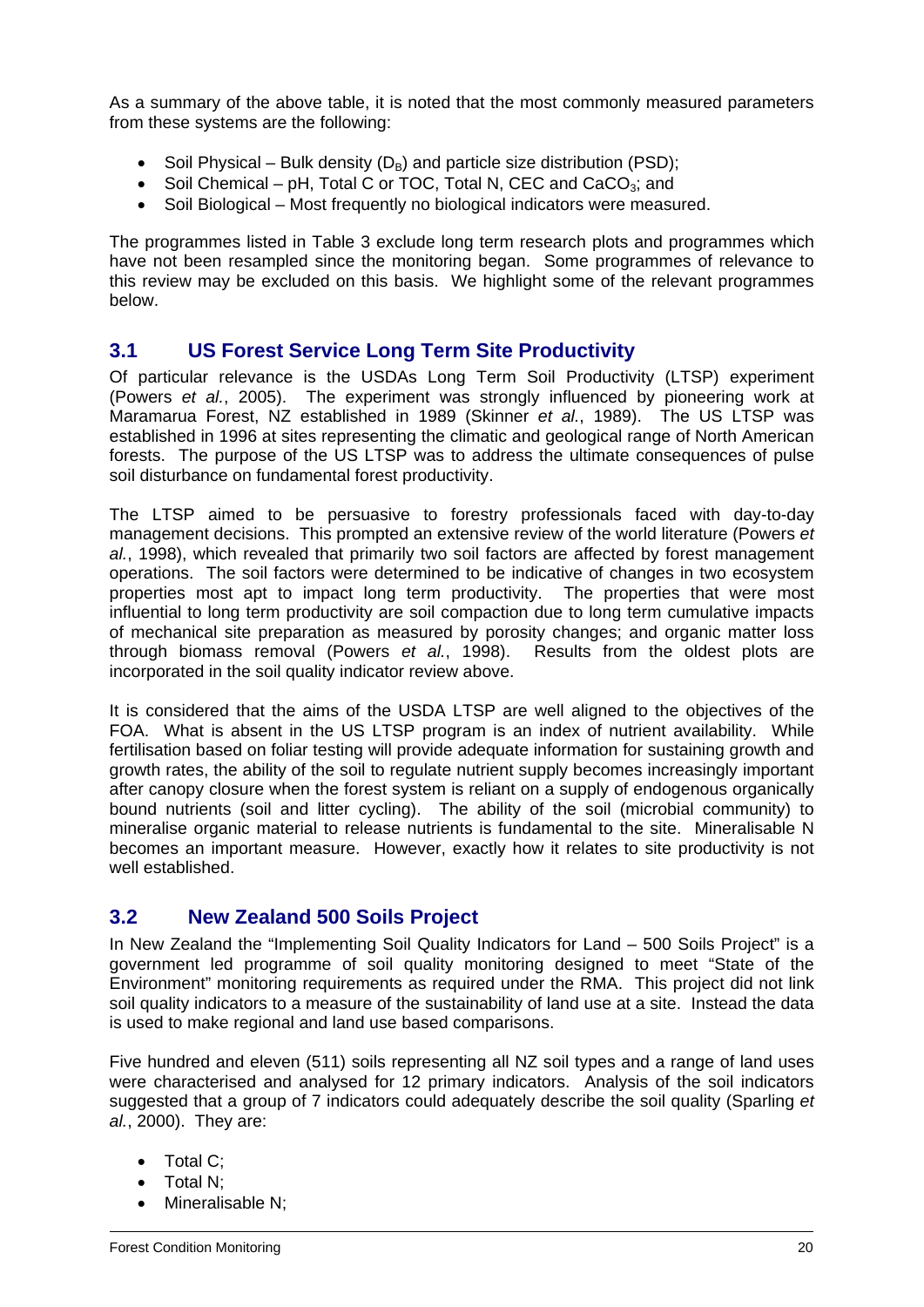- Soil pH;
- Olsen P;
- Bulk density; and
- Macroporosity.

The group of indicators identified as useful in the 500 Soils Project can be further refined for use as soil quality indicators for forests. The use of pH as an indicator is of limited value for forest soils where pH is typically low. Tree crops as managed in New Zealand are typically well adjusted to low pH soils and can grow successfully in a wide range of soil pH. A change in pH however, may indicate a detrimental change in soil quality.

The measurement of Olsen P as a measure of soil available P is well understood to be poorly related to plant available P in forest soils. In addition, while the measurement of Olsen P may adequately describe the supply of P for an agricultural crop of short duration, the longer rotation length of a forest crop becomes more dependent on other forms of P, in particular organically bound P.

Thus, removing P as a measure, relevant indicators for forest soils may be:

- Total C:
- Total N;
- Mineralisable N;
- Bulk density; and
- Macroporosity.

## **3.3 New Zealand LTSP2**

Research into the links between soil quality and sustainability of NZ forests is presently underway. The NZ LTSP2 has been established with the stated aim to identify those site characteristics that control the productive capacity of forests. The NZ LTSP2 is a network of research plots set-up at 35 sites representing the geo-climatic zones under forest cover in NZ. Monitoring at the sites includes 11 soil chemical and 6 soil physical parameters. Results from the LTSP2 programme will be used in the development of a soil quality index of sustainability for NZ forest soils. At present the study is in its first rotation and information is limited. Initial results suggest that soil physical characteristics influencing drainage (air capacity and sand fraction) as well as the soil carbon to nitrogen ratio and base saturation levels may be indicators of sustainability (Watt *et al.*, 2005).

A media release dated 8 April 2008 indicates that the NZ LTSP2 is at the stage where results are being used to propose a set of soil indicators for sustainability of NZ forests. While limited information has been disseminated to the forestry community at the time of the release of this report, it is understood that likely indicators proposed are:

- Total C:
- Total N:
- C:N ratio;
- Total P;
- A horizon depth; and
- Porosity.

Scion forest scientists aim to set up a service for analysis and interpretation of soil quality measures of sustainability. The proposed program and associated costs are as yet undisclosed, however it is anticipated that the outputs will be strongly related to the results of the LTSP2 results, and likely similar to what is being suggested above. Data collected from a research based programme such as the LTSP2 provides a logical starting point for developing a soil quality index of sustainability that can be adapted for use in commercial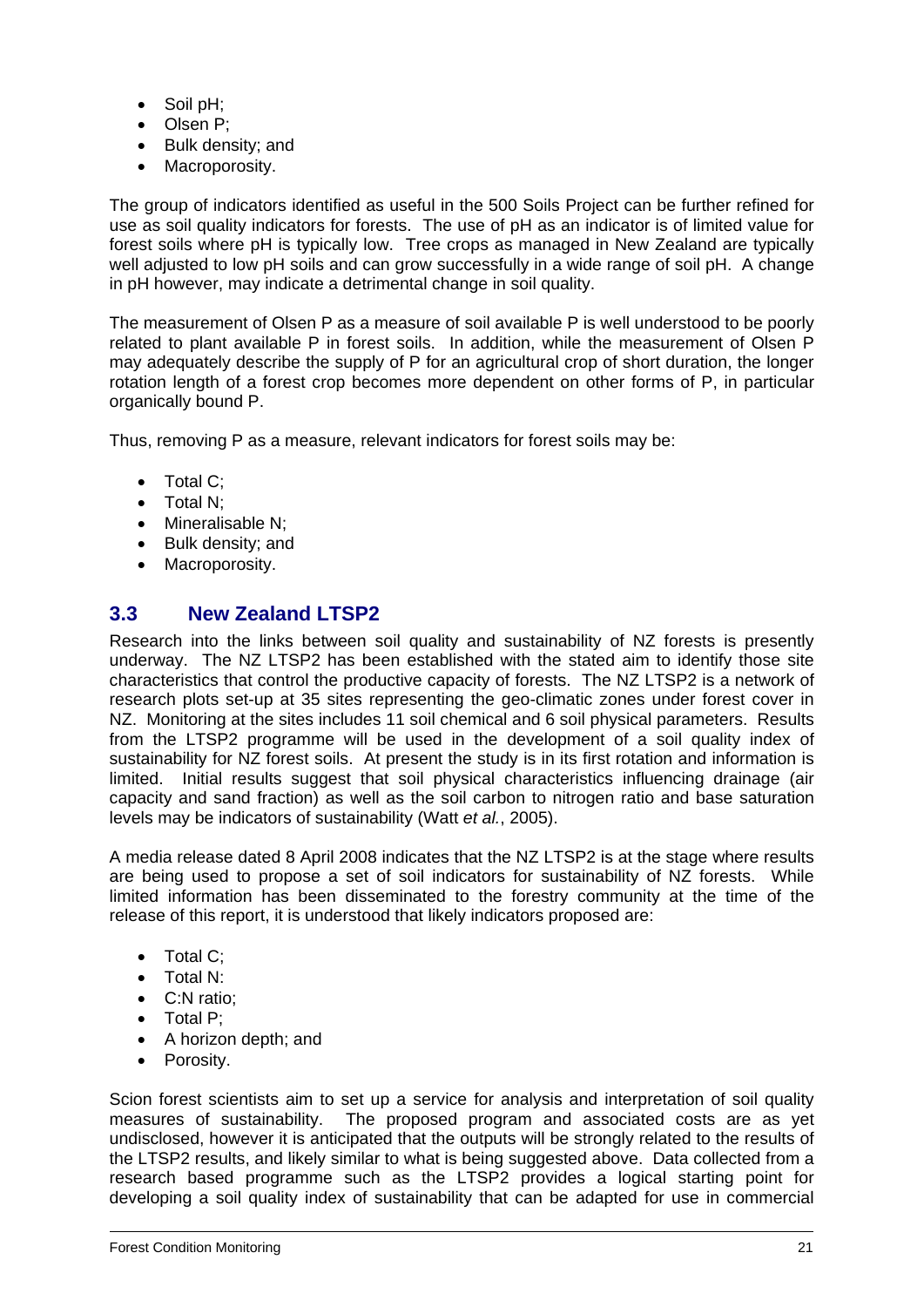forestry. It is acknowledged that the interpretation of soil quality measures of sustainability is, as yet, not well defined and so there may be some value in utilising Scion expertise for interpretation of results obtained in following the sampling and analysis program proposed here in the absence of available data.

Once the Scion programme has been revealed, it is of relevance to FOA to understand whether or not the LTSP2 programme may be used as a standalone system for understanding soil quality, or whether it requires augmentation with local data to be able to understand individual forests. Due to the large perceived requirements for data due to spatial heterogeneity and extent of forests, the value of a long-term forest condition monitoring system requires careful evaluation.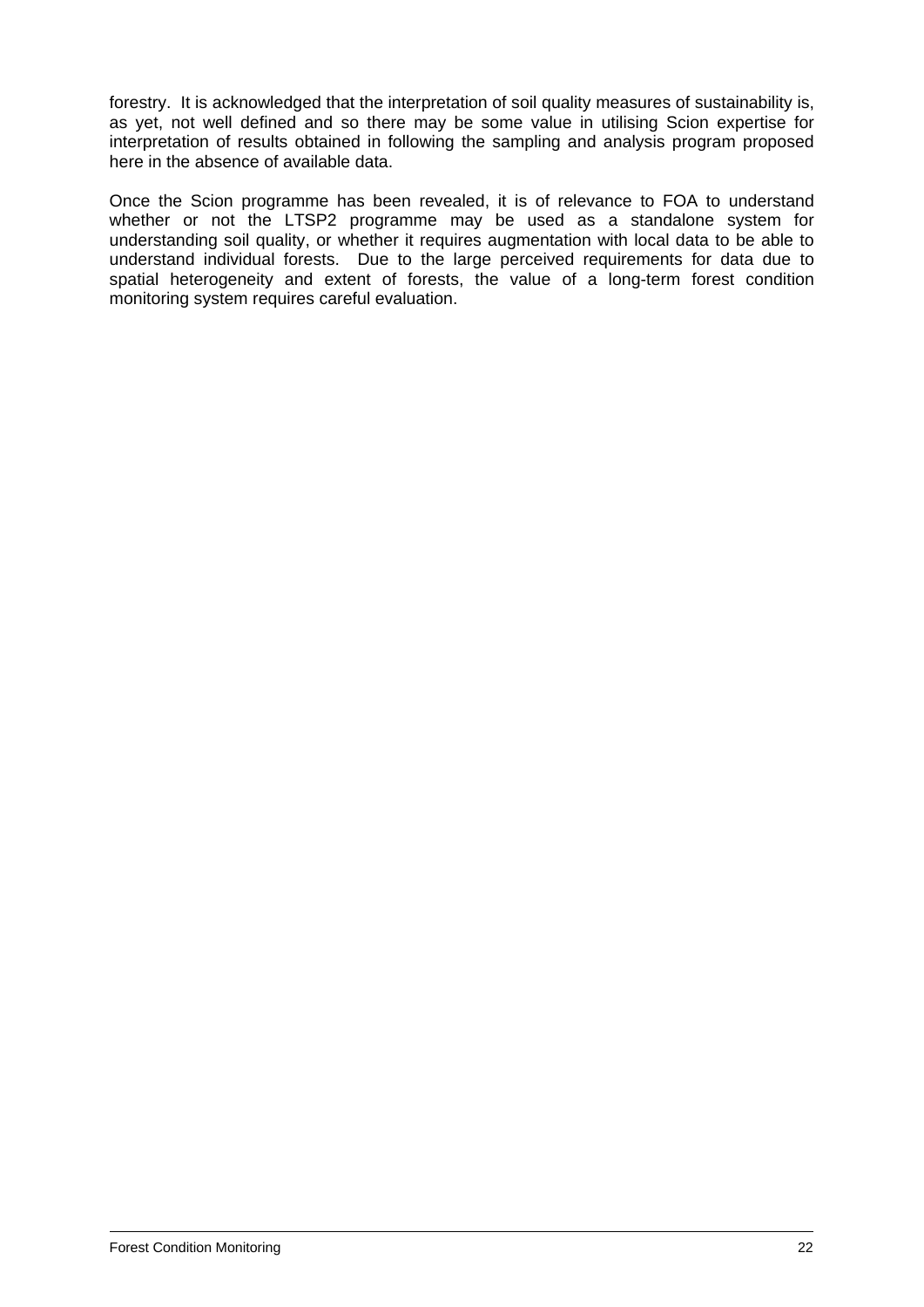## **4.0 RECOMMENDATION OF SQI FOR NZ FOREST SOILS**

If a forest condition monitoring system is to be implemented for NZ forest owners, It is recommended that it adopt measures related to processes easily influenced by soil management and whose selection is complementary to existing and emerging understanding of the impacts of management practice on soil quality and sustainability as studied worldwide, in particular the in LTSP programmes in operation in NZ and the US, which are both closely aligned and relevant to the NZ context. The adoption of a monitoring programme based on the USDA LTSP experiment (Powers *et al.*, 2005) would be a preferred approach. The original soil quality indicators used in the LTSP (soil porosity and organic matter) have been expanded. A set of four soil parameters, described as tier 1 indicators have been recommended for monitoring of forest soil condition. They are:

- Soil bulk density the soil bulk density was selected to determine degree of compaction at a site. It is anticipated that changes to soil bulk density will only occur due to management induced effects. The effects of bulk density changes to sustainability vary with site factors such as soil PSD. However, over time significant changes in bulk density will impact the water holding and rooting capacity, impacting the sustainability of the forest operation;
- Soil total carbon total carbon is understood to correspond to organic carbon for most NZ soils. Levels of carbonate bound carbon are negligible in most NZ soils. Soil C levels vary according to site factors and removal of organic matter. Removal of organic matter due to harvest and site preparation activities varies greatly according to practices adopted. Measuring total carbon enables degradation of organic matter pools to be detected. Degradation of organic matter pools are understood to have short and long term impacts on sustainability of the land use;
- Soil total nitrogen the pool of total nitrogen in the soil is considered to be relatively stable. Changes in the total nitrogen indicate a change to the chemical status of the site which may indicate changes in the forest condition requiring investigation; and
- C:N ratio the C:N ratio has established relationships to many ecosystem functions. The C:N ratio is related to the organic matter composition and nutrient cycling. The potential impact of the forest operation on C:N ratio is by interruption of the organic matter supply through removal of the forest floor, or activities that limit the biological productivity of the site including compaction, which affects the air and water dynamics of the soil, and organic matter removal. Alteration of the C:N ratio is likely to be attributable to a reduction in soil quality, corresponding to unsustainable practice in the forest operation.

The rationale for the selection of the soil parameters is given in Section 2. The nominated parameters are considered to meet, as far as practicable, the criteria for selection of soil quality indicators for a maximally broad selection of sites as described in Section 2.1. It is considered that the measurement of bulk density, total carbon, total nitrogen and the determination of C:N ratio as measures of soil quality will provide a substantial basis to determine the sustainability of a forest operation, and changes in these parameters would indicate a change in the forest condition over time.

Additional soil quality parameters could be adopted at specific sites. These are referred to as tier 2 indicators. The choice of tier 2 indicators is dependent on knowledge of the sampling site and these indicators are likely to be measured only in the event of a measured change in the tier 1 soil quality indicators, or an inability of those indicators to define the primary limitation to long-term sustainability. Tier 2 indicators should be assessed on a site by site basis. Where a site is understood to be limited by a specific deficiency or toxicity issue,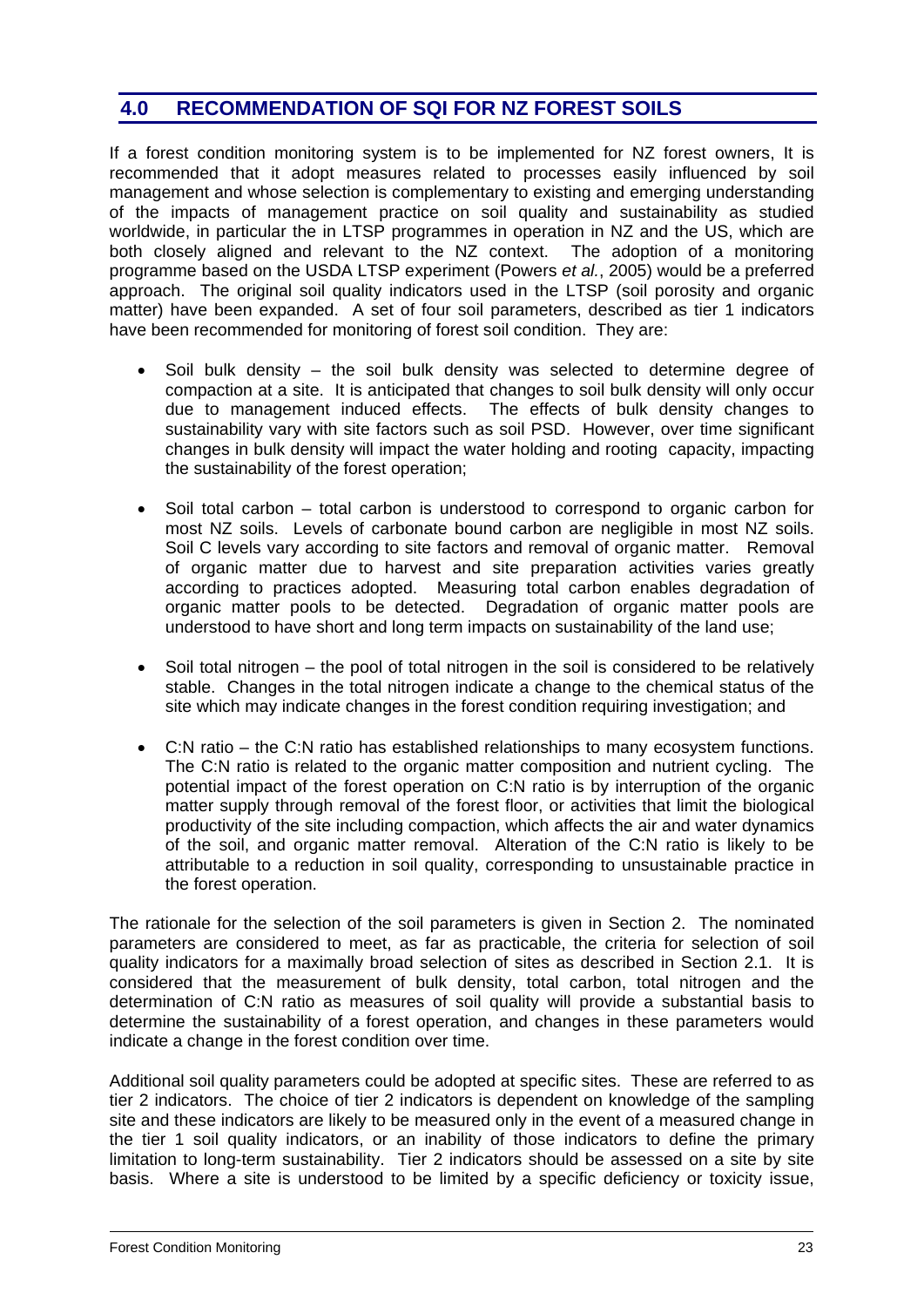appropriate tier 2 indicators should be included in the monitoring programme at that location. Tier 2 indicators include:

- Mineralisable nitrogen mineralisable nitrogen is strongly related to microbial function and nutrient supply. Care should be taken to specify the method used in measurement of mineralisable nitrogen;
- Soil pH soil pH may be recommended for incorporation into the monitoring programme for sites where inputs have the potential to affect soil pH significantly. Sites which may be considered for measurement of pH include those with a low buffering capacity for pH i.e. sandy sites or acidic soils. Soils whose initial pH is close to the extremes for growth of tree species may require pH to be monitored in combination with the tier 1 indicators;
- Total and available  $P -$  The value of total P as an indicator is dependent on the composition of the soil P. On soils with a large mineral P fraction the indicator may not be sensitive enough to detect changes due to forest management. Where the soil organic P fraction is small available P measures, particularly sequential Bray P extraction, is recommended over total P. Total P is recommended where soil P is dominated by the organically bound P fraction. On sites where P is known to be limiting and total carbon demonstrates a downward trend measurement of soil P is recommended. The P fraction measured should be selected in consideration of site factors.
- Base saturation or CEC The measurement of base saturation or CEC may be required where soil organic matter is depleted as indicated by a downward trend in the total C of the soil. Both parameters will assist in determining remediative measures for a site believed to be degraded.
- Particle size distribution and macroporosity In sites subject to compaction an understanding of the PSD of the soil will assist in predicting the effects of compaction on the sustainability of the forest operation. A reduction in macropore content of the soil occurs as a result of compaction. The macroporosity of the soil impacts the air exchange and water dynamics of the soil.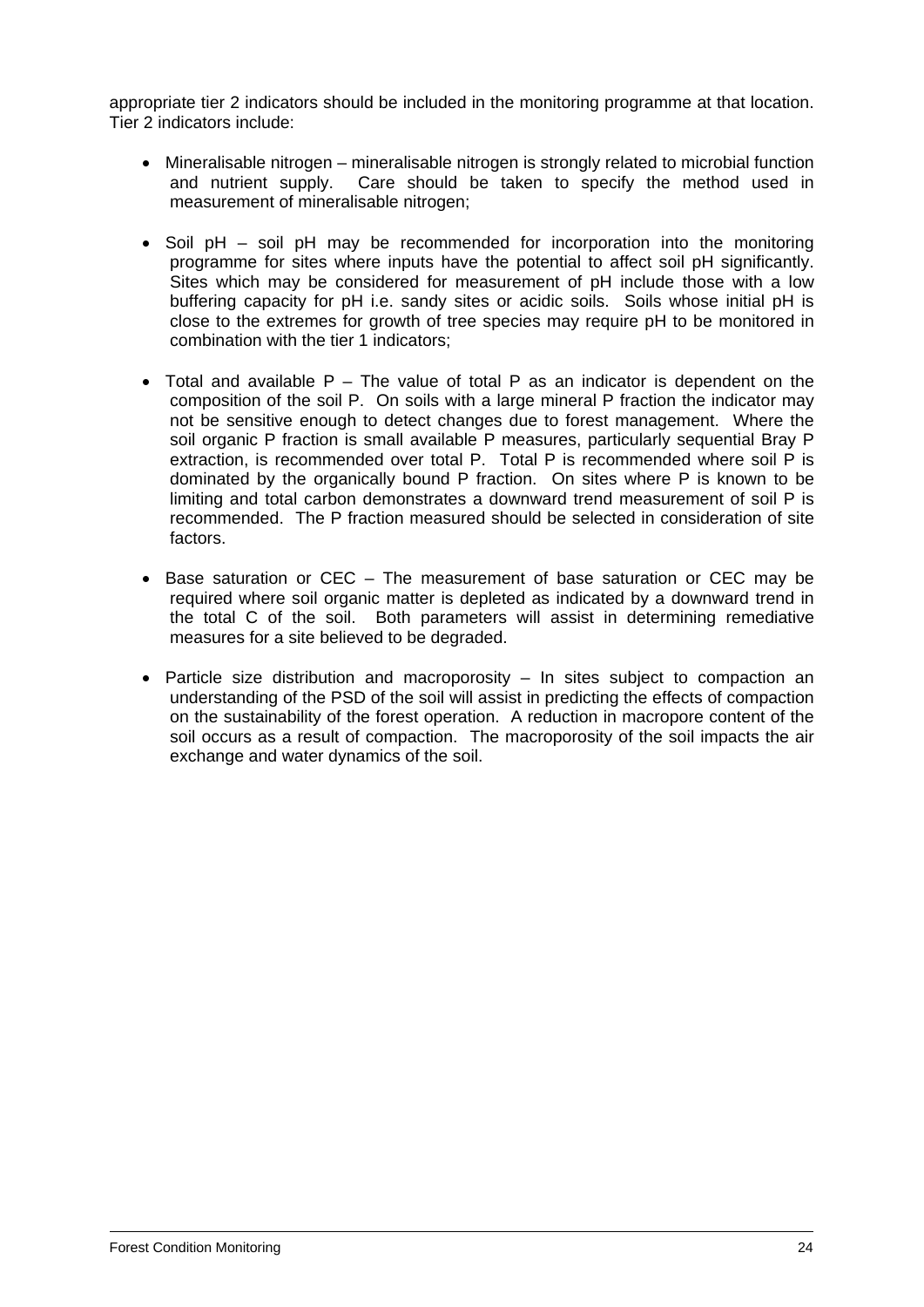## **5.0 MONITORING PROGRAMME DESIGN**

A sample monitoring programme designed for the purpose of monitoring forest condition to enable assessment of sustainability of forestry practices in New Zealand follows. The forest condition monitoring programme (FCMP) has been designed for measurement of soil quality indicators to demonstrate compliance with forest owner's obligations to maintain and improve forest condition. In consideration of a monitoring programme multiple end uses for the data have been considered to enable the programme to meet the requirements for a number of monitoring scales and purposes.

In reality, a monitoring programme chosen by FOA, or an individual forest owner, will be dictated by the finances available for such monitoring, the ability of the monitoring to augment the owner's knowledge of their specific forests, it's ability to complement existing monitoring requirements (e.g. carbon accounting, Forest Stewardship Council (FSC) certification requirements and RMA consent condition monitoring) and the requirement for the information to be translatable across regions and the country. The latter concepts are the principle reasons for incorporating a uniform testing regime across the industry, however it is important to carefully review the information collected in these areas to date, to assess whether such a system will truly add value to a forest owners understanding of their system.

The sample design of the FCMP chosen here incorporates sampling strategies used in research based monitoring programmes presently in use, specifically the New Zealand carbon monitoring system (CMS) (Davis et al 2004). The intention of this alignment is to enable multiple functions to be achieved from the FCMP, enhancing value, as described above. In the future, FCMP sampling may be able to be performed as an add-on to carbon accounting requirements, or vice versa. In addition, the FCMP, if designed properly may be used in the generation of state of the environment (RMA) or FSC certification data. The sampling design protocol for the FCMP is found in Appendix B.

The incorporation of methodology from the CMS is considered advantageous since it is an existing nationally used system, which has been extensively peer reviewed and is based on the Intergovernmental Panel for Climate Change (IPCC, 1996) default system.

The FCMP suggested is similar to the US LTSP and also is complementary to NZ LTSP. It is considered important that the programme can be related to research programmes to enable the incorporation of research results as they apply to forest condition monitoring. It is valuable, though, for FOA to consider that these LTSP programmes may better serve the industry as long-term monitoring, which may negate the need for an extensive FCMP, or have similar value, at a reduced cost to the FOA or interested parties.

For the FCMP, it is considered important that samples are taken at multiple depths. Depth is considered as a stability gradient for sustainability. Such that, changes occur rapidly, heterogeneously and transiently at the surface. Whereas, at depth in the mineral soil detectable changes are very slow and insensitive to transient effects. Thus, it is considered that a simple measure of topsoil may not adequately help to define long-term change.

## **5.1 Data Collation**

It is recommended that a system for collation of data from the proposed FCMP be adopted following consultation with NZFOA members. There a number of potential options for operation of the FCMP, including:

• Individual company responsibility – data is collected and interpreted by the forest manager responsible for the site. The use of the data for the purpose of accreditation of product or similar is at the discretion of the forest owner/manager;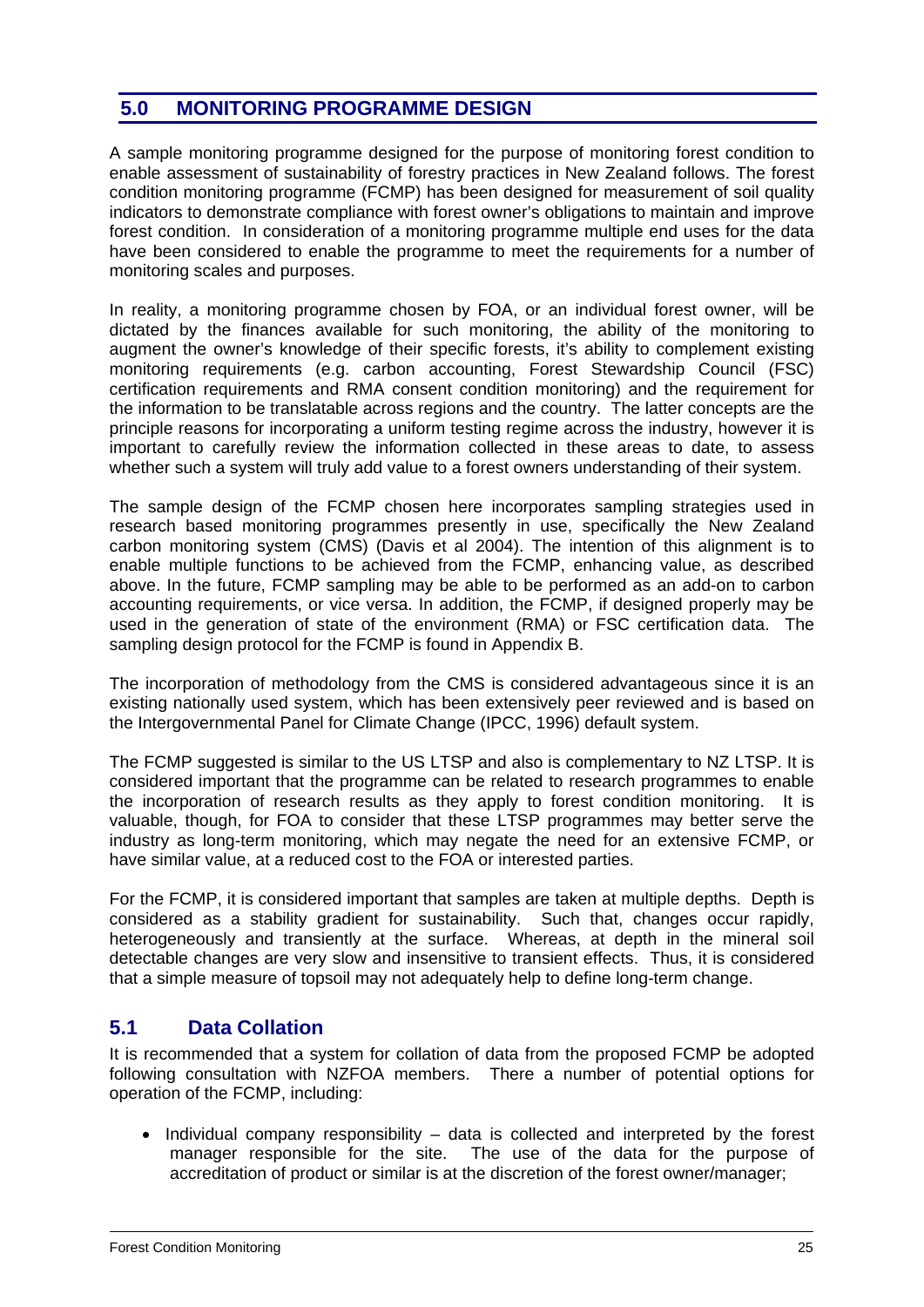- NZFOA managed database data collected is submitted to a database managed cooperatively within the NZFOA. The database can be used to develop interpretive tools for assessing sustainability;
- Independently managed database data collected is submitted to an independent third party with the ability to interpret the data and can use the database to develop interpretive tools for assessing sustainability.

The choice of collation method would likely be determined by the relative importance of such data to an individual forest owner's operation as company IP. While we suggest that the information is of more value collectively here, and that its relevance to short-term rotation management may be limited, individual owners may have disparate views.

## **5.2 Factors Affecting the Successful Uptake of the FCMP**

The FCMP differs from most of the systems currently in place worldwide in that it is not a research project. For the FCMP to be adopted for use by New Zealand forest owners and managers the FCMP must be clearly related to an outcome, being a measure of sustainability of forest management practice. This differs from existing programmes in that they are designed to establish relationships between site management and soil quality. In addition, the skill sets and objectives of the personnel responsible for the organisation and execution of the programme shift from that of research scientists to that of practitioners.

In development of a sampling design and plot layout consideration must be given to the time and to the degree of technical difficulty involved in set-up, sampling and interpretation. In consideration of the sampling programme a balance must be struck between obtaining a statistically valid dataset with a scientifically defensible design and a sufficiently simple methodology that it can be performed accurately by workers of varying skill levels.

It is expected that a cost will be associated with any monitoring programme, however the cost must be reasonable to forest owners to ensure that the programme is successfully adopted. Some of the costs associated with the FCMP will include:

- Personnel costs identifying and sampling plots. Training and familiarisation;
- Field equipment it is likely that additional equipment will need to be purchased for conducting field sampling. The equipment may vary widely in price depending on degree of automation required and availability; and
- Analysis costs soil analyses will require specialised measurement. Rough costs of analyses are provided in Table 4.

Laboratories selected for comparison are:

- Hill Laboratories (Hills) The largest commercial laboratory in New Zealand. Offers a wide range of testing.
- Veritec Scion's (formerly Forest Research) commercial laboratory. Specialises in forest soils. Included since many forest managers get foliage testing performed through Veritec.
- Analytical Research Laboratory (ARL) Wholly owned by Ravensdown and offering soil testing and fertiliser recommendations.

The use of the above laboratories for comparison does not indicate endorsement. It should be noted that there are many other suitable laboratories in NZ. The intention is to examine the price range and availability of a representative cross-section of potential analysis providers.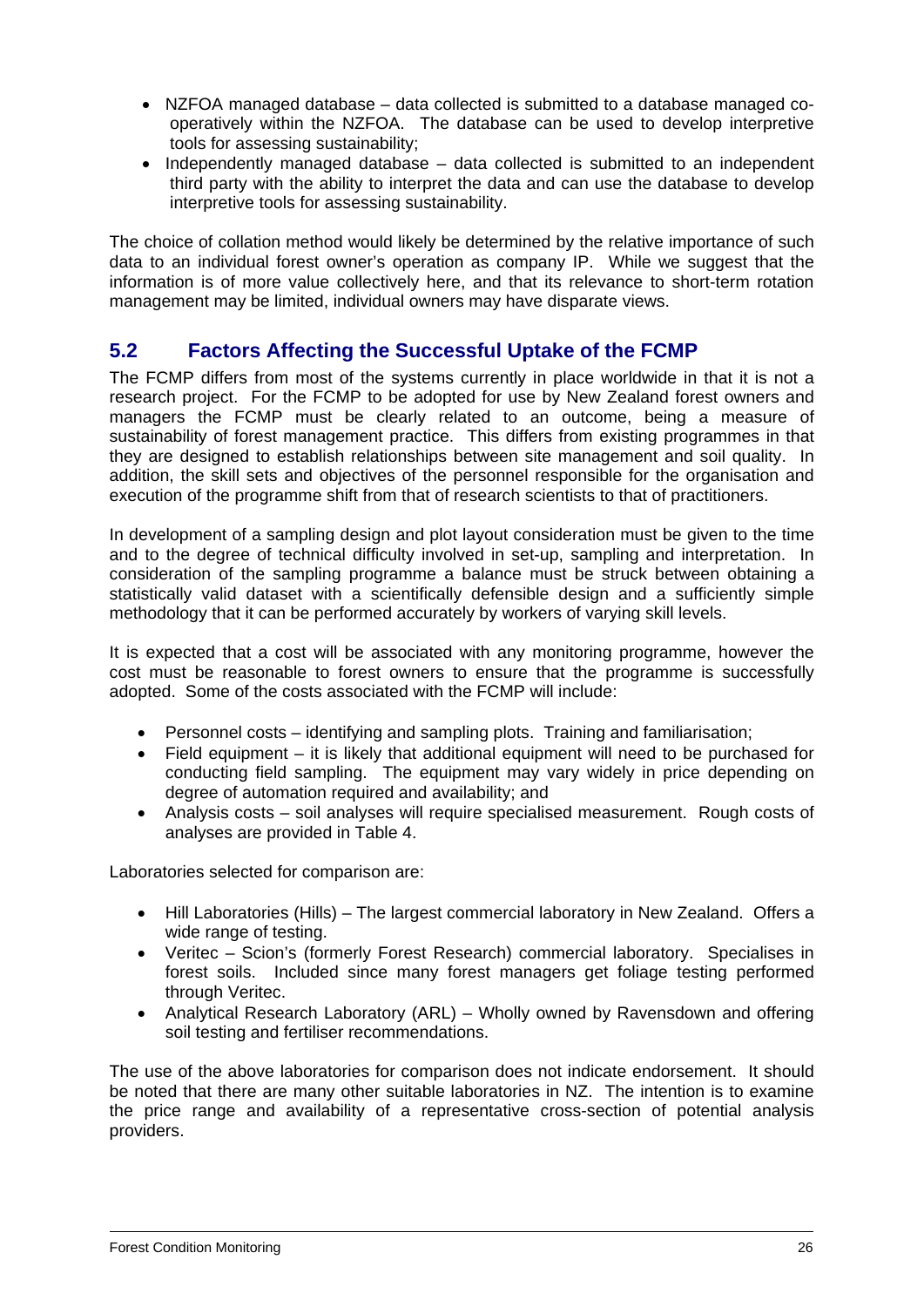| ANIV TI LUNVIULVI J               | <b>Hill Laboratories</b>                          | <b>Veritec</b>        | <b>ARL</b>                                        |  |
|-----------------------------------|---------------------------------------------------|-----------------------|---------------------------------------------------|--|
| <b>Analysis Costs</b>             |                                                   |                       |                                                   |  |
| Total carbon                      | \$41                                              |                       | \$20                                              |  |
| Total nitrogen                    | Package including                                 | \$22                  |                                                   |  |
| C:N ratio                         | Min N.                                            |                       | \$25                                              |  |
| <b>Bulk density</b>               | $NA^3$                                            | \$8                   | NA <sup>2</sup>                                   |  |
| <b>Tier 2 indicators</b>          |                                                   |                       |                                                   |  |
| Mineralisable N                   | Above                                             | NA <sup>2</sup>       | \$15                                              |  |
| pH                                | \$44 as part of fertility<br>test <sup>4</sup>    | \$7                   | \$40 as part of fertility<br>test <sup>4</sup>    |  |
| <b>Total P</b>                    | \$25                                              | \$25                  | \$23                                              |  |
| Available P                       | Olsen P as part of<br>fertility test <sup>4</sup> | \$33 Bray, \$25 Olsen | Olsen P as part of<br>fertility test <sup>4</sup> |  |
| CEC/base saturation               | Part of fertility test <sup>4</sup>               | By arrangement        | Part of fertility test <sup>4</sup>               |  |
| PSD/macroporosity                 | <b>NA</b>                                         | \$38 PSD              | Sub contracted                                    |  |
|                                   |                                                   |                       |                                                   |  |
| <b>Other Information</b>          |                                                   |                       |                                                   |  |
| Accreditation                     | <b>IANZ</b>                                       |                       | <b>IANZ</b>                                       |  |
| Interlab proficiency <sup>1</sup> | ASPAC, WEPAL                                      | <b>ASPAC</b>          | <b>ASPAC</b>                                      |  |
| Sample bags supplied              | Yes                                               | By arrangement        | Yes                                               |  |

#### **Table 4: Laboratory Comparison**

1. Laboratories participate in interlaboratory proficiency programs as a part of a quality assurance program.

2. Laboratory presently does not offer test but has indicated that they would set-up a service as required.

3. An equivalent analysis, moisture content, costs \$25 at Hills and this value has been used as a maximum value for estimate purposes.

4. Test is part of extended test typically including pH, Olsen P, exchangeable cations (Ca, Mg, K), CEC and base saturation.

It is likely that Scion, as CRI for the forest industry will be offering an interpretation service for a suite of soil quality measures that are similar to those proposed in this report. There will likely be an associated cost for this service. The NZFOA should be satisfied that interpretation is based on research that has undergone rigorous peer-review.

## **5.3 Likely Data Requirements and Cost for an FCMP**

Cost relative to the value of the information retrieved from an FCMP is likely to be the most important factor in deciding whether or not to pursue such a long-term programme. Here we briefly describe the likely costs on a per plot basis, coupled with the likely requirement for plot intensity, to obtain a very rough, preliminary cost estimate for the data collection and interpretation for an FCMP. In addition we have provided several alternatives worth investigating, should the value of FCMP-type information be recognised, but the cost unable to be justified.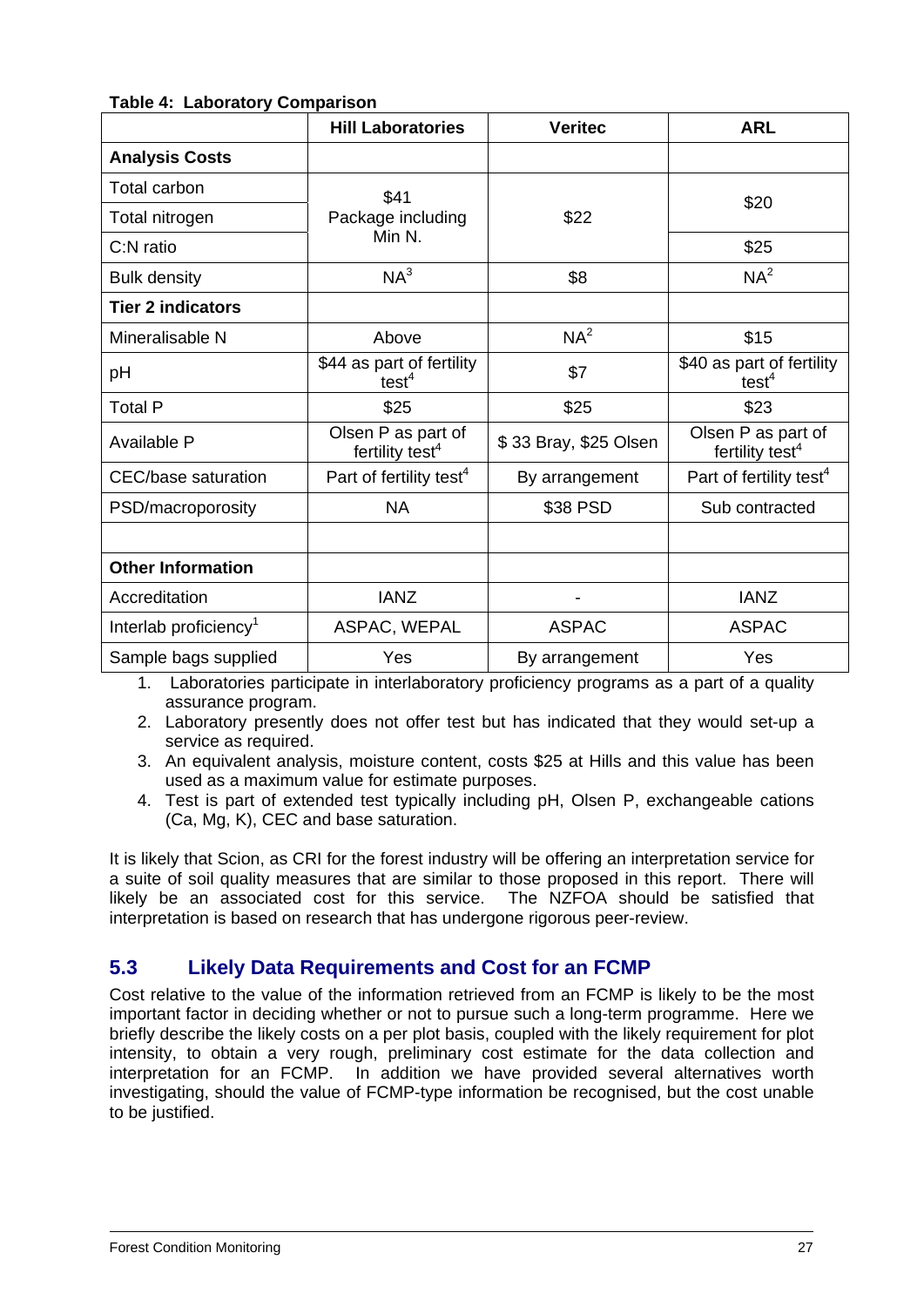## **5.3.1 Estimate of Per Plot Costs**

Based on the analysis costs outlined in Table 4 the analysis cost per plot, sampled as described in Section 9, is likely to be in the range of \$384-\$856 for the tier 1 indicators. Assuming a half to full day cost for staff or contractors to gather the samples, it is likely that a per plot cost is likely to be in the range of \$2,000 - \$3,000. This includes costs for travel, sampling, shipping of samples to a laboratory for analysis, and a small charge for equipment hire, or usage depreciation. It is also expected, though, that this value would drop substantially if a team was dedicated to systematically measuring sites over the course of a season.

#### **5.3.2 Intensity of Plots Required for an FCMP and Associated Costs**

As outlined in Appendix A "Criteria for Site Selection" a relatively conservative requirement for plot intensity is 120 plots to cover the extent of plantation forests in New Zealand. This is largely dependent on the degree of variation in management practices and the number of replicates required.

Based the number of plots and the costs outlined in Section 5.3.1 the predicted costs of establishing a plot network vary from \$280,000 to \$460,000. This excludes establishment and maintenance of a data management system since the costs associated with data management would be dependent on the system chosen by the NZFOA. During an approximately 30 year rotation the monitoring procedure will be repeated a total of three times as outlined in Appendix A.

The cost to individual companies would be a proportion of the above most likely reflecting the proportion of total New Zealand forested land owned by the company.

#### **5.3.3 Alternatives to Implementing an FCMP**

Briefly, there are several potential alternatives to implementing an FCMP that could be explored:

- Engaging Landcare Research and Scion to collate existing research data for forested environments, and examining the potential use of this information prior to developing a standalone FCMP.
- Using the LTSP 2 Trial data, and relating it to nearby conditions, through a proposed Scion programme.
- Examining the potential to 'piggyback' additional tests onto the national carbon monitoring programme.
- Deciding that such a long-term programme may not provide information that is materially useful to the operation of NZ plantation forests and is not required, as current reporting for multiple international, national and forest owner level sustainability objectives (Montreal Process, CMS, FSC, RMA) are worthy surrogates and have the potential to detect long-term change.

We note that there are many trials that have occurred in the past 30+ years that have monitored several or all of the parameters that have been suggested above, however these trials or their information do not reside in a common database from which comparisons can be drawn. It may be of value to the FOA to commission a collation and update of this information, which would cost materially less than a full scale FCMP programme, yet may yield information that is highly valuable prior to the further measurement of these key criteria.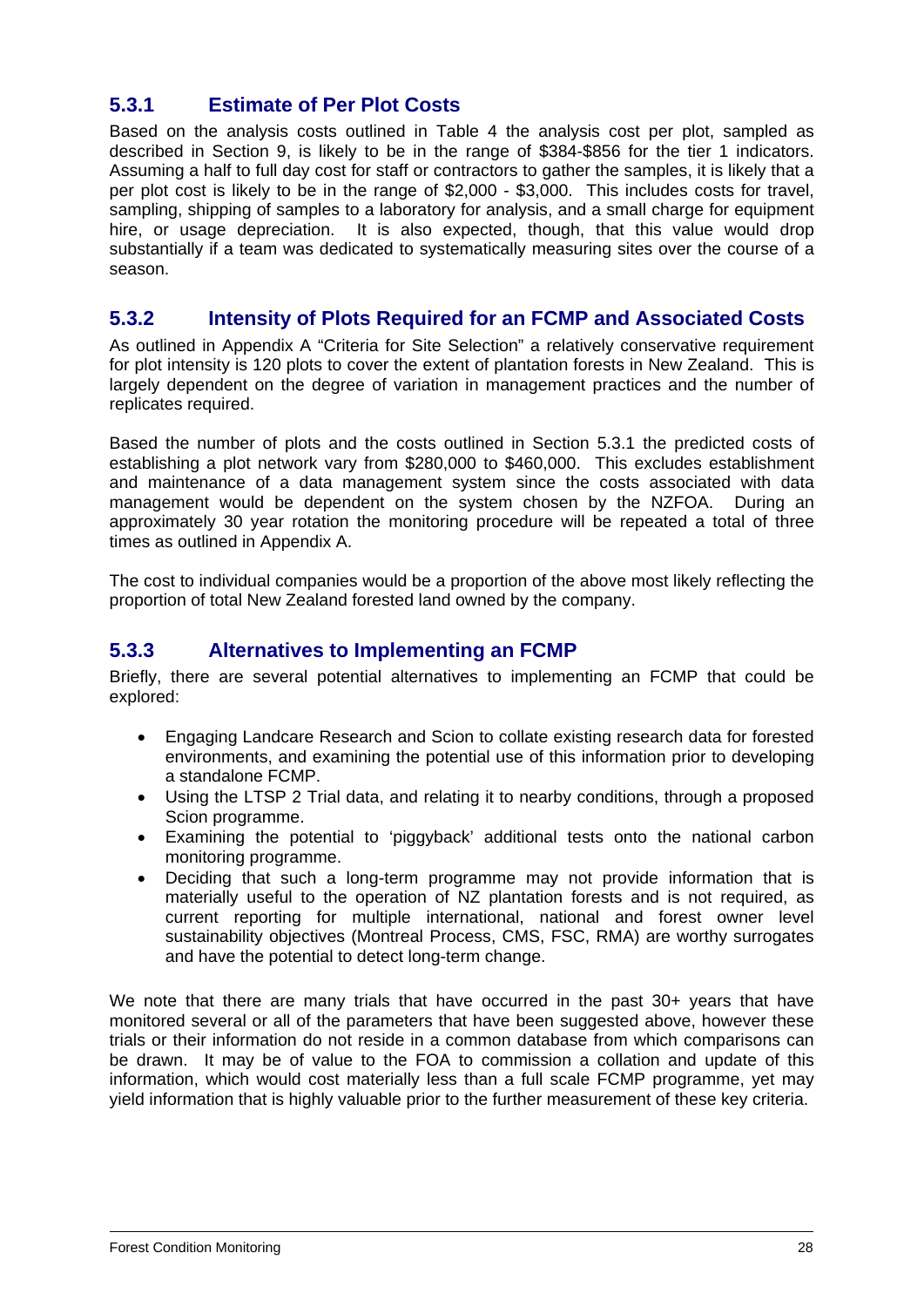## **6.0 DATA INTERPRETATION AND SUMMARY**

Assuming that an FCMP is undertaken, the selection of soil quality indicators of forest condition assumes a relationship between the indictor and sustainability of the practice. A number of approaches to quantifying sustainability from soil quality have been used in the literature. Frequently an index of soil quality is developed from additive or multiplicative models where soil quality indicator values are rated according to established ranges. The rated values are combined with factors determined from sufficiency curves to give an index of sustainability. The specificity of soil quality monitoring is a potential problem with the use of a soil quality index (Kelting *et al.*, 1999). To successfully predict sustainability from a soil quality index model the amount of data required to accurately model sustainable forest condition is substantial. The amount of information needed is prohibitive to the adoption of this type of model. Insufficient data may lead to an index which is poorly related to sustainability.

The present state of knowledge of the relationship between forest condition as described by soil quality, and sustainability is in the early stages of development. There is no doubt that management practices affect the soil quality of a site. However, a review of the literature indicates that the scale and direction of these effects is highly variable and frequently strongly influenced by non-management induced factors such as soil type, climatic, geologic and temporal effects.

In the absence of a definitive model to describe the forest condition, the US (and subsequently Canada) and Australia have adopted approaches whereby any detectable change is considered to correspond to degradation of soil condition. Due to the high degree of heterogeneity in forest soils the level at which variance corresponds to a statistically significant difference is high. According to the US LTSP research, in the case of most indicators a change of >15 % is necessary to detect a change in measured soil indicators with confidence (Powers *et al.*, 2005). In Australia a change of between 15 and 30 % depending on the indicator, corresponds to a detectable change in the measured soil indicator. In both programmes a detectable change will trigger a management response. The management response triggered may be as simple as comparing the change in the measured indicator with the net productivity of the forest stand.

It is recommended that an FCMP adopt a similar approach in the absence of well defined relationships to sustainability of land use in New Zealand forests. A change in any indicator of >15 % should trigger a monitoring response. It should be noted that the detection of a change in an indicator does not at present directly correlate to a change in the forest condition.

The sampling design is structured to include information from different phases of the crop rotation. Soil processes are likely to be affected by the differing phases of tree growth and management and so management responses should be based on trends in forest condition data, and not on single results.

In order to detect a change in forest condition a baseline condition needs to be defined. Due to extensive monitoring of New Zealand forests historically, sufficient data may exist to infer a baseline condition for a monitoring site. Where existing information is not available the baseline must be taken as the condition at the first sampling period.

The direction of change of an indicator should not be taken to infer degradation or improvement of forest condition. Any change should be monitored since even a positive change in an indicator may cause limitation of other forest and ecosystem functions. For instance, oversupply of N and corresponding toxicity following canopy closure is increasingly identified as an issue in northern hemisphere forests (Moffat and Kennedy, 2002). And further, soil compaction as determined by increases in bulk density was determined to have a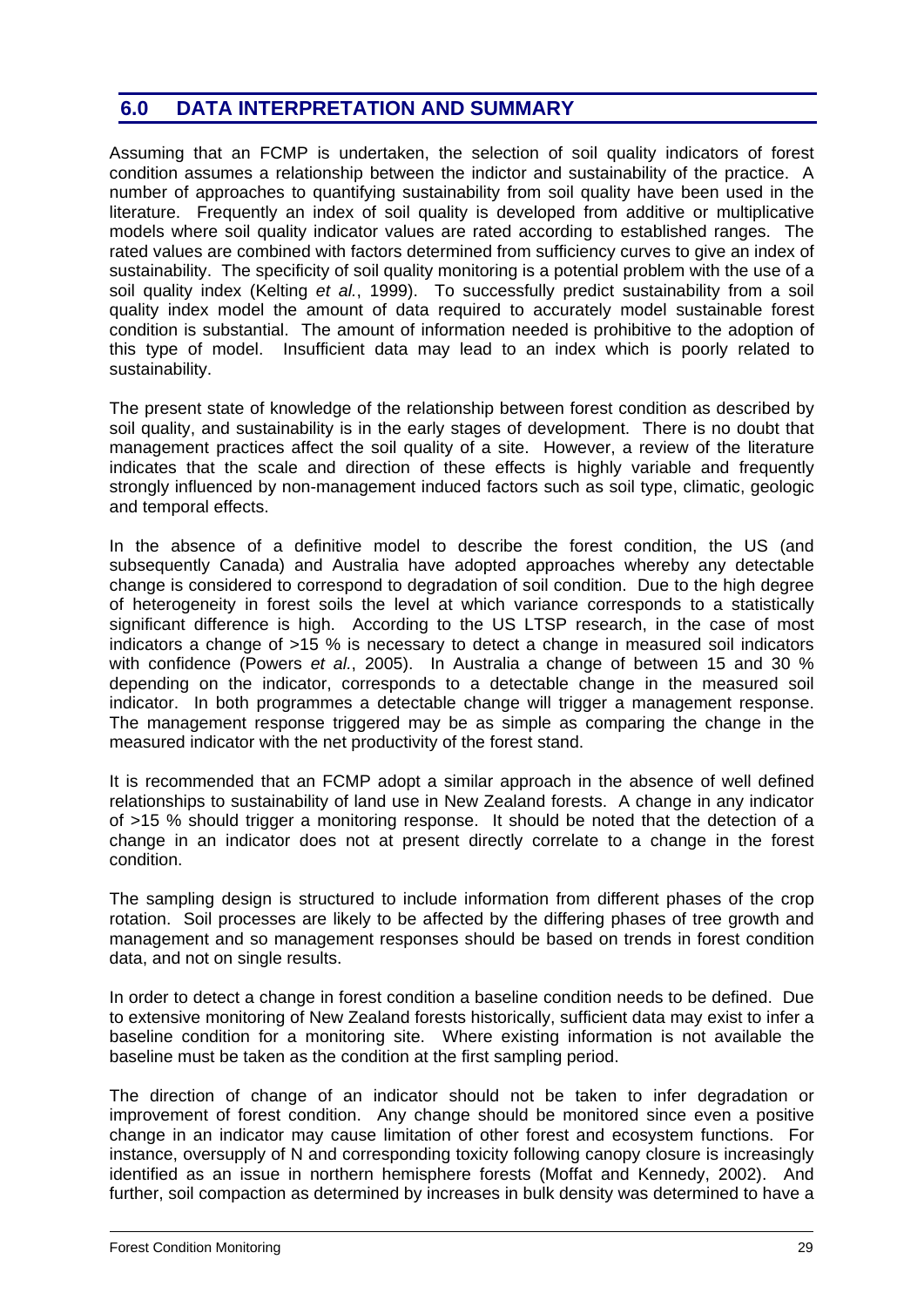positive effect on tree growth in a sandy soil and a negative effect on tree growth on finer textured soil (Powers *et al.*, 2005).

Armacher *et al.* (2007) noted that there is a need to start exploring any statistical associations between soil quality and measures of soil health to infer relationships that will enable the development of a soil quality index. As the results of trials worldwide aimed at quantifying sustainability in forests progress it is anticipated that the interpretation of soil quality data will become more refined. The FCMP recommends a conservative approach in the interim as described above.

A management response should be triggered by:

- A change in one direction of a measured indicator which exceeds 15 % difference from the initially measured value for 3 consecutive sampling periods i.e. the trend extends beyond one rotation;
- A change in one direction of a measured indicator which exceeds 15 % for the first and 30 % for the second sampling periods after the initially measured value; or
- A substantial change from the initially measured value which cannot be explained by sampling error. In this case the expertise of the forest manager should be used to determine what corresponds to a substantial increase. It is likely that changes will be noted in more than one indicator.

The initial action taken will be to assess likely causes of changes. In this case tier 2 indicators should be used to characterise the site more fully. The tier 2 indicators selected should be based on the forest manager's knowledge of the site management history and an understanding of the local conditions (climate, landform, soil type).

#### **6.1 Interpretation of Soil Quality and Sustainability**

For the FCMP to be of use to forest managers it must have a measurable relationship to sustainability. To enable operational decisions to be made based on soil quality they must be able to be related to beneficial, neutral or detrimental impacts on sustainability at a site. The ability of the FCMP to quantify the soil quality at a site will determine its value as an indicator of sustainability.

At the present the understanding of direct relationships between soil quality and sustainability of a land use are limited. This is discussed in more detail in Section 10. Approaches used for assessing the impact of soil quality on sustainability in NZ include:

- Differences in soil quality indicators across different land uses, where a baseline of soil quality is represented by an undeveloped site. Sites are partitioned by properties such as soil type and parent material, climate, topography and biota. Groups of sites with similar properties can be directly compared. Benchmark sites must be established for each combination of site properties to enable a baseline for soil quality to be defined. The 500 Soils project compares soils in this way; and
- Changes in soil quality indicators at the same site over time. This approach allows variation due to factors other than soil quality to be integrated into a site specific assessment of sustainability. Benchmark sites must be established across the range of site properties to account for spatial variation in the impact of soil quality indicators on sustainability. The LTSP2 programme can be used in this way.

With both approaches data is collected which can be used to describe the soil quality of a site. However the relationship of the soil quality to the sustainability of the land use is not implicit. For the FCMP to be successful there needs to be clear guidance as to the application of soil quality data to the management decision process for forest managers.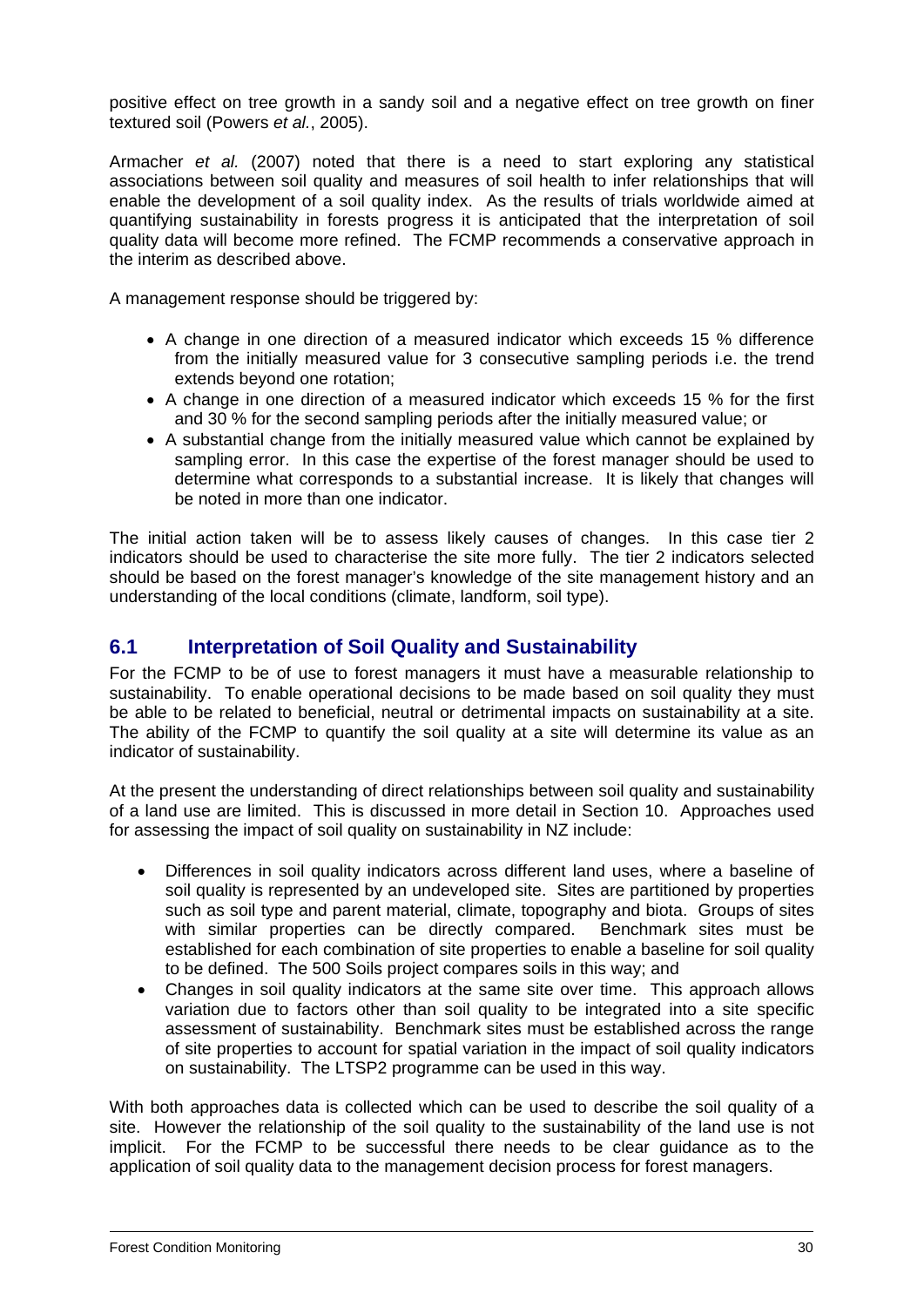## **6.2 Future Development of a Soil Quality Index**

There is a growing database of soil quality information for NZ soils from systems such as the 500 Soil project and the LTSP2 programme. While insufficient information from the LTSP2 has been published to independently develop a soil quality model of sustainability for NZ forests, the data may be available upon application where funding comes from "public good" sources such as FRST.

The CMS project, which is funded by the Ministry for the Environment (MfE) has an extensive database of total C and bulk density data across a wide range of sites and land uses. If total N data was obtained for these sites there may be potential for development of a soil quality index incorporating the indicators proposed for the FCMP. The use of this data would enable the comparison of forested sites with undeveloped sites of similar characteristics, representing a benchmark of soil quality corresponding to sustainable land use.

Further investigation is required in this area.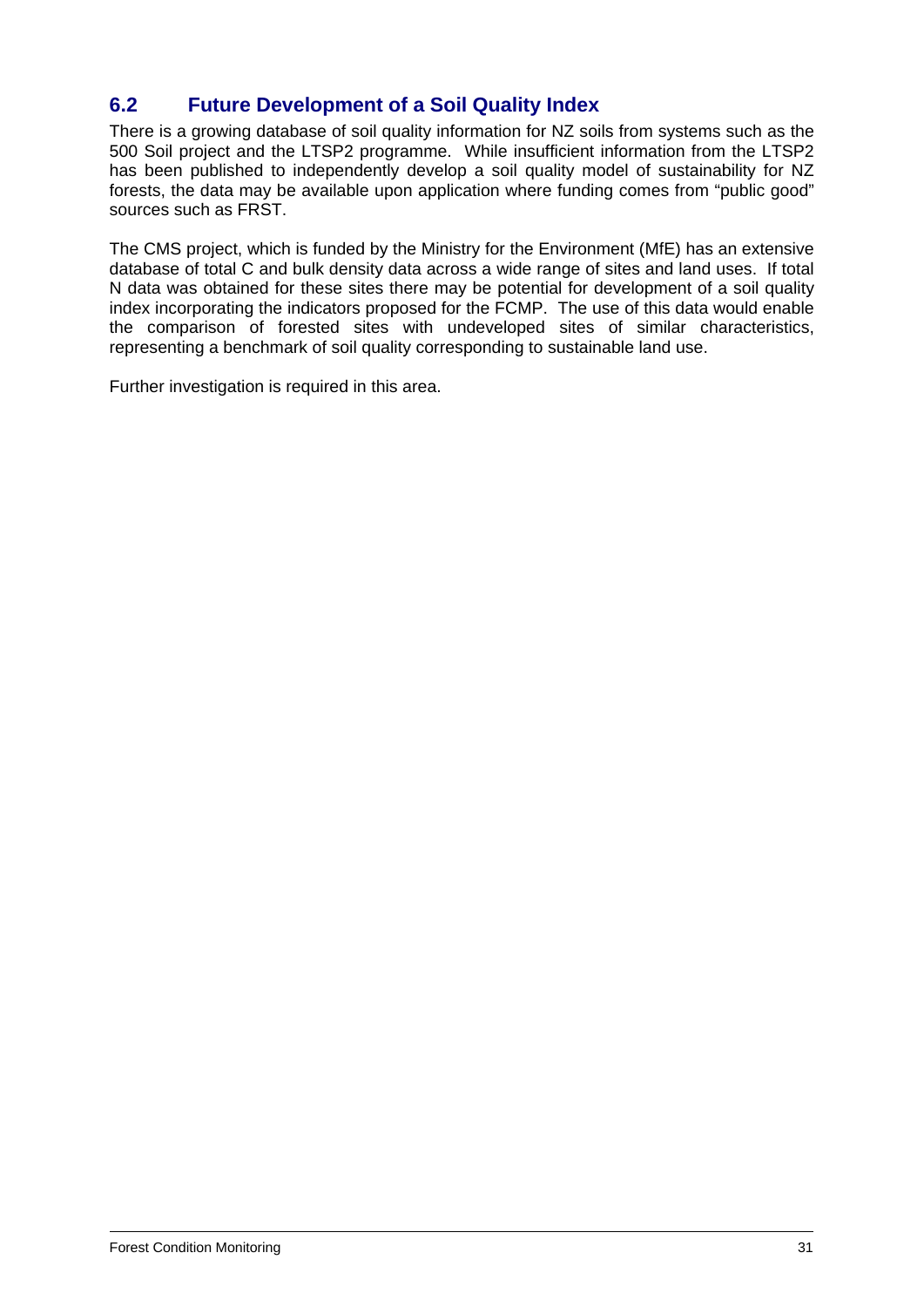## **7.0 REFERENCES**

- Armacher, M.C., O'Neill, K.P. and Perry, C.H. 2007. Soil vital signs: A new Soil Quality Index (SQI) for assessing soil health. *USDA Forest Service Res.Pap RMRS-RP-65WWW*., pp1-12.
- Aune J. B. and Lal R. 1997. Agricultural productivity in the tropics and critical limits of properties of Oxisols, Ultisols and Alfisols. *Tropical Agriculture.* Vol 74 (2), pp99- 103.
- Burger, J. A. 1996. Limitations of bioassays for monitoring forest soil productivity: Rationale and example. *Soil Science Society Journal.* Vol 60, pp1674-1678.
- Burger, J. A. and Kelting, D. L. 1999. Using soil quality indicators to assess forest stand management. *Forest Ecology and Management*. Vol 122 (1-2), pp155-166.
- Burger, J. A. and Kelting, D. L. 1998. Using soil quality indicators to assess forest stand management. In Adams, M. B., Ramakrishna, K., Davidson, E. A. (Eds), *The Contribution of Soil Science to the Development of and Implementation of Criteria and Indicators of Sustainable Forest Management.* SSSA Special Publication Number 53. Soil Science Society of America. Madison, WI, pp53-80.
- Davis, M., Wilde, H., Garrett, L., Oliver, G. 2004. *New Zealand Carbon Monitoring System Soil Data Collection Manual.* Caxton Press, Christchurch. 56 p.
- Doran, J.W., Parkin, T.B., 1996. Quantitative indicators of soil quality: a minimum data set. In: Doran, J.W., Jones, A.J. (Eds.), Methods for Assessing Soil Quality. Soil Science Society of America, Special Publication 49, Madison, WI, pp. 25–37.
- Gregorich, E. (1996) Soil Quality: A Canadian Perspective. In: *Soil Quality Indicators for a Sustainable Agriculture in New Zealand: Proceedings of a Workshop.* (Eds Cameron, K.C., Cornforth, I.S., McLaren, R.G., Beare, M.H., Basher, L.R., Metherell, A.K., Kerr, L.E.) Lincoln Soil Quality Research Centre, Lincoln University, New Zealand.
- Grigal, D.F. 2000. Effects of extensive forest management on soil productivity. *Forest Ecology and Management.* 138*,* pp167-185.
- Henderson, G. S. 1995. Soil organic matter: A link between forest management and productivity. In McFee and Kelly (Eds): *Carbon Forms and Functions in Forest Soils.* Soil Science Society of America, Madison, WI
- Hewitt, A. E. 1992. *New Zealand Soil Classification*. DSIR Land Resources. Lower Hutt (NZ).
- Hope, G.D. 2007. Changes in soil properties, tree growth and nutrition over a period of 10 years after stump removal and scarification on moderately coarse soils in interior British Columbia. *Forest Ecology and Management.* 242*,* pp 625-635.
- IPCC. 1996. Land-use change and forestry. In: *Intergovernmental Panel for Climate Change. Revised 1996 guidelines for national greenhouse gas inventories: reference manual.* Pp 5.6-5.75.
- Johnson, J.M. and Crossley Jr., D.A. 2002. Forest ecosystem recovery in the southeast US: soil ecology as an essential component of ecosystem management. *Forest Ecology and Management.* 155*,* pp 187-203.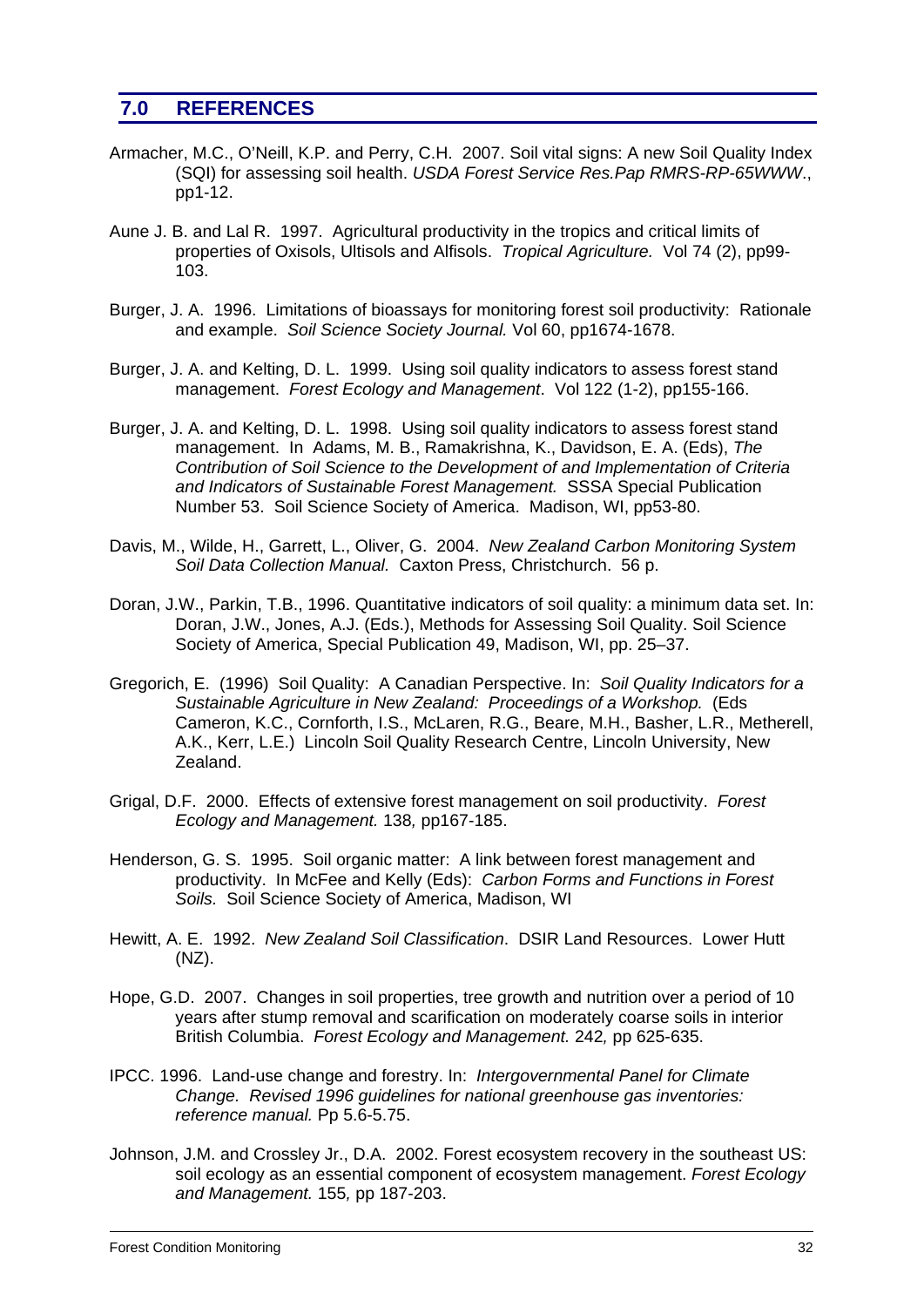- Johnson, D.W. and Curtis, P. S. 2001. Effects of forest management on soil C and N storage: meta analysis. *Forest Ecology and Management.* 140*,* pp 227-238.
- Kelting, D. L., Burger, J. A., Patterson, S. C., Aust, W. M., Miwa, M. and Trettin, C. C. 1999. Soil quality assessment in domesticated forests – a southern pine example. *Forest Ecology and Management.* 122*,* pp 167-185.
- Knoepp, J.D., Coleman, D.C., Crossley Jr, D.A. and Clark, J.S. 2000. Biological indices of soil quality: an ecosystem case study of their use. *Forest Ecology and Management.* 138, pp 357-368.
- Larson, W. E., Pierce, F. J. 1994. The dynamics of soil quality as a measure of sustainable management. In: J. W. Doran *et al.* (eds.) *Defining Soil Quality for a Sustainable Environment.* Soil Science Society of America, Madison, WI. Special Publication 35.
- Li, Q., Lee Allen, H. and Wollum II, A.G. (2004). Microbial biomass and bacterial functional diversity in forest soils: effects of organic matter removal, compaction and vegetation control. *Soil Biology & Biochemistry.* 36*,* pp 571-579.
- Mariani, L., Chang, S.X. and Kabzems, R. (2006). Effects of tree harvesting, forest floor removal and compaction on soil microbial biomass, microbial respiration and N availability in a boreal aspen forest in British Columbia. *Soil Biology & Biochemistry 38*, pp 1734-1744.
- McLaren R. G. and Cameron, K. C. 1996. *Soil Science Sustainable Production and Environmental Protection*. Oxford University Press, Auckland, NZ. 304 p.
- McLaughlin, J.W. and Phillips, S.A. (2006). Soil carbon, nitrogen and base cation cycling 17 years after whole-tree harvesting in a low-elevation red spruce (Picea rubens) balsam fir (Abies balsamea) forested watershed in central Maine, USA. *Forest Ecology and Management 222,* pp 234-253.
- Moffat, A. J. and Kennedy, F. M. 2002. Indicators of Soil Quality for UK Forestry. In: Loveland, P.J. and Thompson, T.R. E. (2002). *Identification and development of a set of national indicators for soil quality*. R&D project record P5-053/PR/02, 170p.
- Murphy, G., Firth, J.G. and Skinner, M.F. (2004). Long-term impacts of forest harvesting related soil disturbance on log product yields and economic potential in a New Zealand forest. *Silva Fennica 38(3),* pp 279-289.
- O'Neill, K.P., Armacher, M.C. and Perry, C.H. (2005). Soils as an indicator of forest health: A guide to the collection, analysis and interpretation of soil indicator data in the forest inventory and analysis program. *USDA Forest Service North Central Research Station General Technical report NC-258,* pp 1-53.
- Page-Dumroese, D., Jurgensen, M., Elliot, W., Rice, T., Nesser, J., Collins, T. and Meurisse, R. (2000). Soil quality standards and guidelines for forest sustainability in northwestern North America. *Forest Ecology and Management 138,* pp 445-462.
- Périé, C (2003). 3 seasonal patterns of two forest soil quality indicators: microbial biomass and net N mineralization rates, pp 1-20.
- Périé, C. and Munson, A.D. (2000). Ten-year responses of soil quality and Conifer growth to silvicultural treatments. *Soil Sci.Soc.Am.J 64,* pp 1815-1826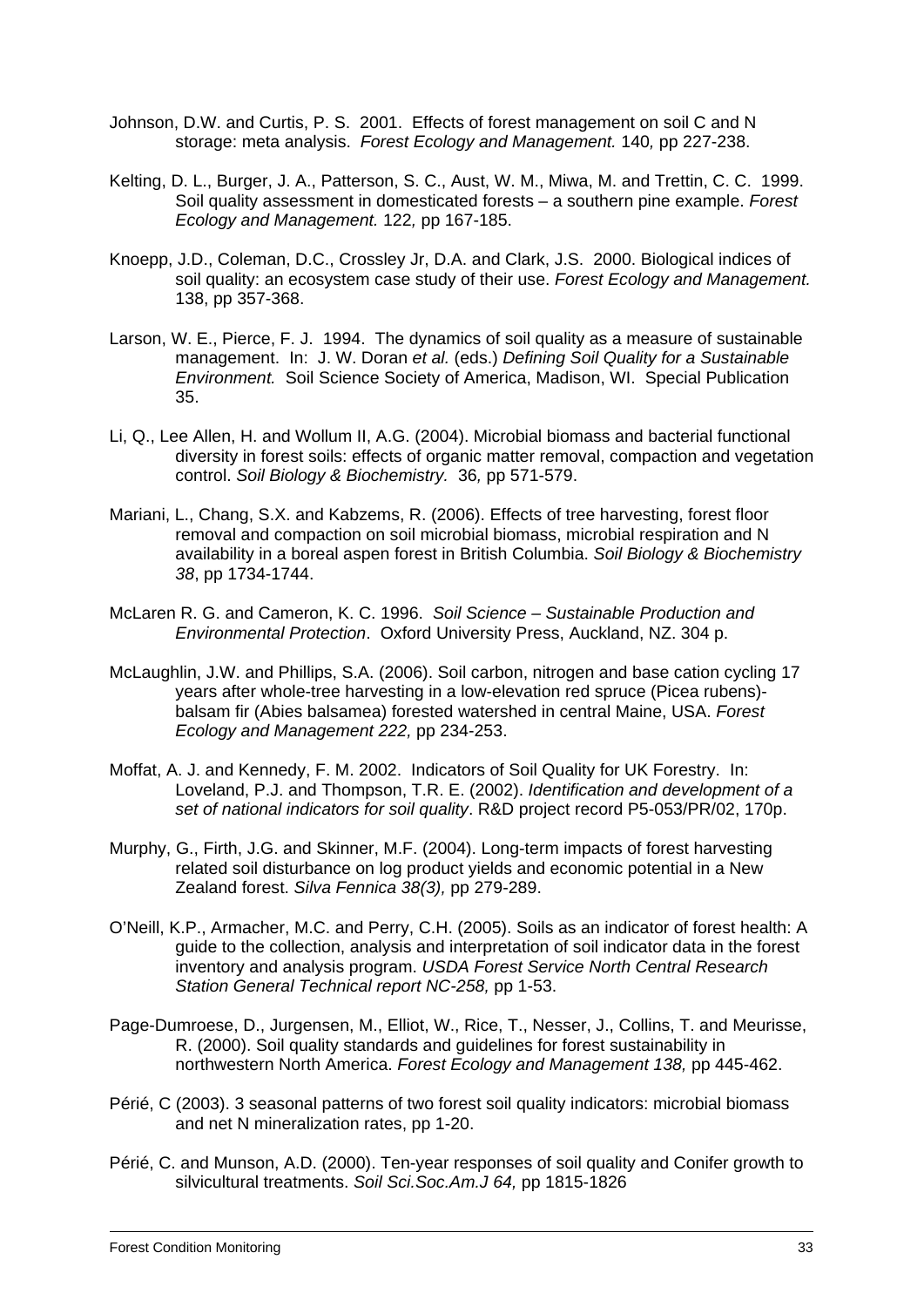- Ponder Jr, F. and Tadros, M. (2002). Phospholipid fatty acids in forest soil four years after organic matter removal and soil compaction. *Applied Soil Ecology 19,* pp 173-182.
- Powers, R. F., Tiarks, A. E. And Boyle J. R. 1998. Assessing Soil Quality: Practicable Standards for Sustainable Forest productivity in the United States. In Adams, M. B., Ramakrishna, K., Davidson, E. A. (Eds), *The Contribution of Soil Science to the Development of and Implementation of Criteria and Indicators of Sustainable Forest Management.* SSSA Special Publication Number 53. Soil Science Society of America. Madison, WI, pp53-80.
- Powers, R.F., Scott, D.A., Sanchez, F.G., Voldseth, R.A., Page-Dumroese, D., Elioff, J.D. and Stone, D.M. (2005). The North American long-term soil productivity experiment: Findings from the first decade of research. *Forest Ecology and Management 220,* pp 31-50.
- Prevost, M. (2004). Predicting soil properties from organic matter content following mechanical site preparation of forest soils. *Soil Sci.Soc.Am.J 68,* pp 943-949.
- Sanchez, F.G., Scott, D.A. and Ludovici, K.H. (2006). Negligible effects of severe organic matter removal and soil compaction on loblolly pine growth over 10 years. *Forest Ecology and Management 227,* pp 145-154.
- Schipper, L.A. and Sparling, G.P. (2000). Performance of soil condition indicators across taxonomic groups and land uses. *Soil Sci.Soc.Am.J 64,* pp 300-311.
- Schoenholtz, S.H., Van Miegroet, H. and Burger, J.A. (2000). A review of chemical and physical properties as indicators of forest soil quality: challenges and opportunities. *Forest and Ecology Management 138,* pp 335-356.
- Skinner, M. F., Murphy, G., Robertson, E. D. And Firth, J. G. 1989. Deleterious effects of disturbance on soil properties and the subsequent early growth of second-rotation radiate pine. In Dyck, W. J. and Mees, C. A. (eds). *Research strategies for long term site productivity.* Proceedings. IEA/BE A3 Workshop, Seattle WA. August 1988. IEA/BE A3 Report no. 8 Forest Research Institute. New Zealand, Bulletin 152. pp 201-211.
- Smith, C.T., Lowe, A.T., Skinner, M.F., Beets, P.N., Schoenholtz, S.H. and Fang, S. (2000). Response of radiate pine forests to residue management and fertilisation across a fertility gradient in New Zealand. *Forest Ecology and Management 138,* pp 203-223.
- Sparling, G., Rijkse, W., Wilde, H., Van der Weerden, T., Beare, M. and Francis, G. (2000). Implementing soil quality indicators for land. *Landcare Research Contract Report: LC0102/015,* pp 1-1 to 19-4.
- Tan, X., Kabzems, R. and Chang, S.X. (2006). Response of forest vegetation and foliar δ<sup>13</sup>C and δ15N to soil compaction and forest floor removal in a boreal aspen forest. *Forest Ecology and Management 222,* pp 450-458.
- Vance, E. D. 2000. Agricultural site productivity: principles derived from long-term experiments and their implications for intensively managed forests. *Forest Ecology and Management*. 138, pp 369-396.
- Vanmechelen, L., Groenemans, R. And Van Ranst, E. 1997. *Forest Soil Condition in Europe. Results of a Large-Scale Soil Survey.* Technical Report. EC, UN/ECE, Ministry of the Flemish Community: Brussels, Geneva. 259 p.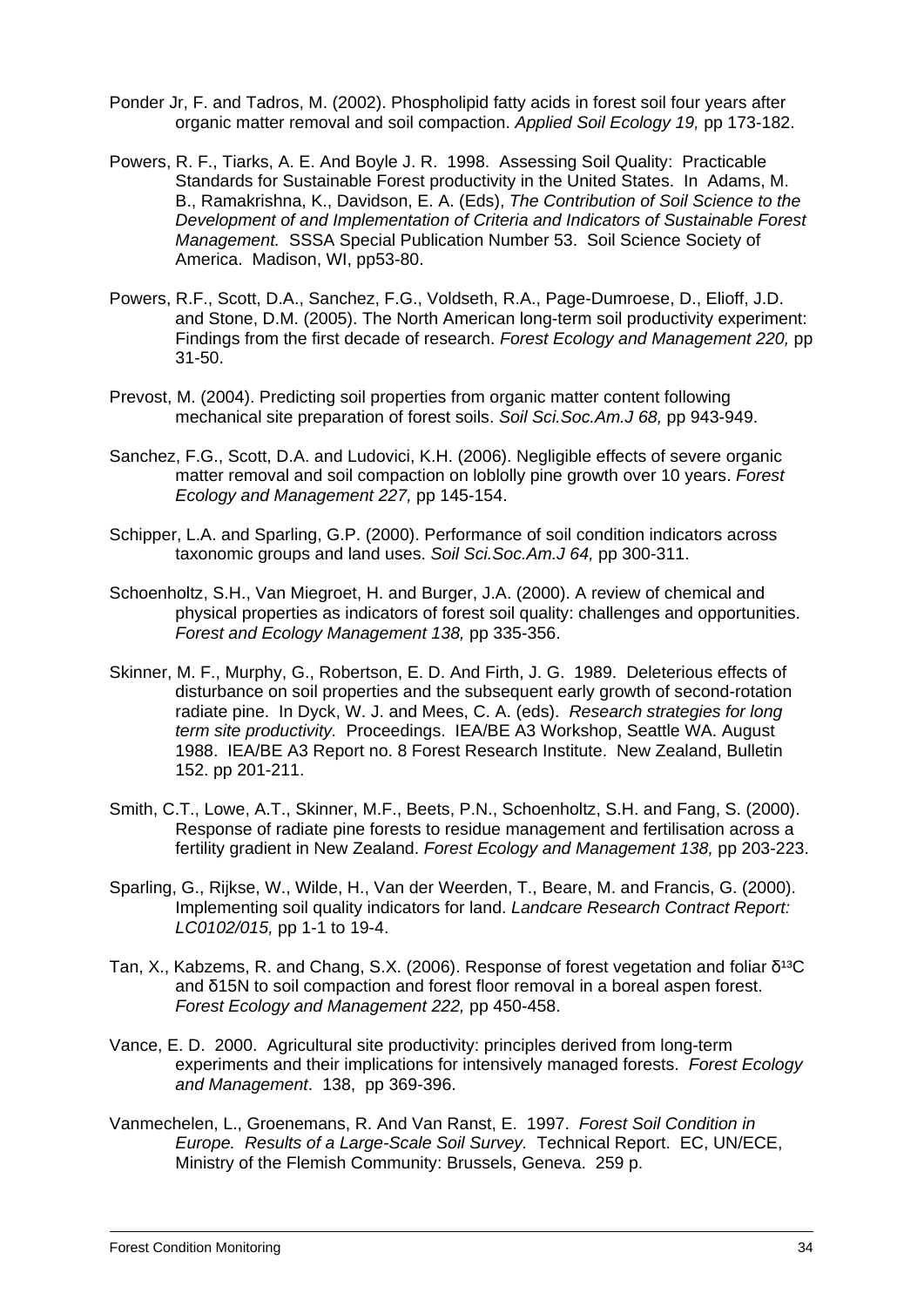- Watt, M.S., Coker, G., Clinton, P.W., Davis, M.R., Parfitt, R., Simock, R., Garrett, L., Payn, T., Richardson, B. and Dunningham, A. (2005). Defining sustainability of plantation forests through identification of site quality indicators influencing productivity – A national view for New Zealand. *Forest Ecology and Management 216,* pp 51-63.
- Winder, J. (2003). Soil quality monitoring programs a literature review. pp 1-71.Amacher *et al.*, 2007
- Yanai, R. D., Arthur, M. A., Siccama, T. G. and Federer, C. A. 2000. Challenges of measuring forest floor organic matter dynamics: Repeated measures from a chronosequence. *Forest Ecology and Management*. 138, pp 273-283.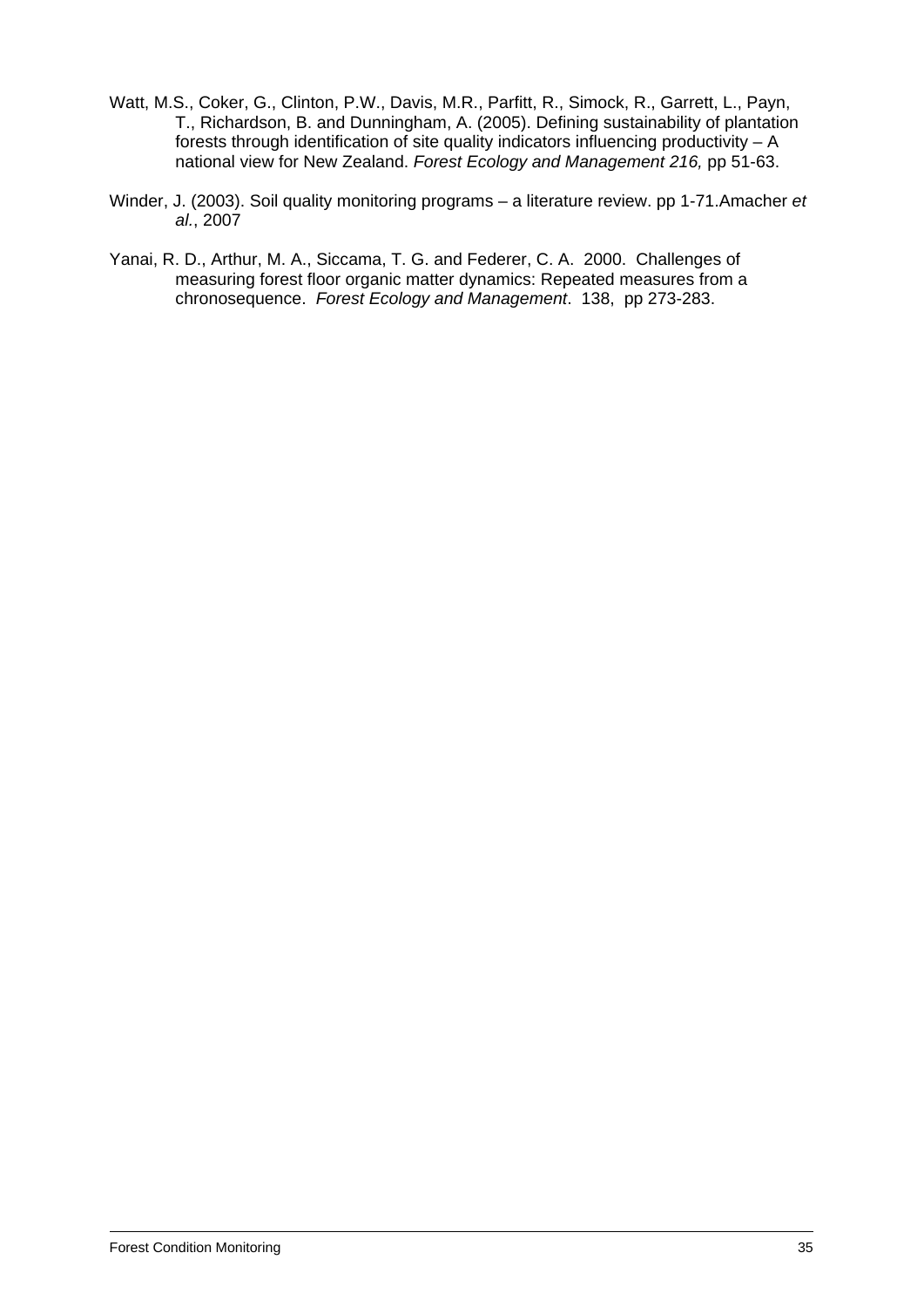# **APPENDICES**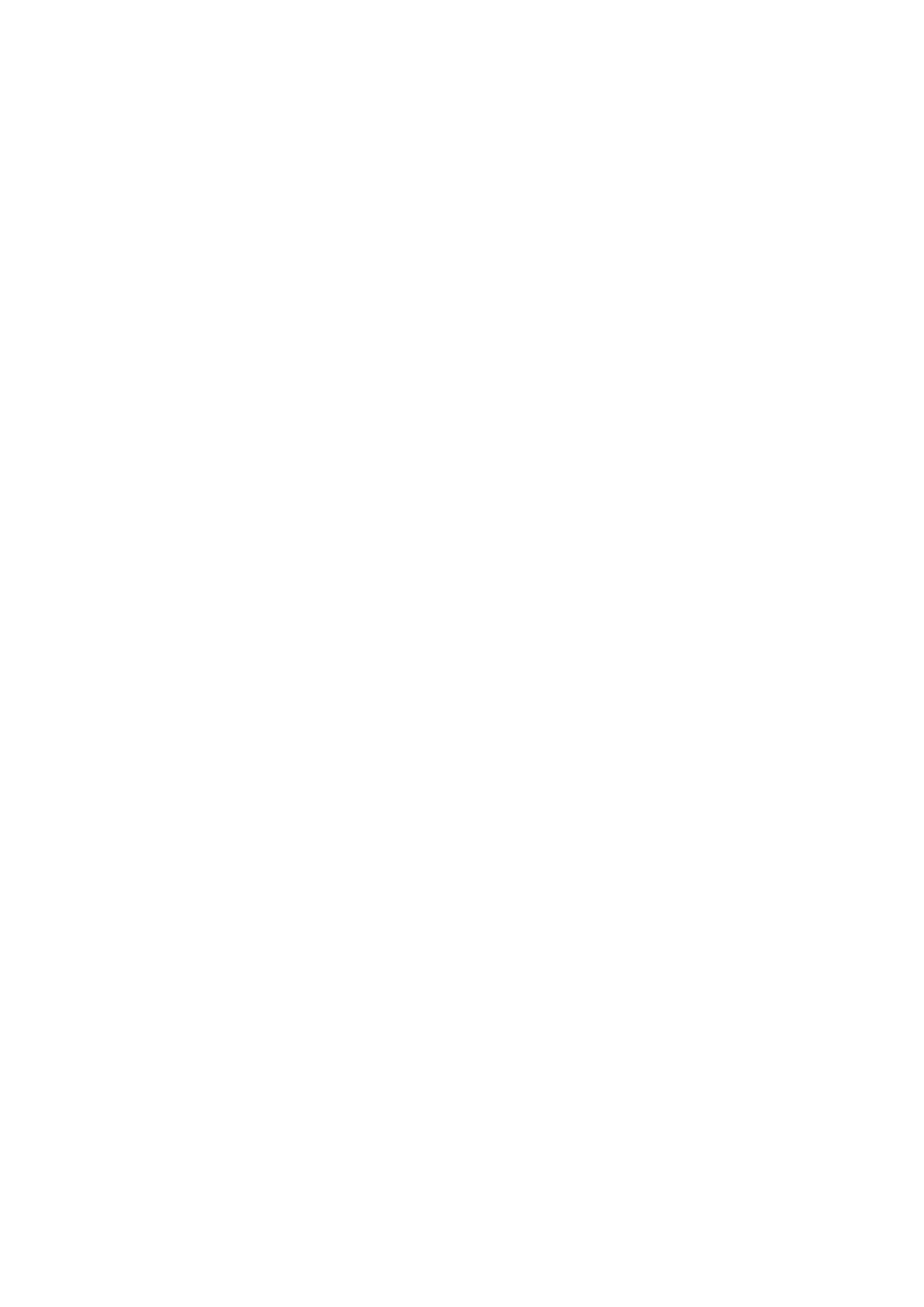**Appendix A Proposed FCMP Protocol**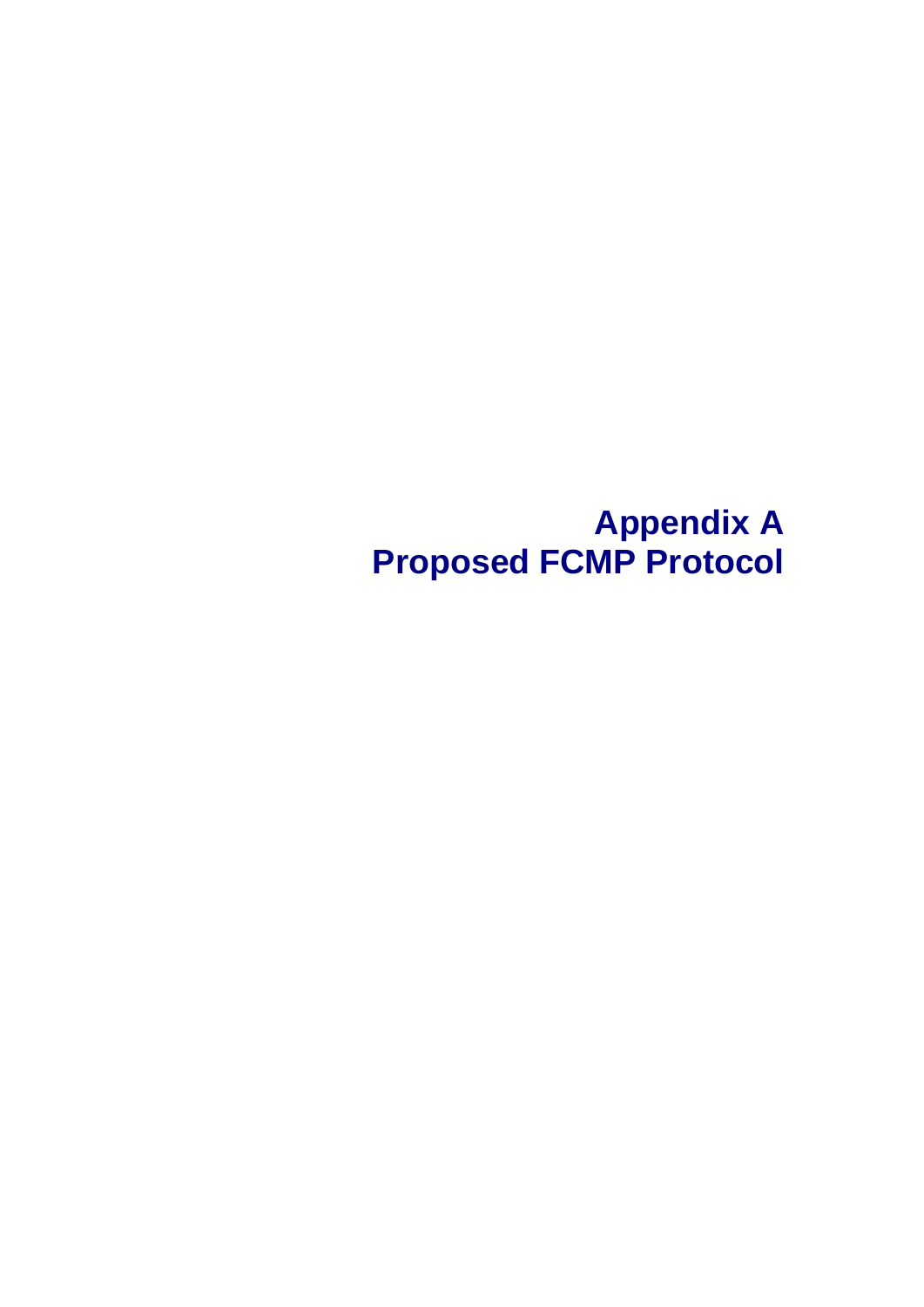## **CRITERIA FOR SITE SELECTION**

It is well demonstrated in the literature that in addition to management induced changes, variances in soil indicators of forest condition are strongly influenced by climate and by soil type or geological setting. These factors are well understood for New Zealand forests and are described by LTSP and Soil 500 programmes. In selection of sites for FCMP, as many climatic zones and soil types should be represented as possible.

There are a number of factors to be considered in the selection of sites for ongoing forest condition monitoring, including:

- Segregation of edaphic and environmental zones;
- Number and spacing of sites;
- Method for determining sites (random, regular grid); and
- Data to be used in determination of site location (GIS, Landsat).

It is recommended that criteria for establishment of a plot network should be decided in consultation with stakeholders to ensure that both, local and industry knowledge informs the selection criteria, and to gain support for the FCMP through stakeholder involvement in decision making. In addition a biometrician should be consulted.

To ensure that a representative cross section of sites is obtained the site selection will most likely be based on three variables. They are:

- Soil type The New Zealand Soil Classification recognises 15 soil groups (Hewitt, 1992). Of these, over 99 % of plantation forests occur on 8 of the groups (Watt *et al.*, 2005);
- Climatic Zone the local climate is known to have a significant impact on the productivity of forests, and therefore should be accounted for in the selection of sites; and
- Management measurement of soil quality must take into account the impact of management practices and therefore, for each soil/climate zone the range of different management practices should be represented.

Due to the inter-related nature of climate and soil development it is likely that not all soil groups will occur in each climatic zone. The Land Environments of New Zealand (LENZ) project (Landcare Research) applies a classification incorporating soils, landform and climate information. The Level 1 classification describes 20 zones which account for the environmental variation inherent in the forest ecosystem. Any LENZ level 1 zone containing more than 1000 ha of plantation forest should be included as a replicate in selection of sites.

In each zone differing management practices should be treated separately. While the selection of practices will have some relationship to the environmental considerations of the site, it is likely that differences in practices between forest owners will occur. For the purposes of this report, a maximum of six different practices in each LENZ zone have been considered. This gives a potential requirement for 120 sites. In addition, replicates of each site may be required to produce a statistically valid data set which could increase the number of sites by threefold or more.

The site selection criteria will be used to define an area in which a sampling plot can be located. The site should be large enough to allow the selection of a plot with a buffer zone on each side of not less than three rows of trees between the site and any areas subject to unusual disturbance such as: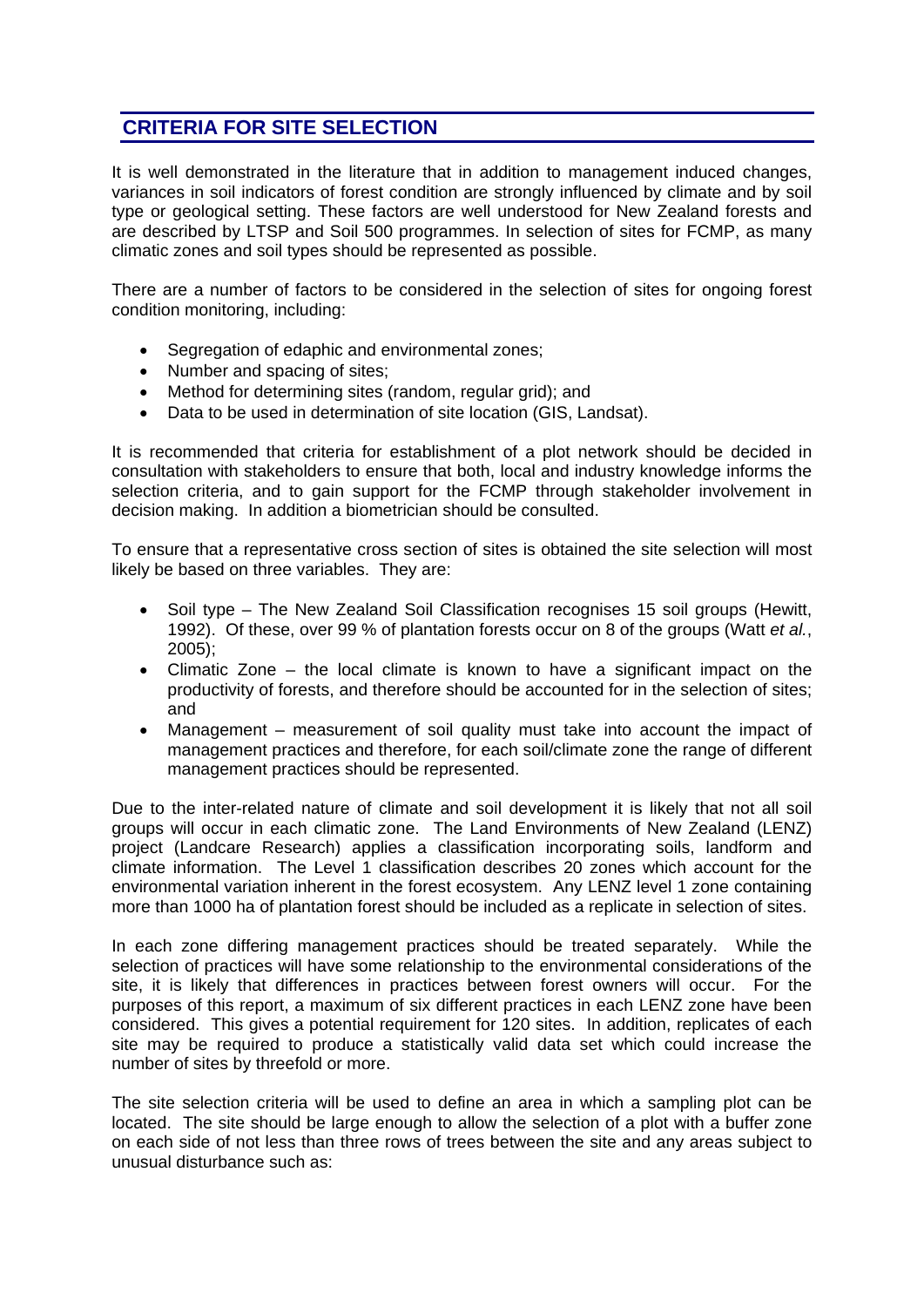- Roadways, permanent tracks;
- Waterways, including annual high water level; and
- Areas of other human induced disturbance which may affect the management of the site (eg meteorological station, excavation).

The final decision on plot location should be the responsibility of the forest manager, who will have the best local knowledge of the area to be sampled.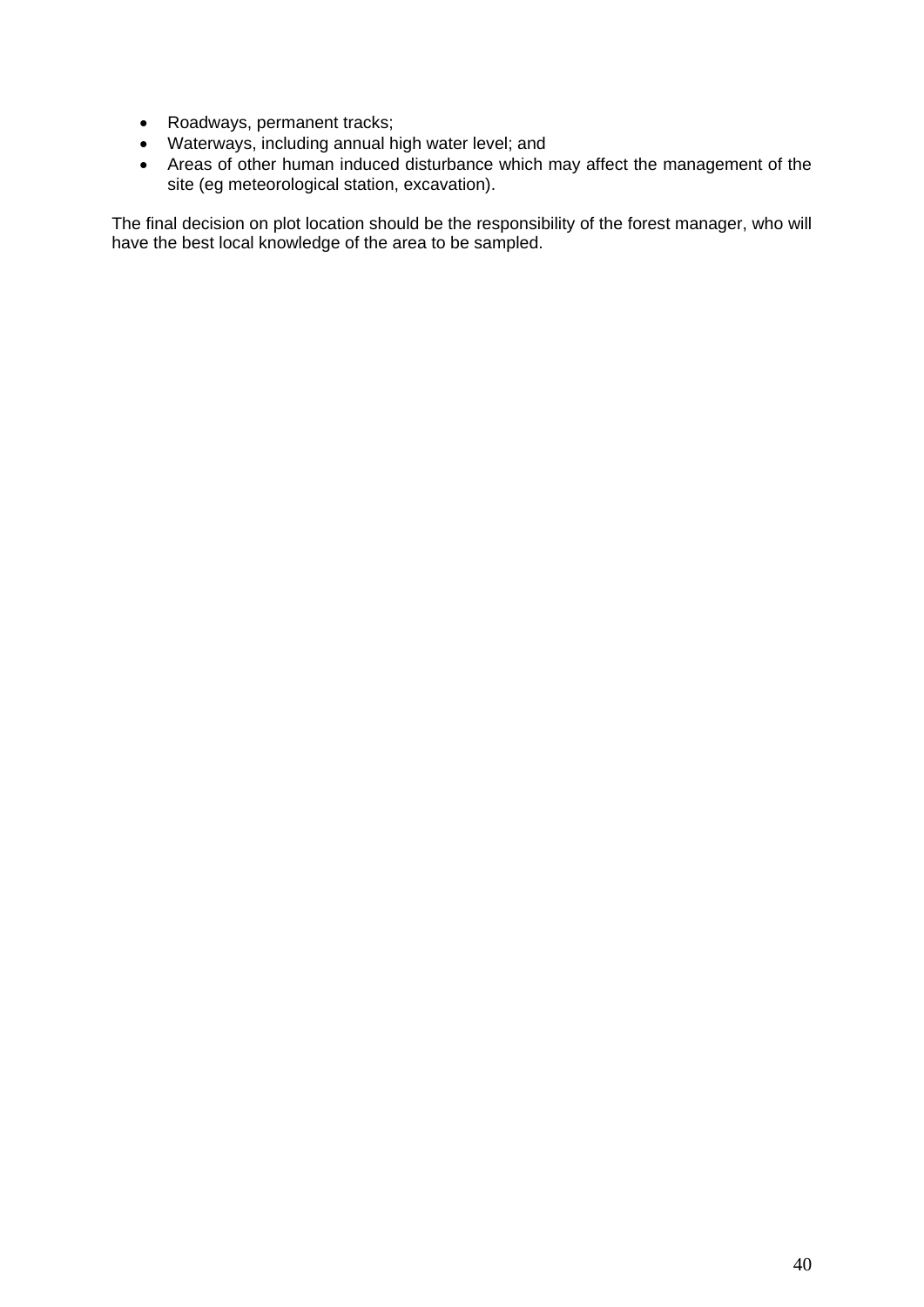## **SAMPLING SCHEDULE**

Typically, sampling frequency for research based monitoring programmes is a 5-10 year return period (US LTSP, CMS, SOE). Powers et al (2005) note however, that results obtained from a 5 year return period are influenced by short term perturbations. These effects may be related to settling of soil following site prep activities and tree establishment effects.

Since the purpose of this programme is monitoring longer term trends in forest condition, it is recommended that sampling frequency is related to phases of forest growth and management. Sampling will be carried out as follows:

- Tree establishment the site will be sampled at 3-4 years post plant. The site should be sampled prior to fertilisation to ensure effects due to application of fertilisation and, where relevant, site disturbance do not influence the sampling results.
- Pre commercial thin or at 13-15 years the plot will be sampled at this time to record the forest condition after canopy closure. The site should be sampled prior to thinning (where this occurs) to exclude effects of recent site disturbance.
- Pre-harvest the plot will be sampled at this time to record the forest condition at the end of the crop rotation, prior to substantial disturbance.

The objective of the proposed sampling frequency is to obtain soil quality data corresponding to the different soil processes occurring during the distinct phases of forest growth. The importance of soil quality monitoring during the tree establishment phase of the crop rotation is because this phase most closely represents the soil quality if management inputs were ceased and the site were returned to its indigenous vegetative cover as described in Section 2.2. In addition, soil quality is likely to be strongly influenced by the growth of the crop through root exploration and litter fall, whereas soil quality measured prior to canopy closure is a more sensitive measure of the soils ability to recover from significant disturbance. This may lead to earlier detection of detrimental change in the soil quality before it influences the forest condition and long term sustainability.

The measurement of soil indicators after canopy closure is likely to correspond to significant influence of the crop on soil quality. This phase is considered to be indicative of soil quality as under continued forest cover.

For a number of soil quality indicators, particularly soil physical indicators, the recovery of the indicator following disturbance is slow and may only be measurable after a number of years. The measurement of soil quality indicators pre-harvest enables the recovery of indicators to be assessed for a longer time period.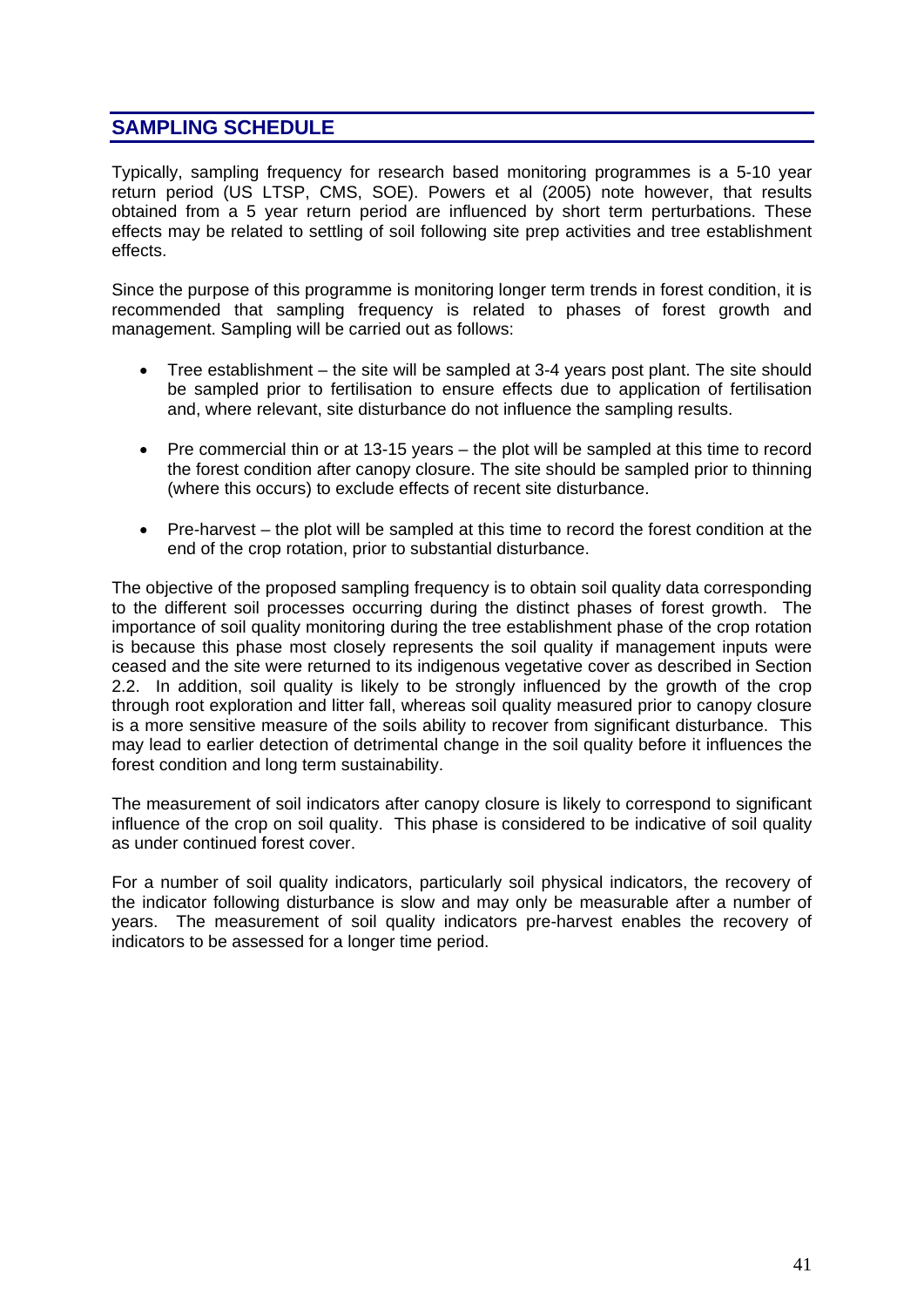#### **ESTABLISHMENT OF MONITORING PLOTS**

#### **Locating the Plot**

Following the selection of plot location, the site must be established for sampling and identified to enable the site to be relocated for subsequent sample periods. The centre of the plot should be referenced using map co-ordinates and GPS readings. Details of the location should be recorded on a site description sheet as given in Figure 1 (Appendix A). To assist with relocating the site a metal peg may be driven into the soil at depth, which can be found using a metal detector.

Where possible, it is recommended that a nearby permanent feature such as a trig, rock outcrop, river bend, etc is included in the plot location notes. Include the description, distance and bearing (note whether the bearing is from the plot to the feature or from the feature to the plot).

#### **Plot Layout**

A plot of dimensions 20 m square is to be demarked at the location. The plot is further divided into four quadrants which are individually sampled. The correct layout of the plot is critical to the validity of the results and so care should be taken in laying out the plot markers. Allow at least two hours to locate and set up the plot before sampling.

At the centre of the plot two 20m tapes are to be laid at right angles, 10m either side of the centre. The tapes should be laid along the contour and down the profile of the slope respectively. Each of the corresponding quadrants is to be sampled. A diagram showing the plot layout is given as Figure 1 (Appendix B).

#### **Describing the Plot**

A unique plot identifier (ID) should be given to each plot. The ID is to include information about the location/zone and will be given a number which is not to be repeated at any other site in the network.

Data regarding the site to be recorded on a standardised site description sheet may be obtained prior to the site visit. Information regarding geomorphic position should be confirmed at the site.

During the site visit observations regarding the site cover should be recorded including stocking rate of trees, areas of bare ground, presence of slash, litter, rutting or other signs of disturbance.

Information that may be recorded prior to the site trip describing the edaphic and environmental conditions at the sites should be obtained. Additional information to be recorded or confirmed at the site includes:

- **Landscape** this is the major land unit of the area e.g. hill country, incised plateau, river plain etc;
- Landform this is the land unit within the landscape e.g. ridge, spur, terrace etc;
- **Landform element**  this describes the position on the landform where necessary e.g. mid-slope, hummock etc;
- **Slope** record the angle of the bulk of the plot using a clinometer. Record the plot aspect using a compass where the plot is located on a slope;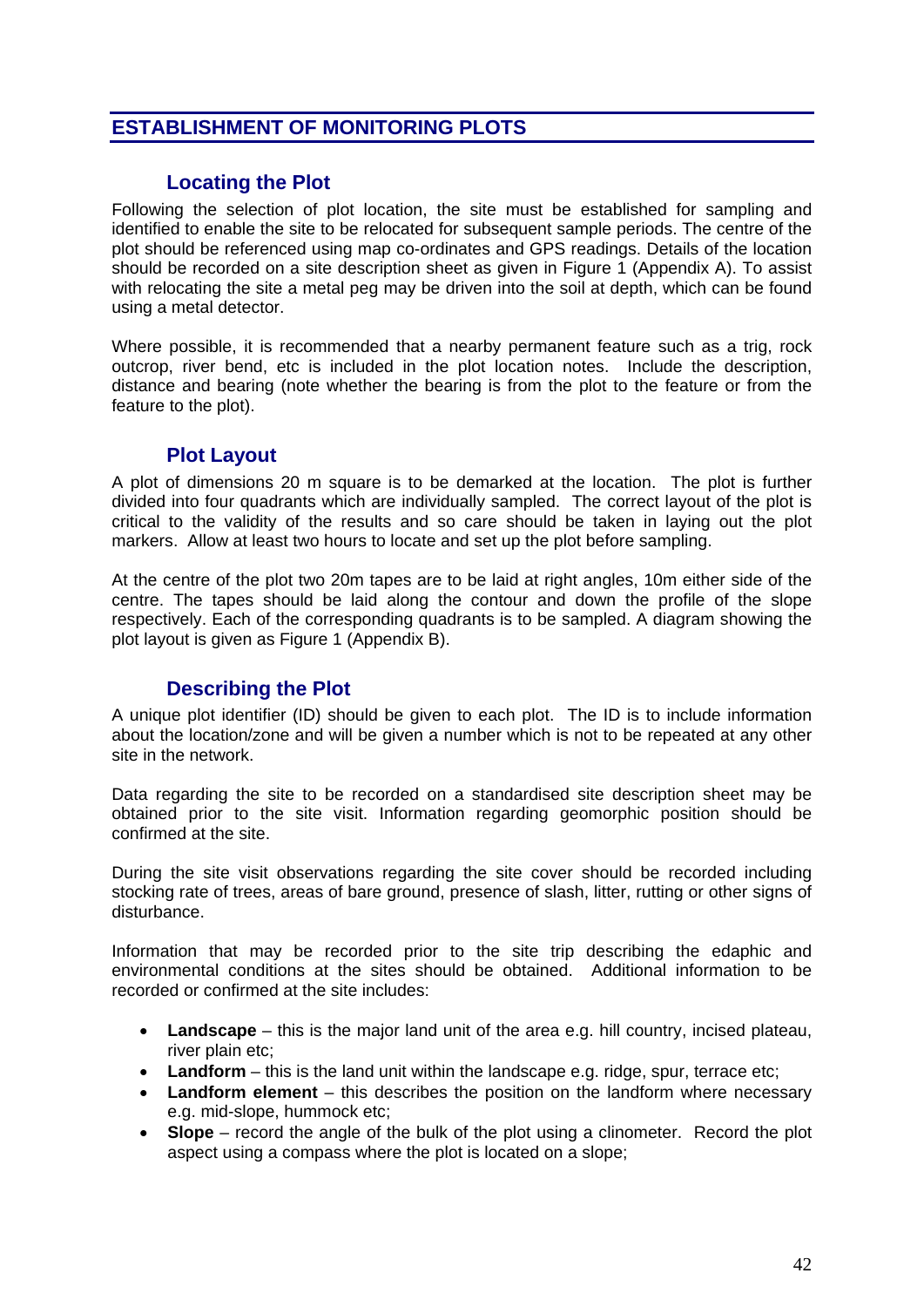- **Percent cover bare soil** this is a visual assessment and includes any area where the organic or mineral soil is exposed i.e. not covered by vegetation, slash, etc; and
- **Percent and type of soil compaction** this is a visual assessment and includes any area with obvious signs of compaction such as vehicle tracks (wheel tracks only), high use areas (turning, parking etc) and any other compactions with a description of the mode of compaction.

The first four parameters listed above need only be recorded at initial plot establishment. The last two parameters describe a dynamic state and should be described at each sampling period. Where possible photographs should be taken as these offer a simple visual comparison between sampling periods.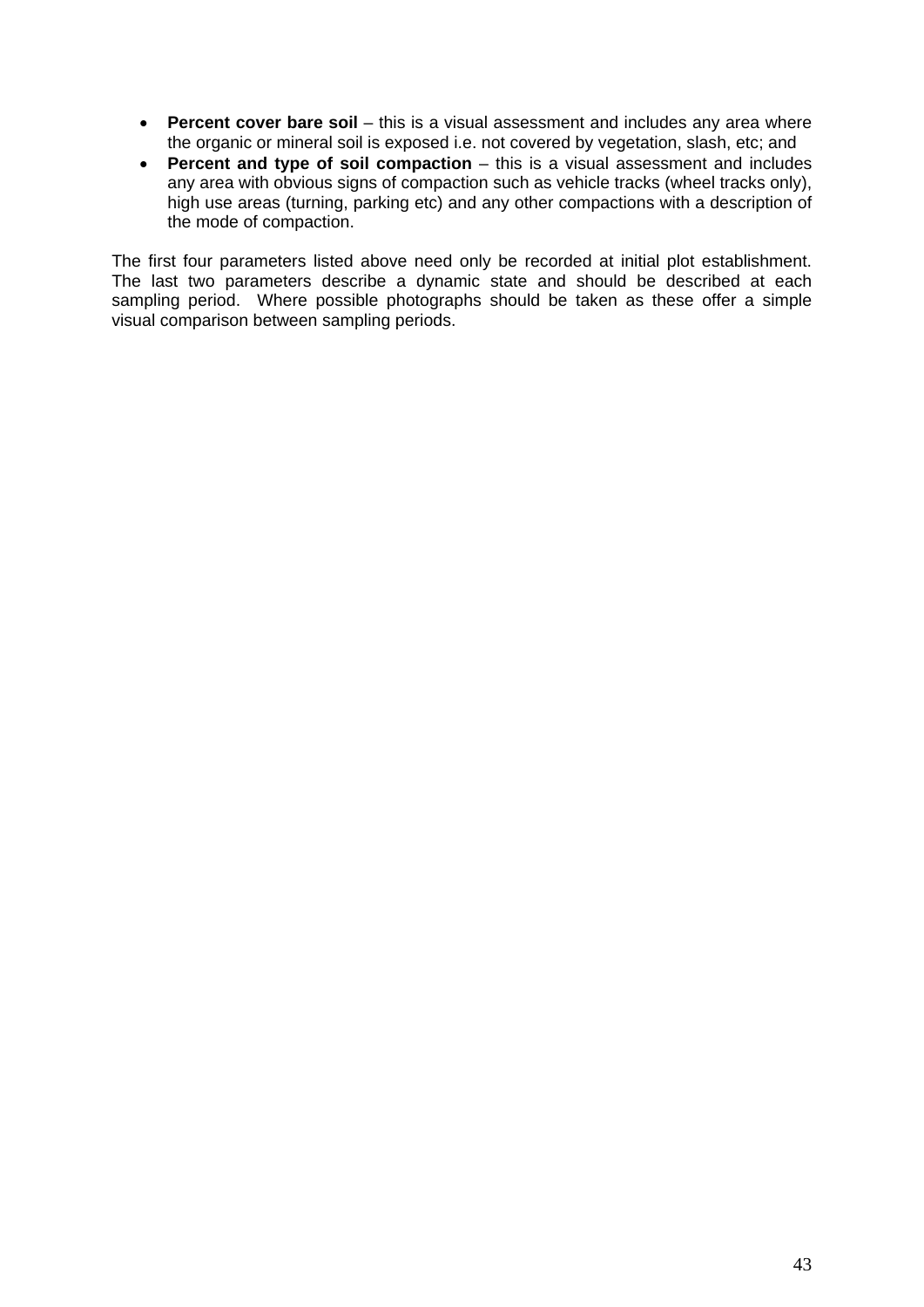#### **SAMPLING PROTOCOL**

In sampling the soil of the plot it is separated into organic soil – consisting of fine woody debris (FWD), litter (L) and humus (FH) – and mineral soil. Different sampling procedures are adopted for each organic and mineral soil samples. When referring to samples the plot identifier and sample date should be included.

#### **Sampling of Organic Soil**

Due to the difficulty in differentiating the divisions of the organic soil, the FWD, L and FH horizons are combined as a single sample. In each of the sample plot quadrants, two samples are taken at random points within the quadrant and composited to give a total of four forest floor samples for each plot.

To sample, a 0.1 m<sup>2</sup> (31.6 cm x 31.6 cm) quadrat is pegged on the site with aluminium tent pegs or similar. Before removing the sample, the depth of the organic layer at the mid point of each of the four sides should be recorded on the site description sheet. Secateurs or a sharp knife should be used to cut around the perimeter of the quadrat to separate material that extends beyond the boundary.

The material comprising the organic soil is collected carefully from within the quadrat. Attention should be paid to the organic-mineral soil boundary and ensuring no mineral soil is incorporated into the sample. Organic material larger than 2.5cm diameter and stones should be discarded a far as practicable. Material from the two quadrats in each quadrant are combined and removed to a labelled plastic bag showing collection date, identifying the plot, the sampler and the sample identification number (ID). The sample ID should indicate that the sample is organic by use of the identifier O. The quadrant number which corresponds to a number between 1 and 4 as described on the plot layout sheet is included in the sample ID. Sample IDs are therefore O1, O2, O3 and O4. Material should be kept cool and sent to the laboratory for processing within 3 days of collection.

#### **Sampling of Mineral Soil**

To ensure that results can be compared with data obtained for research based programmes, in particular the NZ LTSP2 and US LTSP, and are able to be related back to the CMS programme, mineral soil should be collected to a depth of 0.3m in 0.1m increments such that samples are collected for 0-100mm, 100-200mm and 200-300mm depths. Where samples for each of these depths are not able to be collected the reason should be noted on the site description sheet.

Sampling for soil bulk density is done using metal rings of known volume. Depth of the rings should be 100mm and the diameter of the rings should be recorded on the site description worksheet. After removal of the organic soil from the quadrat and removal of the frame, soil bulk density samples should be taken at one quadrat location for each quadrant giving a total of 12 bulk density samples.

The bulk density rings are hammered into the soil, level with the surface. The rings are then carefully excavated from the location with as little disturbance to the underlying soil as possible – subsequent depths 100-200mm and 200-300mm are then sampled and excavated carefully in the same manner. All soil from within the ring should be carefully transferred to a labelled plastic bag. The label should include the collection date, plot identifier, sampler and sample ID. The sample ID should indicate that the sample is for bulk density by use of the identifier BD. The quadrant number which corresponds to a number between 1 and 4 as described on the plot layout sheet is included in the sample ID. A letter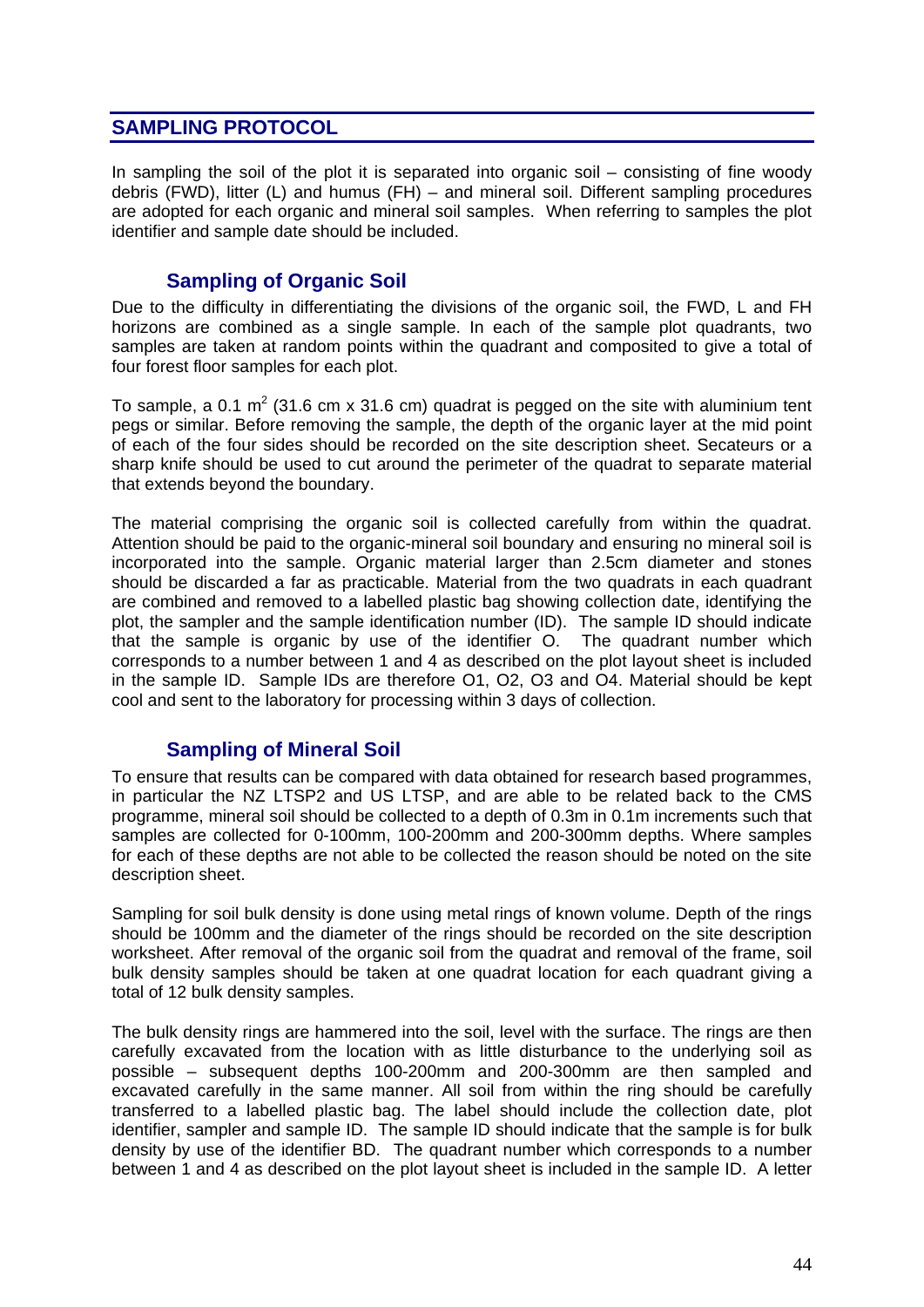corresponding to the depth increment, as well as the depth increment is included. Sample IDs are therefore:

| BD1A (0-100) | BD1B (100-200) | BD1C (200-300) |
|--------------|----------------|----------------|
| BD2A (0-100) | BD2B (100-200) | BD2C (200-300) |
| BD3A (0-100) | BD3B (100-200) | BD3C (200-300) |
| BD4A (0-100) | BD4B (100-200) | BD4C (200-300) |

Where bulk density is unable to be sampled using rings, e.g. in stony soils, the sample may be taken using the quadrat as the perimeter. Soil is then extracted using a spade and trowel in 100mm increments. Care should be taken to ensure the sides of the excavated pit are perpendicular to the soil surface.

Sampling for chemical analysis is performed using a soil corer of internal diameter not less than 25mm. The soil corer should be marked at 0.1m intervals. The organic soil should be removed prior to core samples being taken. Where a corer cannot be used, e.g. stony soils, samples may be taken from excavated pits. Four samples are to be taken along the contour of the plot on either side of the quadrat. Samples are taken at 0.25, 0.50, 0.75 and 1.0m either side of the quadrat.

The collected cores for each quadrant should be combined to give one sample for each depth for each quadrant. A total of 16 cores are combined to give one sample for each depth, in each quadrant. A total of 12 soil samples are obtained. Samples should be stored in labelled plastic bags and kept cool. The label should include the collection date, plot identifier, sampler and sample ID. The sample ID should indicate that the sample is for soil analysis by use of the identifier S. The quadrant number which corresponds to a number between 1 and 4 as described on the plot layout sheet is included in the sample ID. A letter corresponding to the depth increment, as well as the depth increment is included. Sample IDs are therefore:

| S <sub>1</sub> A (0-100) | S1B (100-200) | S <sub>1</sub> C (200-300) |
|--------------------------|---------------|----------------------------|
| S2A (0-100)              | S2B (100-200) | S2C (200-300)              |
| S3A (0-100)              | S3B (100-200) | S3C (200-300)              |
| S4A (0-100)              | S4B (100-200) | S4C (200-300)              |

Samples should be sent to the laboratory for processing within 3 days of collection.

#### **Transfer of Samples to Laboratory for Analysis**

Samples should be transported to the laboratory in chilly bins. Where tier 2 analyses are to be performed, particularly mineralisable N, the samples should be refrigerated and sent to the lab for analysis within 48 hours of sampling. Samples for analysis should be accompanied by a standardised chain-of-custody form. Samples are to be analysed at a laboratory using standard methods. The laboratory chosen should be able to demonstrate that quality assurance procedures are followed.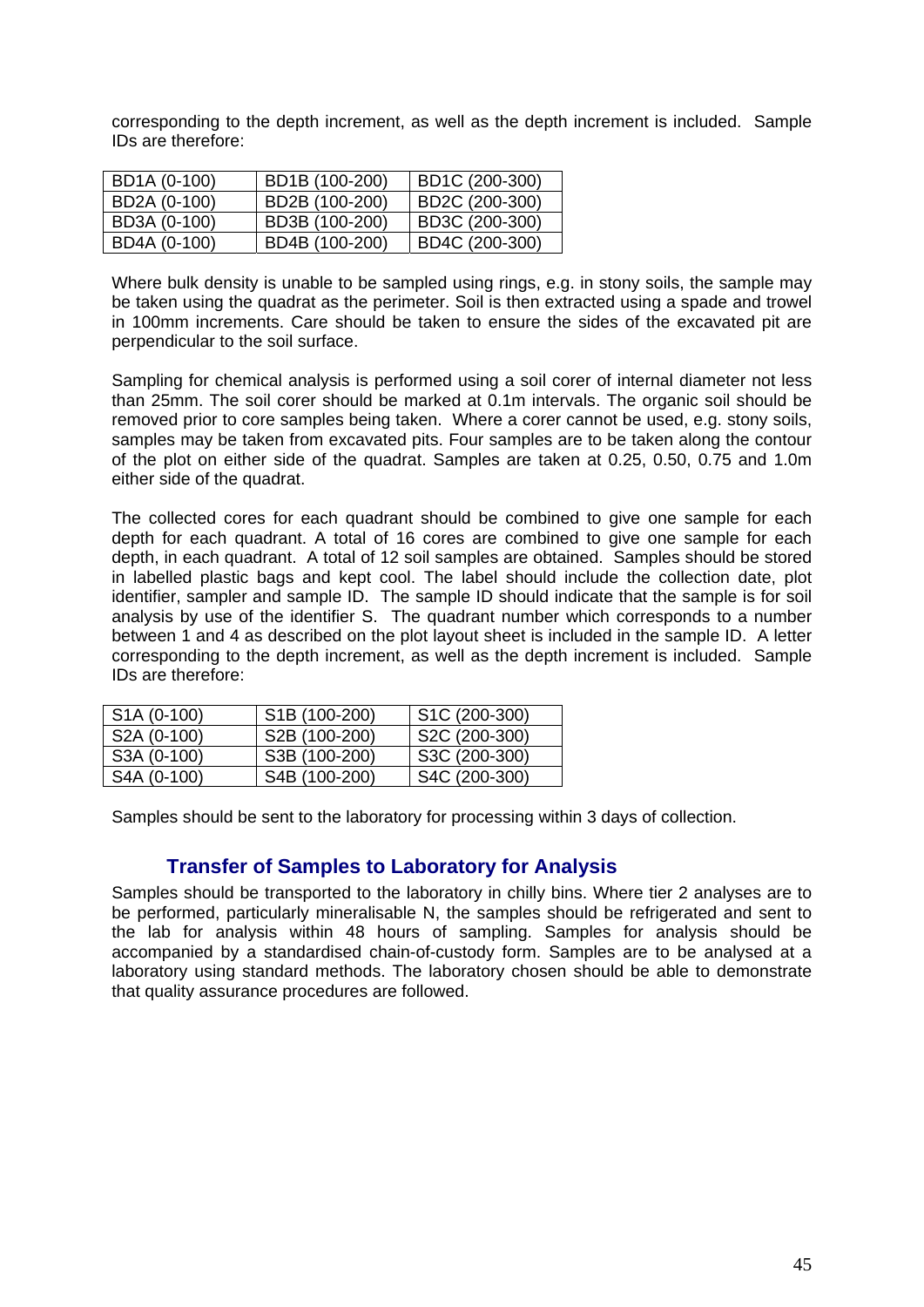## **Appendix B Figures**